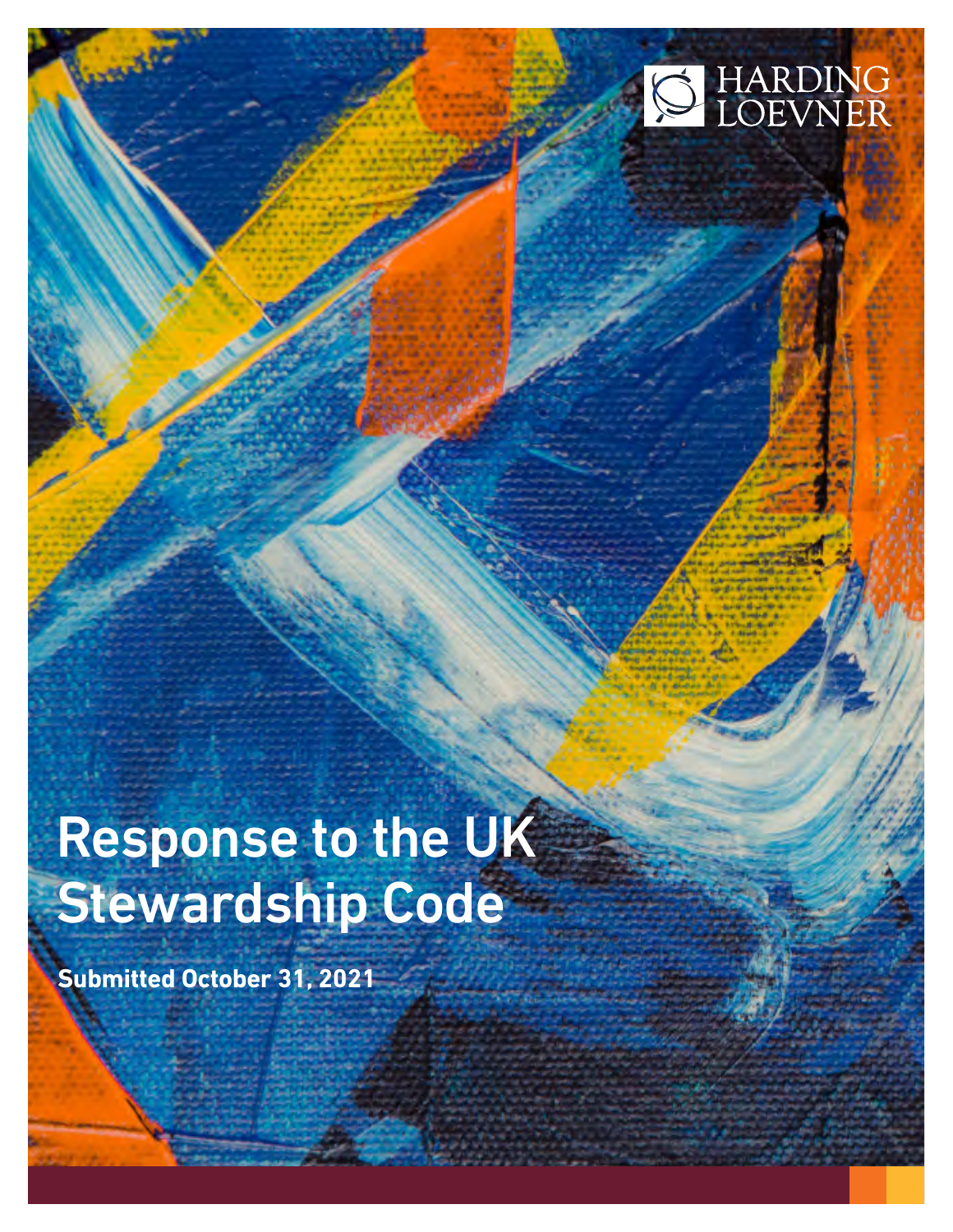As a signatory to the UK Stewardship Code, Harding Loevner has committed to report on its activities and their effectiveness in relation to the Principles of Stewardship as outlined in The UK Stewardship Code 2020. The following report under the revised Code describes how Harding Loevner honors the Principles in its investment approach, organization and governance, business practices and engagement activities to create long-term value for clients and beneficiaries.

Harding Loevner's stewardship statement is reviewed annually and is publicly available on Harding Loevner's website, [www.hardingloevner.com.](http://www.hardingloevner.com) Harding Loevner also reviews its stewardship statement when the FRC makes changes to the Code. This statement was last updated on October 31, 2021.

Harding Loevner's CIO, Ferrill Roll, will serve as the contact person for questions or comments regarding Harding Loevner's adherence to the UK Stewardship Code. Ferrill Roll can be reached at [FRoll@hlmnet.com.](mailto:FRoll@hlmnet.com) Timothy Kubarych, Deputy Director of Research, can also be reached for questions or comments at [TKubarych@hlmnet.com](mailto:TKubarych@hlmnet.com).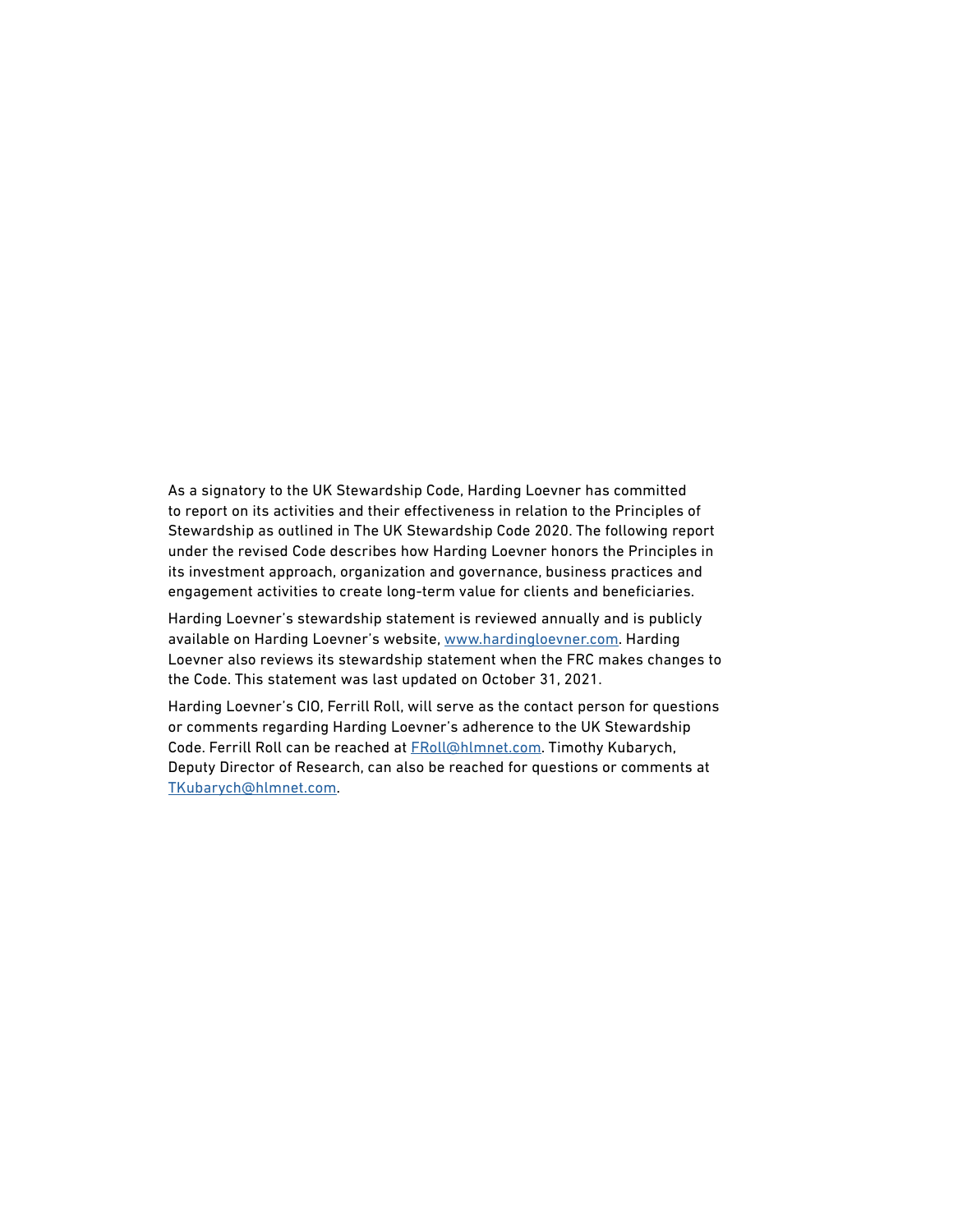### Principle 1

Signatories' purpose, investment beliefs, strategy and culture enable stewardship that creates long-term value for clients and beneficiaries leading to sustainable benefits for the economy, the environment and society.

### **2020 Highlights**

- Celebrated 31 years of helping clients achieve long-term investment goals
- Remained steadfastly focused on investing in high-quality, long-duration growth equities
- Expanded the ESG-related custom solutions available to clients

### **Purpose**

Harding Loevner's purpose is to assist our clients to achieve their long-term goals for their investments in a manner consistent with their values. Such goals invariably include earning superior investment returns.

Our sole business is managing (with or without discretion) portfolios of publicly traded equity securities for a fee. We offer a selection of investment strategies, focused on global and emerging market equities.

### **Investment Beliefs**

We believe that shares of high-quality, growing businesses, if purchased at reasonable prices, will ultimately provide superior returns. This "quality-growth" philosophy is the foundation of the investment process we employ in managing all our investment strategies.

Harding Loevner's investment process is grounded in two beliefs:

- 1. Insights gained through the careful study of individual companies (bottomup analysis) are more valuable than market (top-down) forecasts; and
- 2. An understanding of the global competitive structure of industries is crucial to identifying the best companies worldwide.

Around these beliefs we have built a structured investment process that relies upon fundamental research (using both qualitative and quantitative methods) to identify companies that meet four criteria:

- Competitive Advantage: A strong position within an industry with a favorable global competitive structure, as manifested by high and/or improving profit margins;
- Quality Management: A track record of successful management, especially regarding capital allocation, with a clearly articulated business strategy and a high regard for the company's shareholders;
- Financial Strength: Business-appropriate balance sheet and borrowing capacity, with internal free cash flow generation capability; and
- Sustainable Growth: Prospective growth of revenues, earnings, and cash flows.

We regard companies that excel according to these criteria as well positioned to take advantage of growth opportunities in both favorable and unfavorable business environments and therefore likely to outcompete their industry peers over the long term. Our focus on sustainable growth means that many of the companies in which we invest have positioned themselves to benefit from secular growth trends and meet society's current and evolving sustainability goals, including those related to the environment.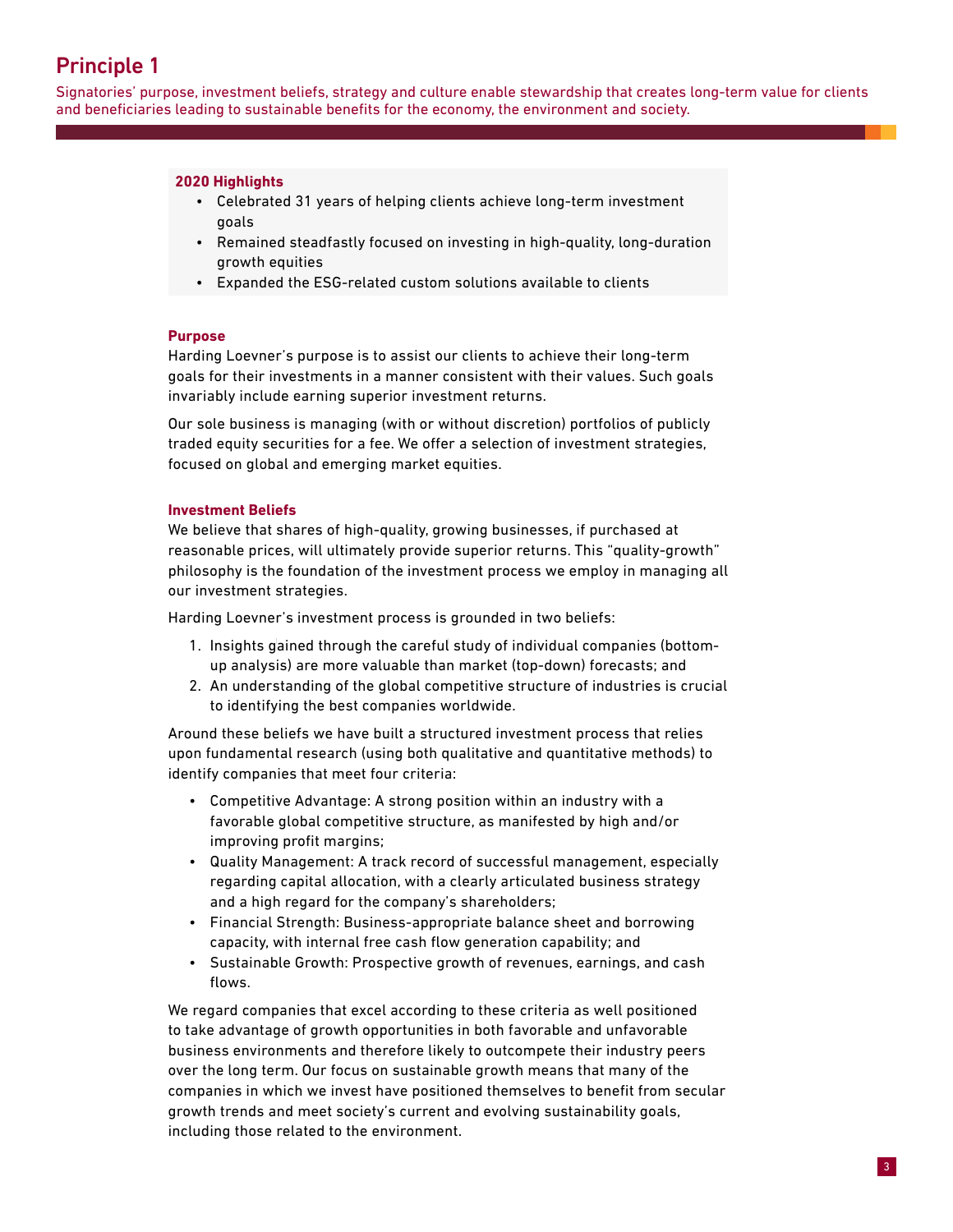### **Culture**

The pillars of Harding Loevner's investment culture include:

- Collaboration without consensus: We seek to foster opposing viewpoints in our collaboration, not to achieve consensus. Individuals, not committees, make decisions and are solely accountable for the results. To achieve and enhance our culture of collaboration without consensus, we seek cognitive diversity, which is fostered by the diversity of the professional and personal backgrounds of our employees.
- Our long horizon: Undistracted by high-frequency information, much of which we regard as noise, we focus on a few low-frequency, fundamental signals that reveal companies' progress in the long-term creation of value for their shareholders. The reason for our long-term investment horizon is described in Principle 6.
- Replicability through a structured process: Long-term investment success requires replicating good decisions, which can only be achieved through a well-structured decision-making process. Our disciplined approach attempts to mitigate the unconscious biases that plague human decisionmaking. To ensure consistency we use our proprietary Quality Assessment (QA) framework to evaluate whether a company's quality and growth characteristics meet our investment criteria, using common language and metrics irrespective of industry or geographic location.
- Transparency: Requiring views to be written and shared broadly makes us commit to our viewpoints and lets other colleagues see and understand those views. This transparency facilitates objective appraisal of contributions and continuous self-improvement, at both the individual and organizational level.
- Responsible investment: We believe that environmental, social, and governance (ESG) risks and opportunities can profoundly impact the success or failure of our investments, and we have therefore embedded the explicit consideration of ESG factors directly into each stage our fundamental investment process. Recognizing the diversity of our clients' perspectives and values, we work to understand each client's goals and to incorporate, where possible, their specific ESG-related goals into our management of their accounts.
- Active engagement: Responsible ownership requires active engagement with management and strategic proxy voting to exercise our influence as shareholders. Our analysts interact regularly with management of covered companies to understand the risks and opportunities they face and to share our views. When we disagree with specific business strategies or practices, we encourage change, through written and verbal communication and by strategic use of our proxy voting power.

### **Assessment of Stewardship Effectiveness**

We believe that stewardship plays a critical role in our ability to assist clients in achieving their long-term investment goals, including superior long-term returns and allocation of capital in accordance with their values. At the highest level, we assess our effectiveness by whether we helped our clients achieve their goals and they are satisfied with the service we provided. Continuous assessment of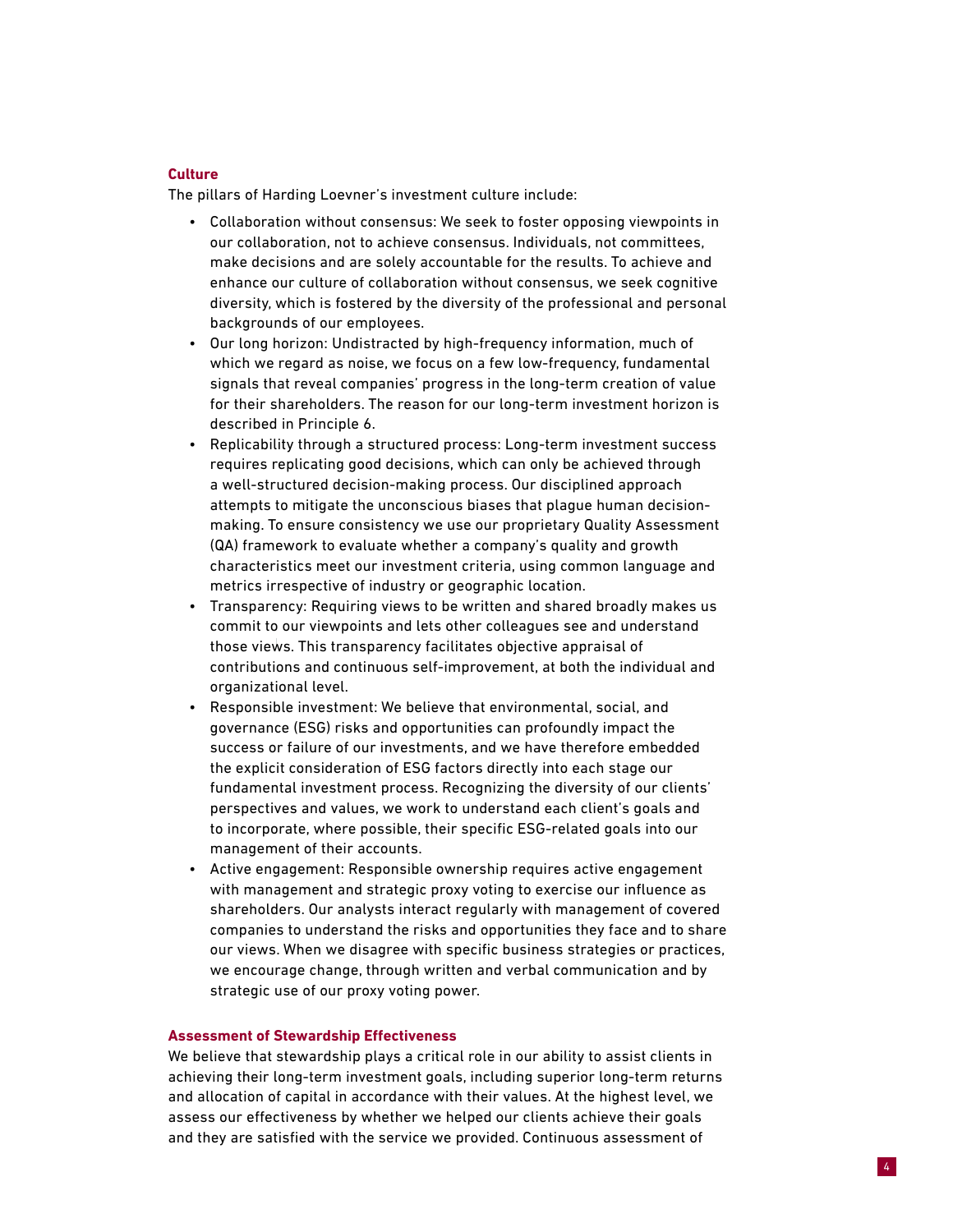effectiveness is essential to guide our efforts to improve. We review numerous indicators of the effectiveness of our stewardship, among them:

- Performance record: We are an active manager; clients engage us to manage their investments expecting we will produce superior returns over the long term. As of December 31, 2020, all our core investment strategies<sup>1</sup> had outperformed their stated benchmarks over the trailing 3-, 5-, and 10 year periods, as well as since inception.
- Steady growth and tenure of our clientele: Since 2010, we have had positive net inflows into our investment strategies in all but one calendar year, growing total assets under management from \$11.7 billion in December 2010 to \$84.0 billion in December 2020. Among our separate account clients, the average client tenure is over seven years; our largest 20 accounts have an average tenure of over eight years. We have managed over 100 separate account portfolios for more than 10 years, and nine for more than 20 years.
- Endorsements of our investment strategies: Harding Loevner and its investment strategies are scrutinized and assessed by professional intermediaries and ratings services globally. Our investment products are recommended by many leading institutional consultants, global financial institutions, and professional advisers who utilize them in managing their institutional and private clients' assets.
- Ability to provide tailored solutions: As clients' needs and goals for their investment programs have evolved, including with respect to ESG concerns, so has our ability to tailor portfolios, reporting, and issuer engagement to meet them. Individualization of our investment management services is increasingly valued by our clients; we now provide it to over 70 clients, whose portfolios total over \$12 billion.
- Reputation: Our firm's sterling reputation rests on our commitment to conduct our business and ourselves according to the highest ethical standards. We have never been the subject of legal or regulatory action since our establishment in 1989.
- Contentment and well-being of employees: Our strong employee retention rates enable continuity in the management of client portfolios. The annual turnover of our investment team has averaged just 3% over the past five years. The average Harding Loevner tenure of the portfolio managers on our core strategies is 13 years.

<sup>1)</sup> Core investment strategies refers to our Global Equity, International Equity, Emerging Markets Equity, Frontier Emerging Markets Equity, and International Small Companies strategies. Measured gross of fees.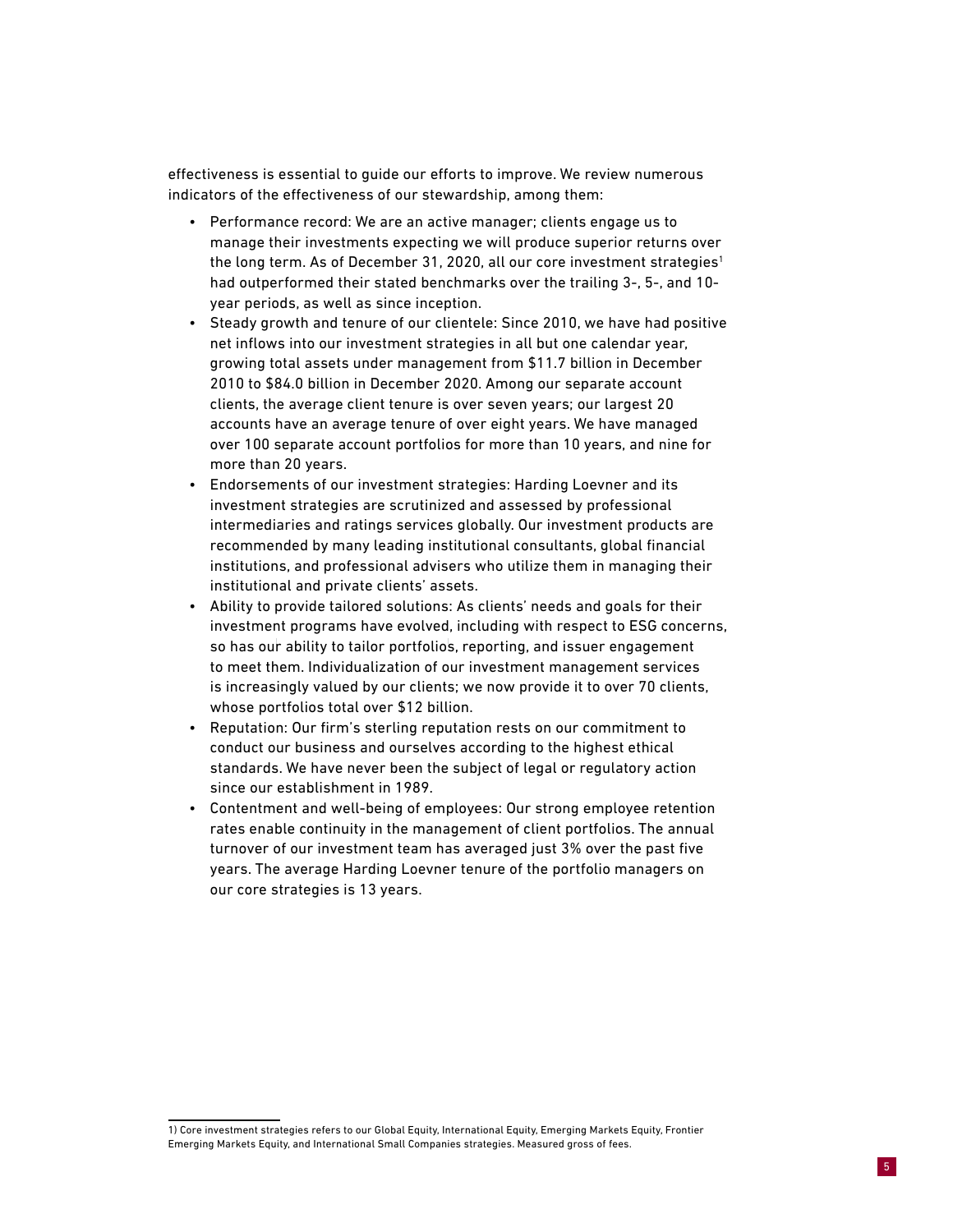Signatories' governance, resources, and incentives support stewardship.

### **2020 Highlights**

- Appointed an ESG analyst to promote the consideration of ESG issues in investment process
- Held a forum on investment implications of climate change with invited external speakers
- Increased the percentage of women and minorities in the firm

Harding Loevner's governance structure, resources, and incentives are designed to ensure the responsible stewardship of client capital.

### **Ownership**

Harding Loevner is a limited partnership and affiliate of Affiliated Managers Group (NYSE: AMG). The legal structure of our partnership with AMG guarantees the perpetual independence of our firm by ensuring that our employees retain complete control over its operation, resourcing, and strategic direction. This allows us to focus exclusively on serving our clients and to act in their best interests at all times. Our partnership with AMG also facilitates orderly, continuous generational succession of the firm's leadership by providing for the seamless transition of ownership from senior to junior employee partners over time. As of December 2020, Harding Loevner had 35 limited partners, all of whom were firm employees.

### Profile: Key Employees with Stewardship Responsibilities



Investment Communications Ray Vars, CFA Director, Investment Communications

Reflects titles and responsibilities as of October 31, 2021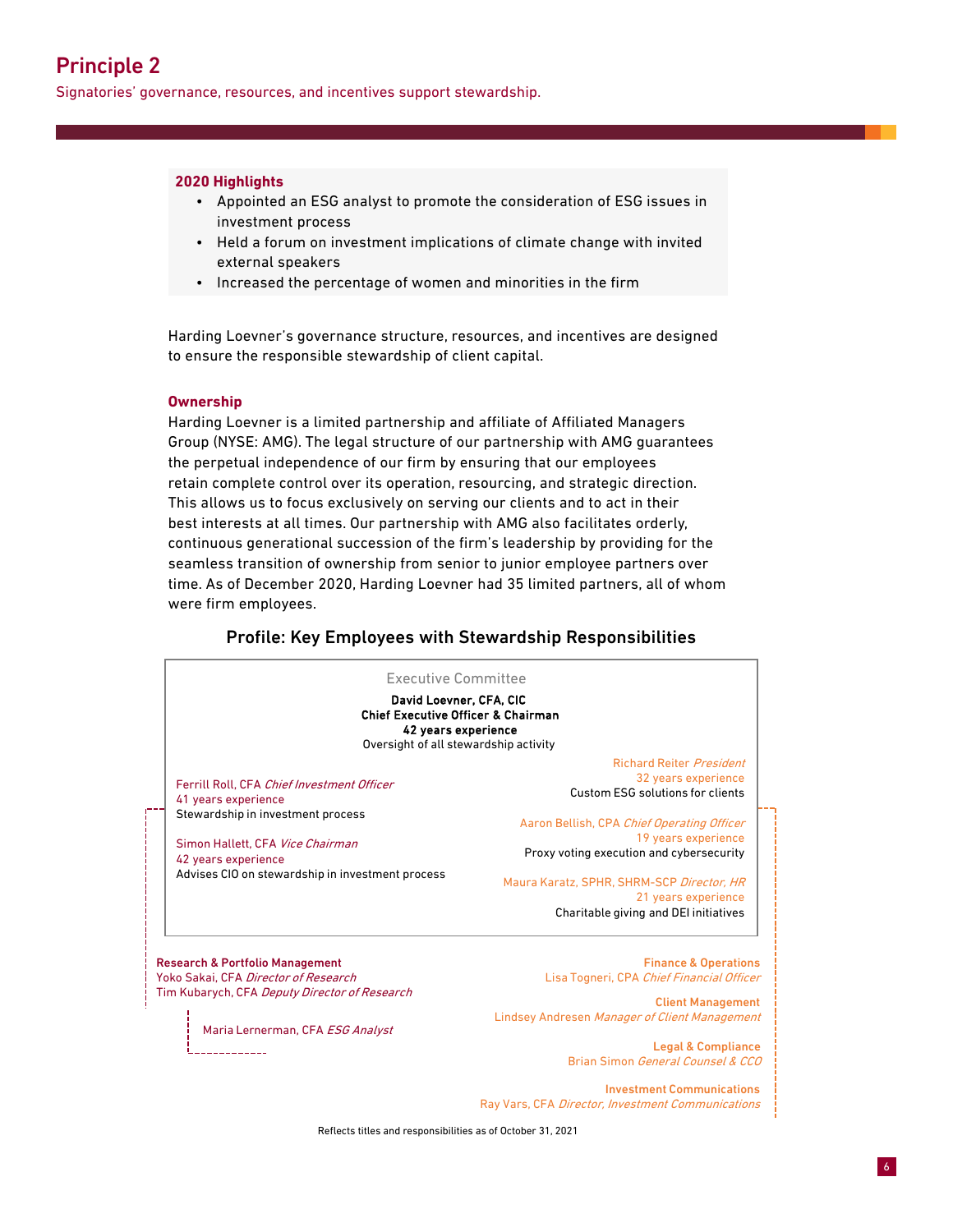### **Governance Structure**

Harding Loevner's governance structure ensures that stewardship is considered throughout our investment process and the management of our business. Each member of our Executive Committee (consisting of our CEO, CIO, vice chairman, president, COO, and director of human resources) has explicit oversight of specific stewardship-related initiatives, with David Loevner, our CEO and Chairman, determining our overall stewardship strategy. Our approach to responsible investment is outlined in the document [How Harding Loevner Invests Responsibly](https://media.hardingloevner.com/fileadmin/pdf/How-Harding-Loevner-Invests-Responsibly.pdf).

Rather than maintain a separate ESG research team that is removed from the fundamental analysis of the companies, we believe that the most effective way to integrate ESG factors into our research and to engage with company managements is by embedding stewardship responsibilities within our analyst team. Our director of research, deputy director of research, and ESG analyst guide, support, and challenge our analysts on ESG and engagement issues.



### Profile: Analyst & PM Team

Harding Loevner's analysts have the depth of knowledge and experience to implement our stewardship objectives. Each analyst on the research team is accountable for the quality and completeness of their company and industry research, including their assessment of the potential impact of ESG risks and opportunities on their covered companies' long-term cash flows. Analysts are also responsible for engagement with their covered companies and for determining how to vote proxies. Portfolio managers are accountable for incorporating ESG factors into their assessment of company risk-adjusted return.

### **Diversity, Equity, and Inclusion**

Harding Loevner believes that diversity, equity, and inclusion strengthens its ability to serve its clients effectively. While we have achieved significant diversity, we continue to work to attract members of groups that have been underrepresented in investment management, including women and minorities. We wish to contribute to the expansion of professional opportunities for members of marginalized or disadvantaged groups for the sake of a brighter future for our industry.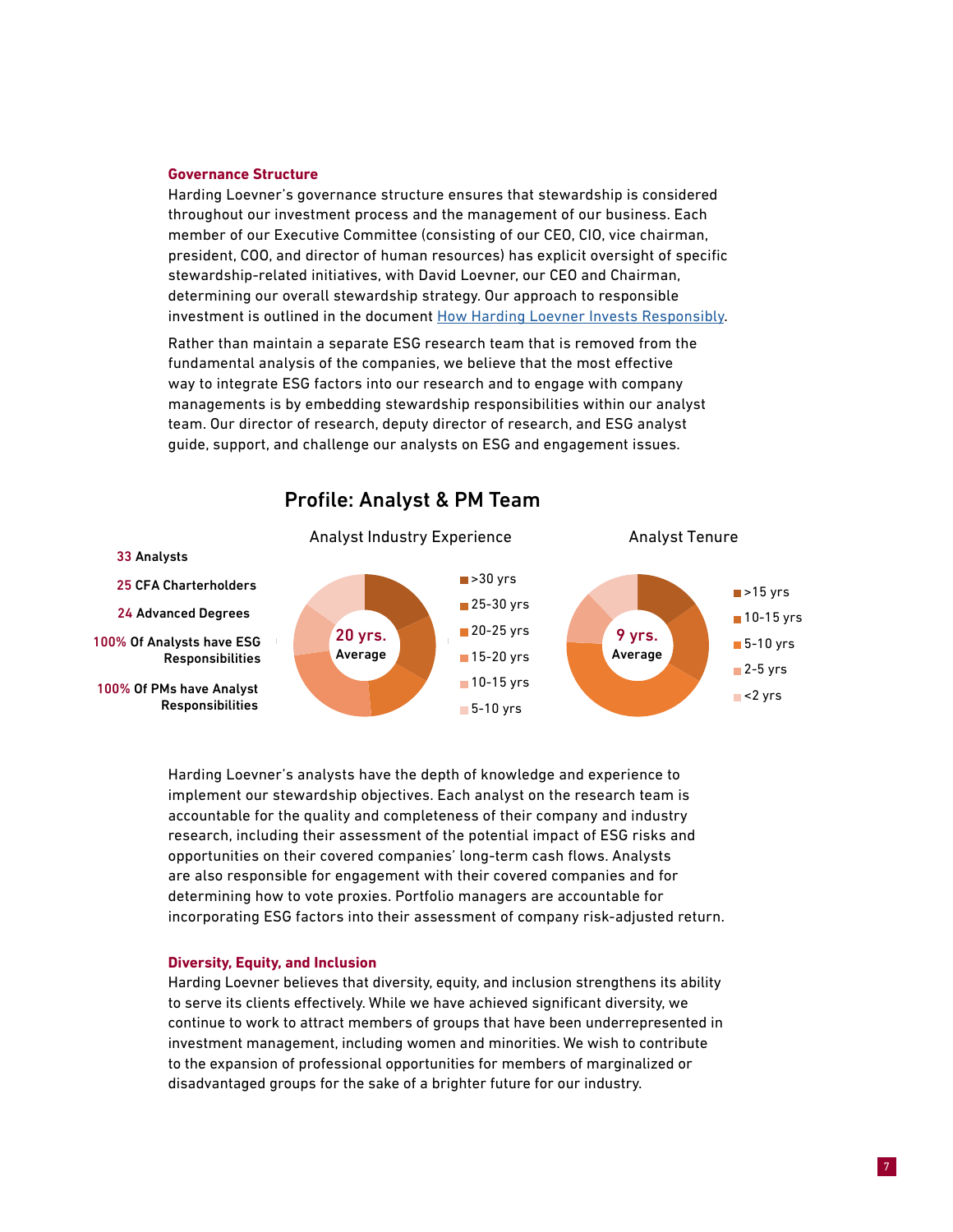### Profile: Diversity at Harding Loevner







### Women or Minority Representation Over Time

Harding Loevner also values cognitive diversity, resulting from variety in professional and personal backgrounds, and embraces and celebrates differences among employees in personal attributes and backgrounds. Such differences may include those of age, gender identity, sexual orientation, language, race, ethnicity, national and regional origin, family status, physical ability, religious and political affiliation, economic status, education, and military service.

Harding Loevner has significant women and minority representation at the firm as well as members of the team with different backgrounds and experiences, and we are committed to further progress in the years ahead.

### **Training**

New members of Harding Loevner's investment team are trained in our tools and procedures to integrate the evaluation of ESG risks into their research on companies. Our analyst manual contains detailed explanations of our ESG integration process and the various tools that we have developed to support ESG integration. As part of their coverage responsibilities, analysts are accountable for reading company disclosures, reviewing industry journals, participating in conferences, and drawing upon a wide range of experts.

In addition, our ESG analyst provides supplementary

information, tools, and ongoing training to enhance our ESG assessment capabilities, including holding educational sessions dedicated to ESG topics. In 2020, for example, the firm hosted a forum on the investment implications of climate change, with presentations from external experts in climate risk analysis, risk management, the regulatory environment, and renewable energy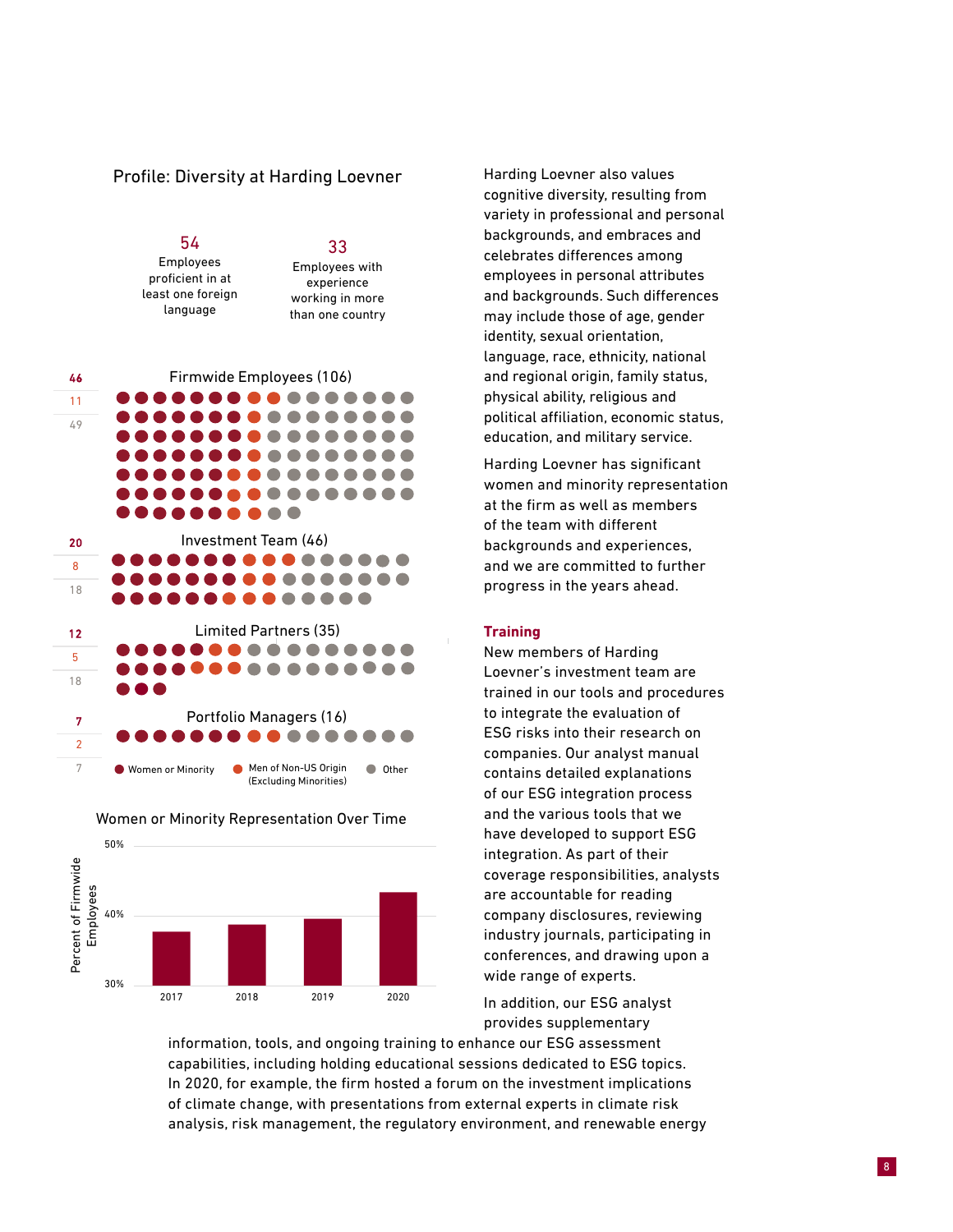opportunities. Additionally, we organized a training session on how social issues impact the companies researched by our analysts. The ESG analyst regularly reviews and challenges analysts on their assessment of ESG issues in their analysis and modeling of companies.

Going forward, our intention is to continue to leverage our internal Harding Loevner University speaker series to increase our understanding and awareness of sustainability issues. We have also been searching for partnership opportunities with universities to help us further examine complex multilayered topics, such as climate change. We will also continue to evaluate organizations that provide training and certification programs related to responsible investment.

### **Resources**

Internal fundamental research forms the basis of all investment decisions. To supplement their own research, analysts consult resources such as NGO reports and company Carbon Disclosure Project reports and have access to a number of third-party data providers, including:

- MSCI ESG: Provides various ESG-related data modules, including ESG ratings reports, Governance Metrics reports, ESG indices, and Business Involvement Screening Research and Controversies.
- Bloomberg: Provides ESG-related data, including metrics on company operations related to ESG issues.
- Glass Lewis: Provides corporate governance research and proxy vote recommendations.
- SASB: Identifies recommended disclosures and key ESG issues for particular industries.

Analysts may also use sell-side research, such as data and analysis compiled by brokers, boutique consultants, and other industry researchers, to support their work. These resources help analysts understand ESG-related risks and opportunities facing the companies they research. However, these resources only supplement the internal ESG research and due diligence each analyst is expected to perform on their covered companies.

As signatories to the UN-supported Principles for Responsible Investment (PRI), we have access to the PRI's resources, content, and collaboration platform.

We have embedded a number of proprietary tools into our investment process to assist analysts in their consideration of ESG issues, including our ESG Scorecard, our Materiality Framework, and our Corporate Governance Elimination Checklist. Our ESG analyst serves as an internal resource to guide analysts in their use of these tools.

We are actively evaluating additional resources, including open source and commercial solutions, to help us assess especially complex ESG issues, including climate change and energy transition.

### **Incentives**

As a limited partnership with broad ownership throughout the firm, Harding Loevner employees are rewarded for serving as responsible stewards of our clients' capital through participation in the long-term success of our business.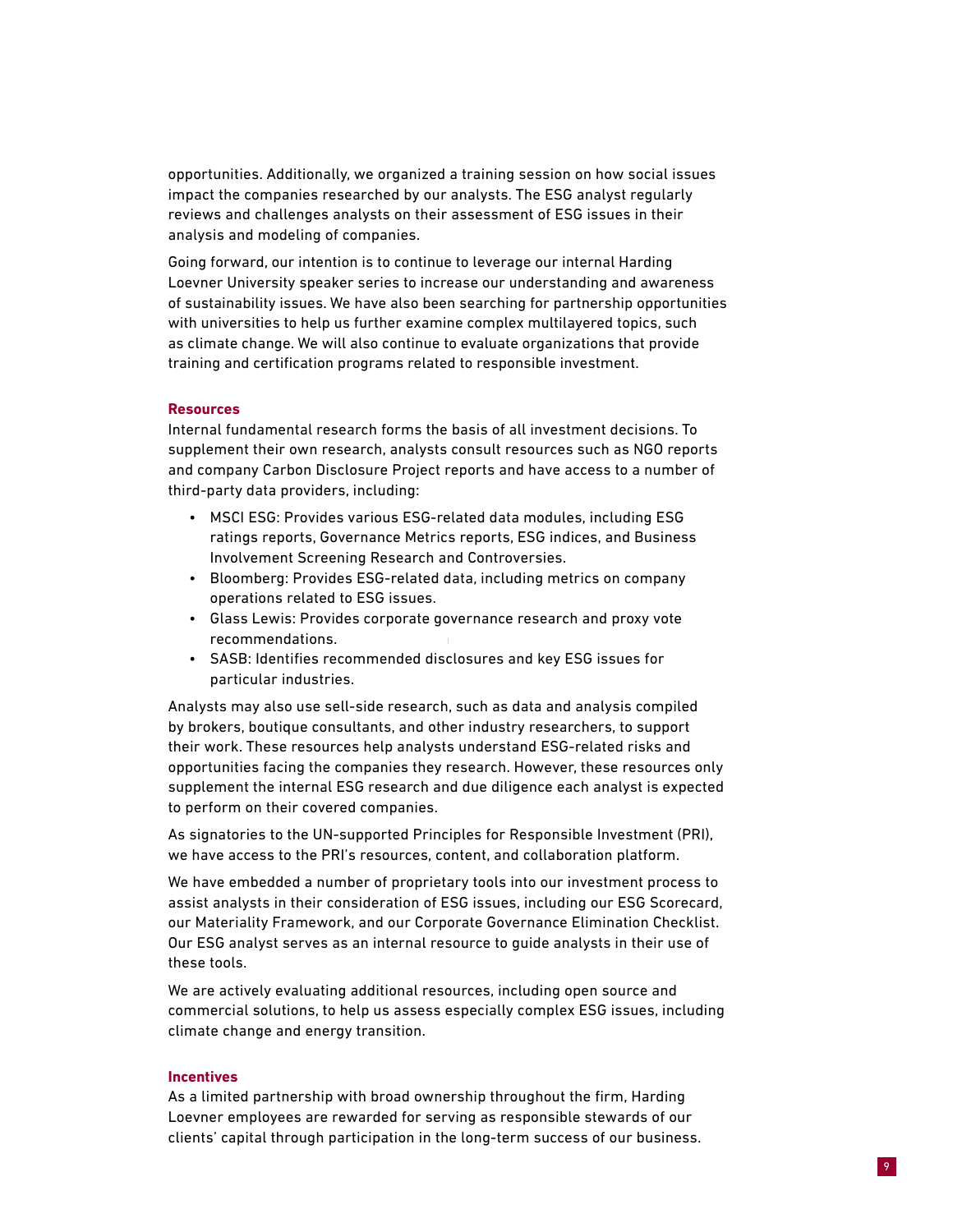All professional employees at Harding Loevner participate in long-term compensation plans, whether as limited partners or as participants in our equitylinked incentive plan.

In addition to long-term incentives, all employees receive an annual bonus tied to the completion of goals established at the beginning of each year. Many employees' annual goals are related to stewardship. The effectiveness of ESG integration in their research work product is included in the annual goals of research analysts, and thereby factors into the determination of their annual bonus. Additionally, employees in executive, client-facing, and businessdevelopment functions have goals to advance the firm's stewardship, including ESG integration; the promotion and provision of investment, reporting, and engagement solutions customized to clients' values and requirements; reduction of the firm's natural resource consumption and environmental impact; and advancement of the firm's diversity, equity, and inclusion goals.

### **Anticipated Enhancements to Governance**

We believe that our careful approach to the governance of our business and our stewardship initiatives has been effective to date. However, we strive constantly to enhance our stewardship capabilities. For example, we formalized our firm's preexisting DEI efforts by establishing a DEI committee. We are currently seeking to recruit an experienced resource focused on ESG broadly, and are in the process of establishing working groups to evaluate ESG-related tools available to analysts.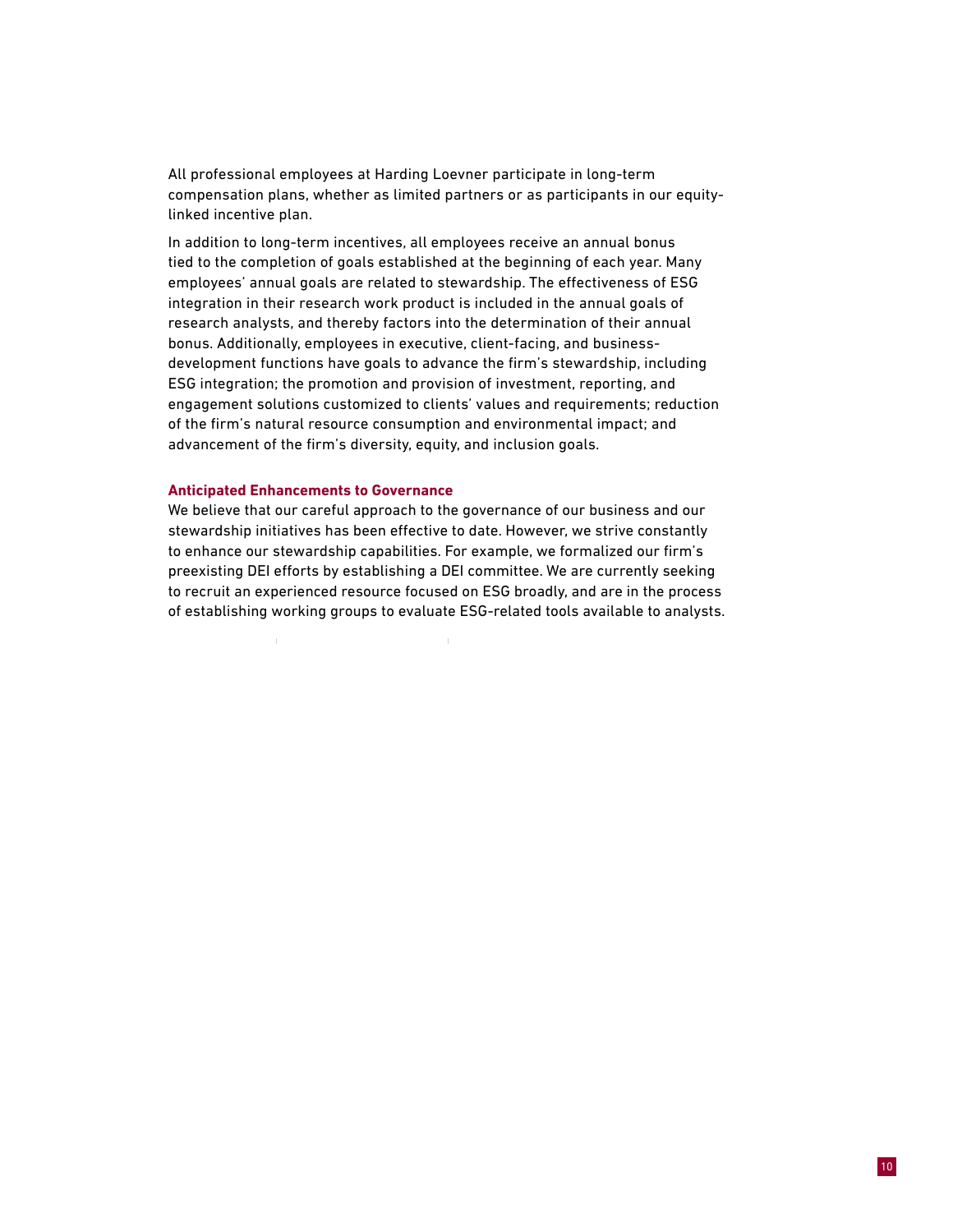Signatories manage conflicts of interest to put the best interest of clients and beneficiaries first.

### **2020 Highlights**

- Managed all potential conflicts of interest in accordance with Harding Loevner's policies
- No material violations of our compliance policies and procedures
- Conducted a review of our Code of Ethics and Proxy Voting Policy

Our clients' interests always take priority over those of Harding Loevner and our employees. We therefore require the strict and continuous adherence by our employees to the Harding Loevner Code of Ethics, which sets forth rules of employee conduct designed to address potential conflicts of interest and ensure that each employee acts solely for the benefit of our clients.

Harding Loevner has adopted comprehensive policies on managing conflicts of interest that may arise in connection with investee companies. These policies include:

- Employees must disclose to the Harding Loevner's Legal & Compliance team their involvement in any outside business activities;
- Employees must obtain preclearance with Harding Loevner's Legal & Compliance team prior to serving on the board of a publicly traded company;
- Employees must report on their personal holdings each quarter, including holdings of securities issued by companies with which Harding Loevner may invest on behalf of clients;
- Employees must obtain preclearance from Harding Loevner's Legal & Compliance team prior to transacting in certain securities, including securities in which Harding Loevner clients are invested; and
- Employees must report any gifts or entertainment received, including from any companies in which Harding Loevner may invest on behalf of its clients.

We have a robust process for identifying potential conflicts of interest. Our Legal & Compliance Department conducts regular reviews of activities involving potential conflicts, including those related to stewardship and proxy voting. Any issues identified by the Legal & Compliance Department during these reviews are addressed with Harding Loevner's general counsel & CCO and Compliance Committee, which oversees the firm's compliance program and makes determinations on compliance issues as they arise, including those related to conflicts of interest. The Compliance Committee is comprised of Harding Loevner's CEO, vice chairman, CIO, president, and general counsel & CCO. Stewardship-related examples of potential conflicts of interest include:

- Harding Loevner may serve as the investment adviser to a company as well as hold shares of that company in client accounts; or
- A Harding Loevner employee involved in the decision-making in respect of a particular proposal could have a material relationship with the issuer.

If a material conflict is identified, our Proxy Voting Policy dictates that the Portfolio Operations team recuse the covering analyst from the voting decision and instead rely on the voting recommendations of Glass Lewis, an independent third-party corporate governance research provider.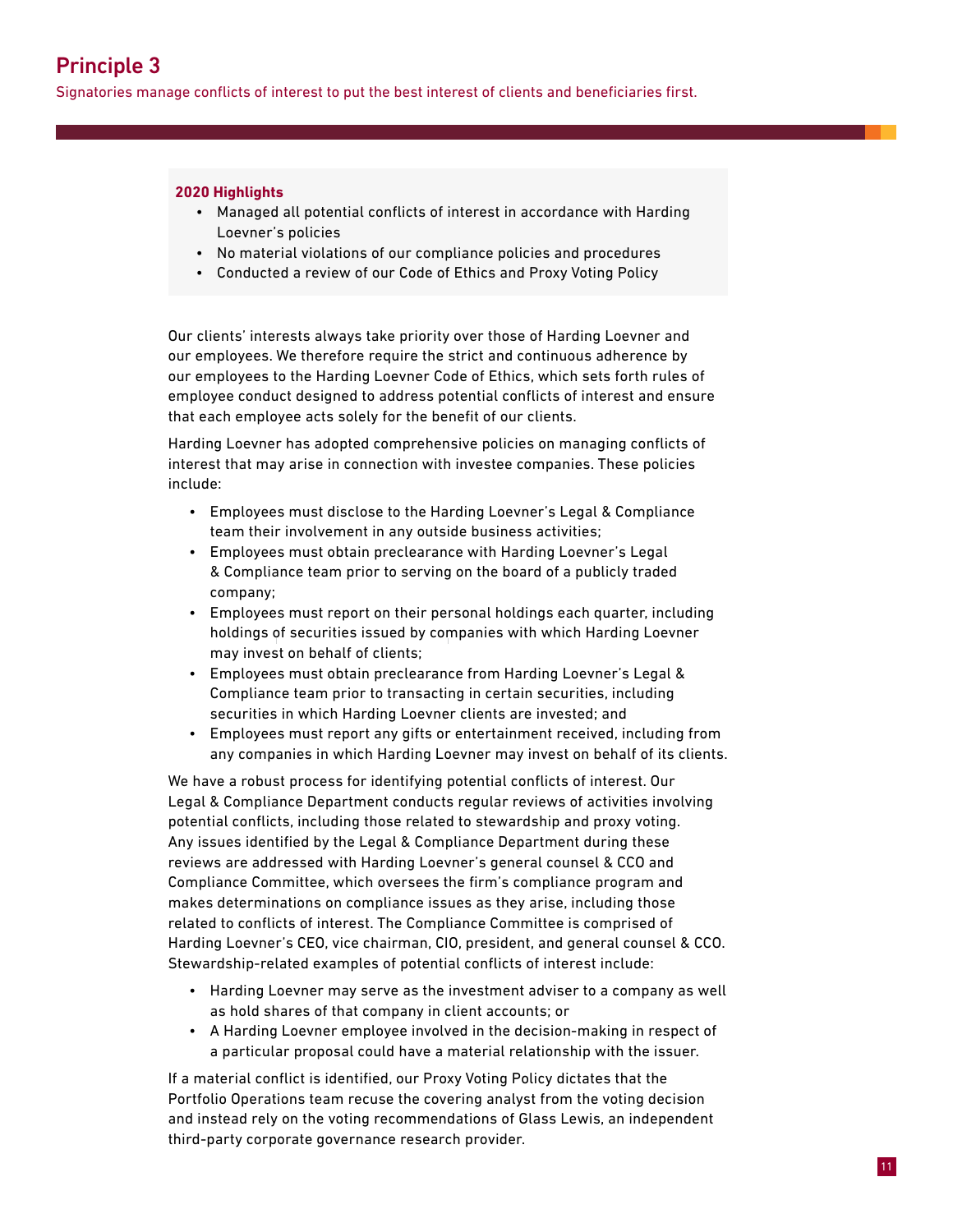Our Legal & Compliance Team conducts annual compliance reviews that seek to enhance our firmwide policies. These reviews include the examination of our Code of Ethics and proxy voting policies, both of which address the management of potential conflicts of interest. During our 2020 review, we deemed these policies to be sufficient, and no changes were made.

### **Example of Potential Conflict: Holding is a Client of Harding Loevner**

In March 2020, we received a proxy to vote on the board of directors for an investee company in the Energy sector whose pension fund is a client of Harding Loevner. In line with our proxy voting policy, Harding Loevner's Portfolio Operations team flagged this potential conflict and deferred to Glass Lewis for voting recommendations rather than have our analyst weigh in on the votes.

### **Example of Potential Conflict: Harding Loevner is a Client of a Holding**

Harding Loevner was an investor in an application software company whose software the firm employs in its operations. We did not consider the fact that we were a customer of the software company to be a material conflict. The Portfolio Operations team therefore voted in line with our covering analyst's recommendation on a proxy vote related to a prospective share buyback program.

### **Training and Ongoing Maintenance**

We inform all employees of the potential for conflicts of interest and the process for escalating them to the general counsel & CCO and, if necessary, the Compliance Committee. Consistent with our fiduciary duties, we strive to resolve conflicts in the best interest of our clients. We seek to maintain compliance with the CFA Institute's Asset Manager Code of Professional Conduct. Employees attest to the Code of Ethics and fill out conflicts of interest questionnaires on an annual basis.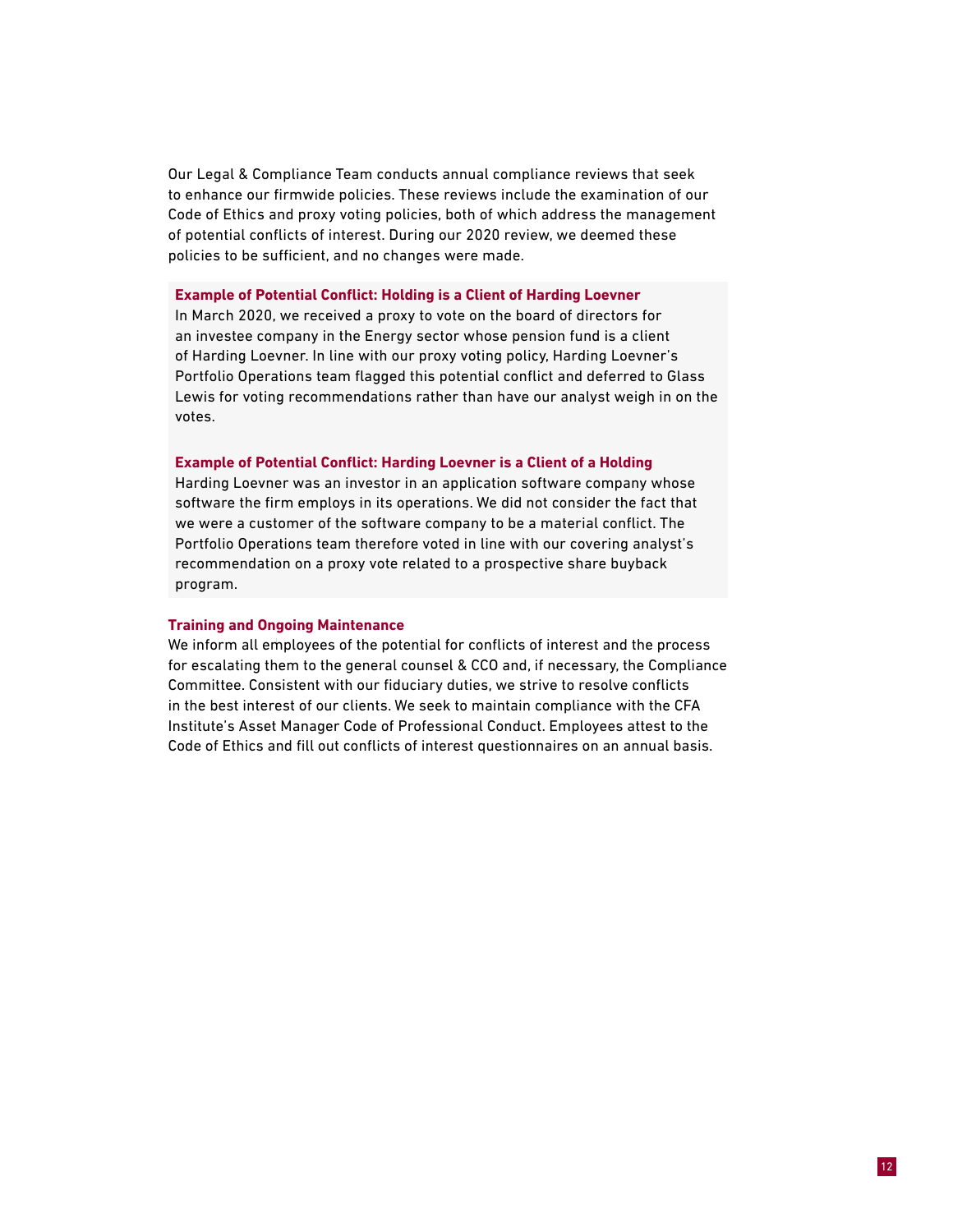Signatories identify and respond to market-wide and systemic risks to promote a well-functioning financial system.

### **2020 Highlights**

- Enhanced our ability to evaluate climate change risks and opportunities
- Engaged with industry bodies to further responsible investment within the financial services industry
- Contributed to thought leadership on responsible investment through client commentaries, public webinars, and industry publications

Harding Loevner assesses market-wide and systemic risk at the security, portfolio, and enterprise levels–and constantly evaluates new and emerging areas of risk, including those related to ESG issues, to ensure that they are reflected in the risk management and mitigation efforts we employ on behalf of our investors.

### **Approach to Risk Identification and Management**

Our ability to respond to market-wide and systemic risks effectively is predicated on the evaluation of risks on multiple levels.

- At the security level, we seek to invest only in financially strong, wellmanaged companies identified through in-depth research.
- At the portfolio construction level, we manage risk by strictly enforcing portfolio guidelines for all investment strategies.
- At the firm level, enterprise risks are managed collaboratively by the senior professionals responsible for overseeing Harding Loevner's different functional areas (e.g., operational, legal and compliance, and financial risk).

### Security Risk Management

Intense company research, and monitoring of companies and their share prices, guards against risk of permanent loss in an individual position. Our focus on financial strength has enabled us to avoid companies in financial distress, while our insistence on business quality ensures that our companies tend to do well even during periods of volatility and market uncertainty.

Our analysts establish investment mileposts that are routinely monitored to ensure that covered companies are meeting expectations and the investment theses remain valid. We also pay careful attention to valuation. Finally, based on the complexity of market events, we also may form a task force or designate a point person to focus on specific, elevated, or systemic risks that emerge.

### Portfolio Risk Management

For each of our investment strategies, we have risk-control guidelines that ensure diversification across holdings, sectors, and countries. These limits are maintained in our order management system and are monitored frequently and rigorously to ensure that limit breaches do not occur. We also use Axioma's fundamental risk model as part of a broader quarterly risk review shared with the CIO and strategy portfolio managers.

We believe that layered supervision is critical to monitoring risk. Portfolio managers are responsible for managing the risks and the returns of their portfolios. That said, risk analysis is also shared with the CIO, who ensures that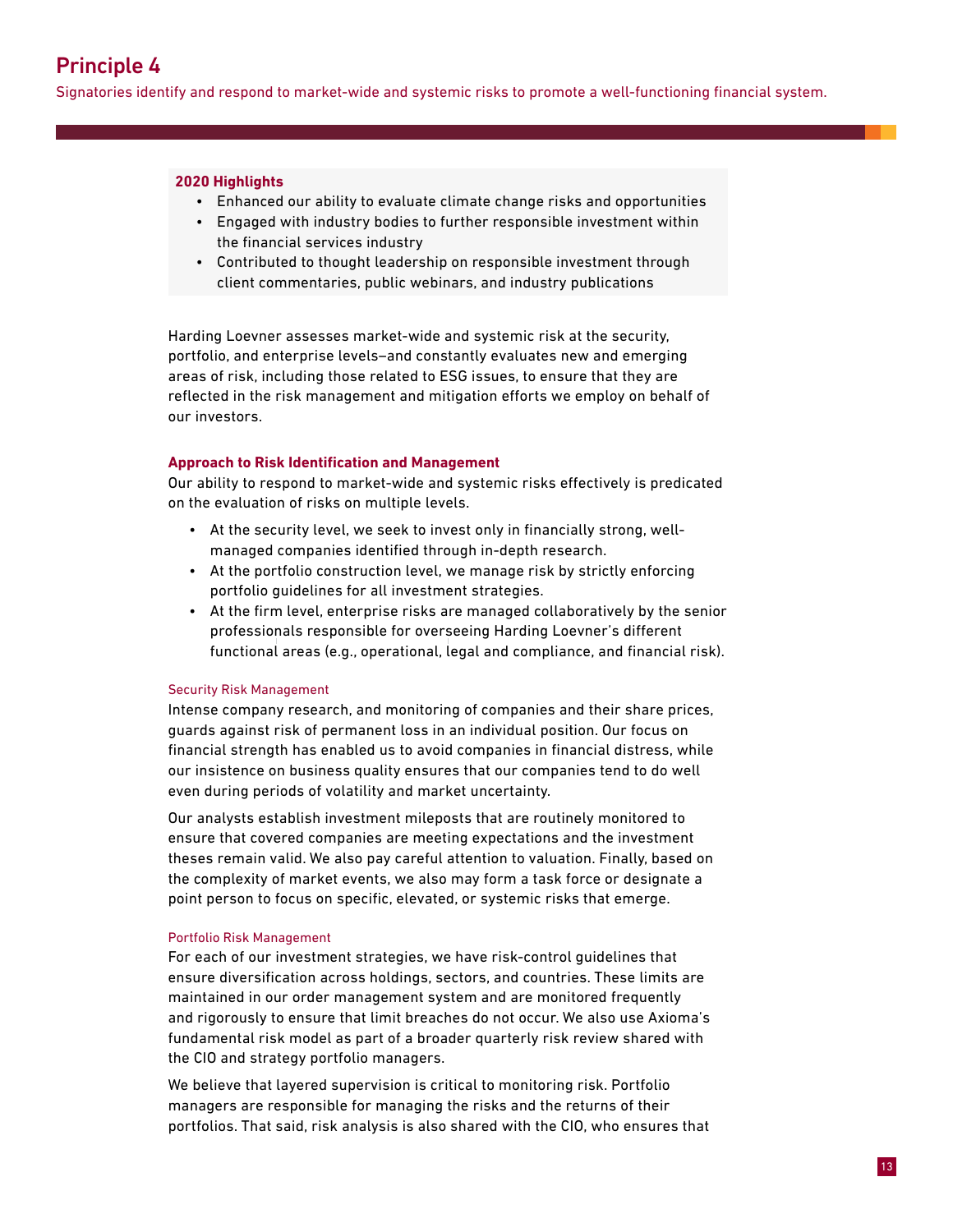portfolio managers are not accruing any unintended exposure to factor risks. Additionally, we have a separate team that monitors and vigorously enforces our strategy guidelines within our order management system.

### Firmwide Risk Management

Since our founding in 1989, we have managed our business conservatively and with a strong culture of compliance. We have never been the subject of legal or regulatory action. Our Executive Committee is responsible for ensuring the firm is positioned to address systemic and market-wide risks on behalf of Harding Loevner and the firm's clients, including our compliance with increasing regulatory disclosure requirements. Our general counsel & CCO leads the firm in our compliance-related activities and is supported by the members of our Legal & Compliance Team. When necessary, the Legal & Compliance Team conducts firmwide and targeted training sessions on existing and evolving regulatory risks, as we did in 2020 on topics including material non-public information, cybersecurity, and confidentiality.

### **Evaluating New and Emerging Risks**

As part of our approach to risk management, we evaluate emerging marketwide and systemic risks and their potential impact on our investments and our clients. We as an asset manager—and our clients as investors in our strategies are exposed to a wide variety of market-wide and systemic risks, such as environmental risks (including climate change), social risks (including worker health and safety, cybersecurity, and data protection), governance risks (including board diversity and remuneration risks), and geopolitical risks (including deglobalization and supply chain risks).

Below we detail our response to two systemic risks: climate change and the COVID-19 pandemic.

### Climate Change and Energy Transition

We have evaluated climate change and energy transition risks and their effects on our investments for many years. The impact of climate change—including not just changes in the world's ecosystem but also evolving societal expectations and policy changes—is already affecting industry structures and growth expectations for many companies. We expect these impacts to intensify, resulting in a continued evolution of risks and opportunities for these firms. As long-term, growth-oriented investors, it is critical that we have sufficient tools and resources to help anticipate future changes and incorporate them into our assessment of companies' prospects.

Our ESG analyst has been tasked with furthering the firm's understanding of the direct and indirect impact of climate change and energy transition risks on portfolio holdings. The 2020 initiatives to enhance our understanding of climate exposures included:

• Education: In addition to an internal education session on climate change, we hosted a forum for our employees on the investment implications of climate change (see Principle 2). We expect to revisit this topic on a regular basis as part of firm-wide educational events and efforts.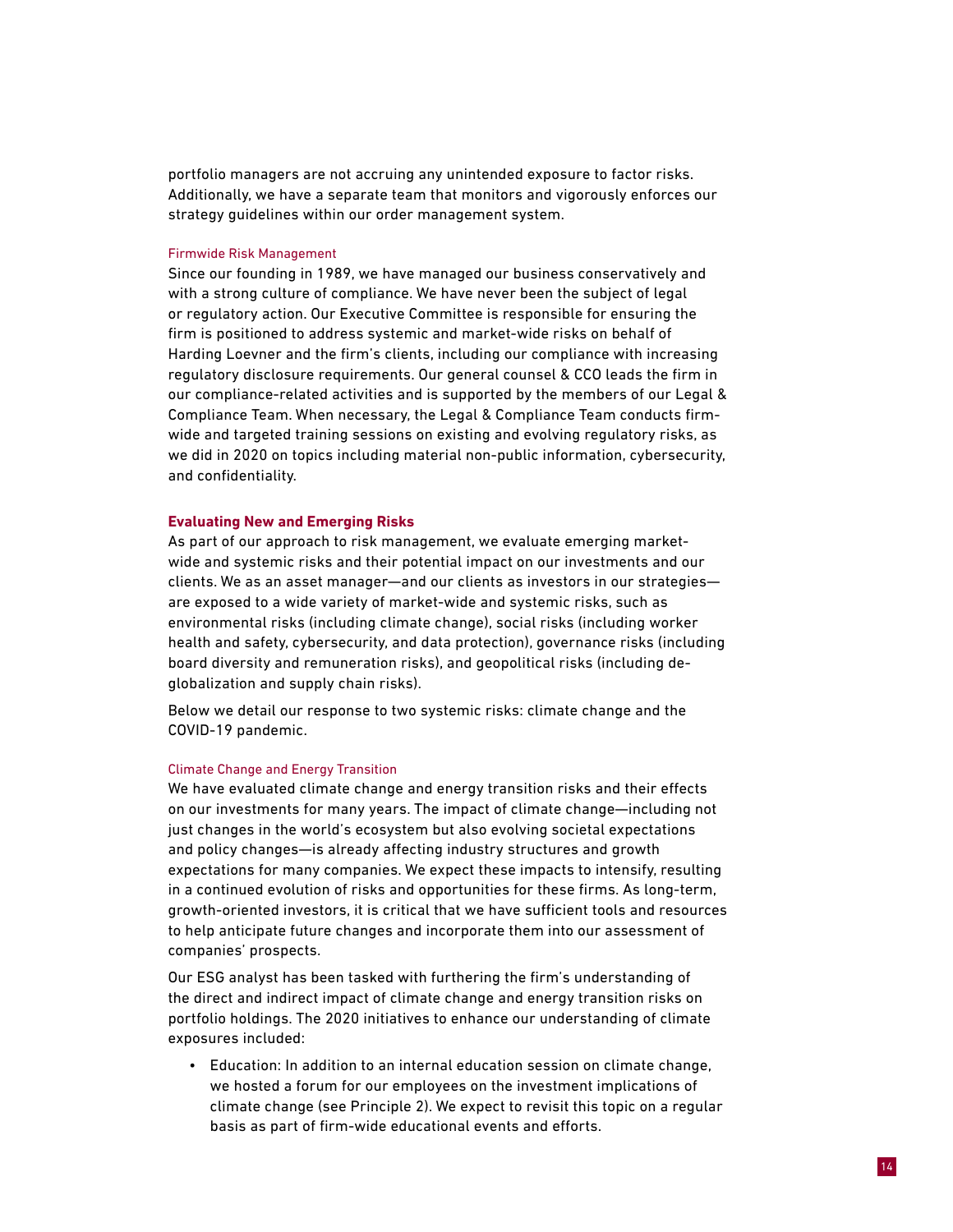- Resources: We evaluated third-party ESG tools and data providers (see Principles 2 and 8), and in 2021, we intend to subscribe to MSCI's Climate Value at Risk module.
- Company analysis tools: We developed two internal tools to assist analysts in evaluating climate change and energy transition exposure: a carbon tax impact calculator and an ESG peer comparison tool. We also amended our company research initiation template and industry review formats to encourage a deeper discussion of ESG exposures and a scenario analysis of potential risks associated with climate change and energy transition.
- Portfolio analysis tools: We began the development of a portfolio ESG dashboard, which will allow portfolio managers (as well as the entirety of the firm) to review portfolio-level ESG characteristics, including carbon exposure and holdings with both risks and opportunities related to climate change and energy transition. The tool, which combines proprietary and third-party data, will be completed in 2021 and will support our risk management and external reporting needs.

As a signatory to the PRI, we are supportive of disclosures made in line with the Task Force on Climate Related Financial Disclosure (TCFD), and we provide certain TCFD-aligned disclosures as part of our PRI Transparency Report. In 2020, we began discussions on enhancing our climate disclosure. In 2021, our CFO, supported by our newly established Climate-Related Working Group (consisting of members of our Legal & Compliance, Client Management, Research, Product Management, and Investment Communications teams), will identify the steps to become a public supporter of the TCFD and to engage in TCFD reporting. We also intend to assess and offset Harding Loevner's own carbon footprint in 2021, including Scope 1, 2, and select Scope 3 emissions.

### COVID-19 Pandemic

The outbreak of the COVID-19 pandemic in early 2020 caused systemic disruption to global markets. Harding Loevner was prepared to address this unforeseen risk and minimize its impact on our investment process and client management activities, thanks in large part to the comprehensive nature of our Business Continuity Plan (BCP).

We activated the remote-work protocols of our BCP in response to the COVID-19 pandemic in March 2020; the majority of our personnel continued to work from home to minimize any unnecessary health risks for most of 2020. Systems and habits to support remote employees had been long ingrained in our workflow, in part because all our investment debate occurs via email, rather than in-person meetings. We identified the need for additional technical support for our team, and provisioned additional equipment to ensure that employees could effectively work from home offices. In addition, we enhanced our video conferencing capabilities to maintain our culture of communication and collaboration. All of Harding Loevner's activities—collaborative research, independent investment decision-making, trading and settlement, accounting and reporting, servicing of clients, and, of course, healthy debate—proceeded and continue to proceed normally.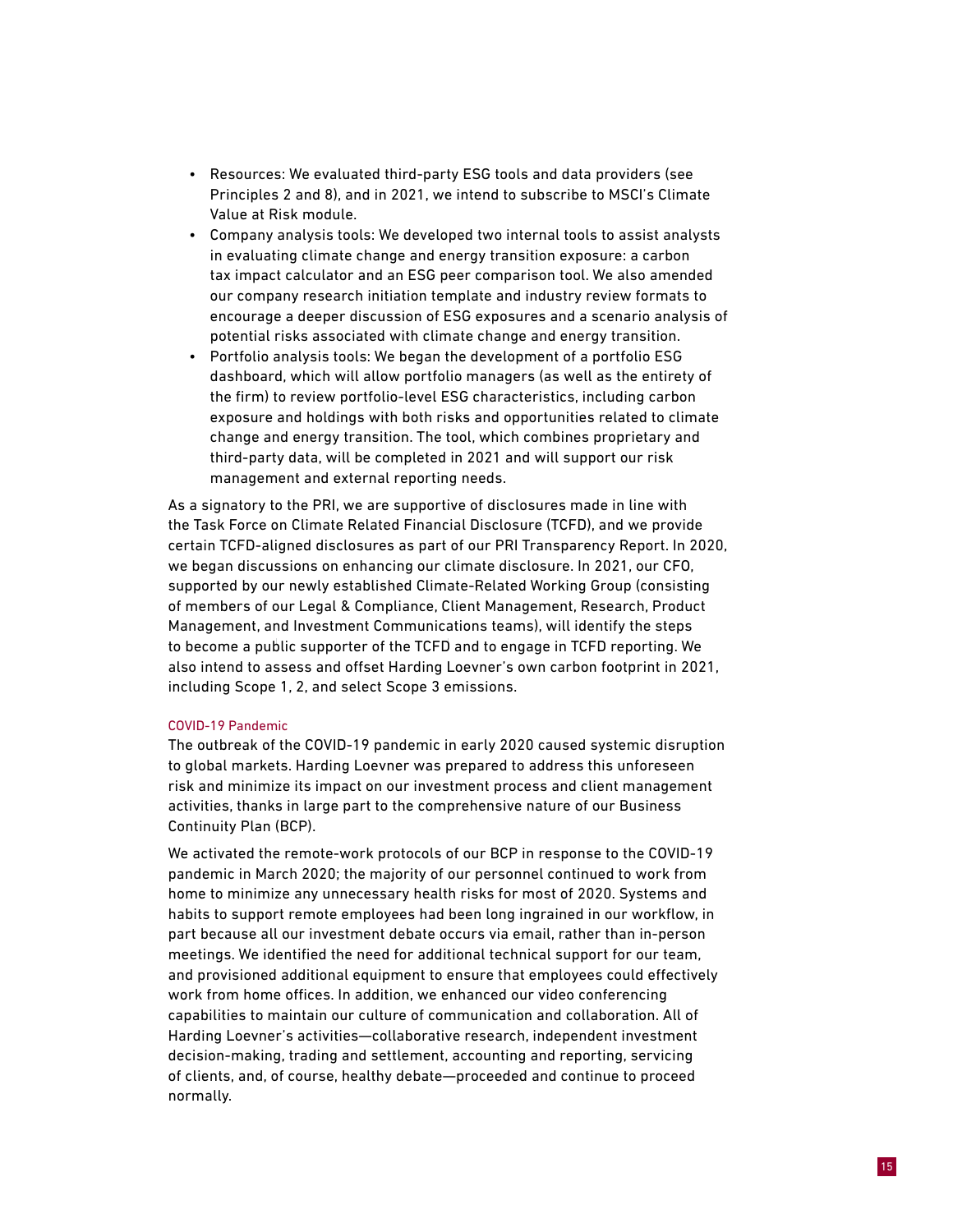We established a coronavirus task force that created scenario planning tools to help us determine the range of potential outcomes. The objective was to provide a baseline against which we could assess potential damage to cash flows of companies in which we invest. We first considered how shocks to cash flows could affect the company's ability to meet financial and operating obligations. We then considered how shocks to sales could affect earnings based on historical operating leverage.

Throughout the pandemic we communicated regularly to our clients on the impacts of COVID-19 on our investments. We posted regular updates on our management of COVID-19 risks to our website at the outset of the pandemic and responded to numerous written requests from clients on the status of our business and investment operations. Our portfolio managers, portfolio specialists, and analysts conducted over 500 meetings with clients over the course of 2020, the vast majority of them virtually. During many of these meetings, we discussed the impact of COVID-19 on our business as well as the findings from our scenario analysis on our portfolio holdings.

We established a return-to-work committee, led by our general counsel & CCO and director of human resources, which stayed up-to-date on all CDC guidelines to ensure a safe return to working from our office on a part- or full-time basis. In mid-July 2020, we re-opened our office to employees to the extent that local regulations permitted. On a permanent basis, we have approved a hybrid working schedule to allow employees who prefer to work from home the opportunity to do so on a regular basis.

We recognized the potential impact of the COVID-19 pandemic on the mental health and wellbeing of our firm's most important asset: our employees. To encourage a healthy mindset, we partnered with third-party companies to offer several online workshops available to all staff members throughout 2020 on the topics of stress management, nutrition, mindfulness, mindful communication, and yoga. We also offered a series of virtual meditation sessions. Each workshop was accompanied by additional information and resources, as well as opportunities to connect with some of the instructors individually. In addition to these programs, all employees have access to an Employee Assistance Program, which offers confidential access to licensed professional counselors who can help employees manage issues impacting mental health, including stress, depression, family illness, and parenting.

We believe that our efforts to study and understand the impact of COVID-19, as well as the initiatives taken to ensure operational continuity, will help us better address future systemic risks.

### **Participation in Industry Initiatives**

Harding Loevner values the opportunity to collaborate with industry organizations, policy makers, and other stakeholders to discuss pertinent topics facing the financial services industry and to promote the improved functioning of financial markets. Our participation in many organizations is driven by our belief in the importance of Responsible Investment (RI) and active management in addressing systemic risks. Members of every area of our firm, including research, client service, and business development, participate in industry events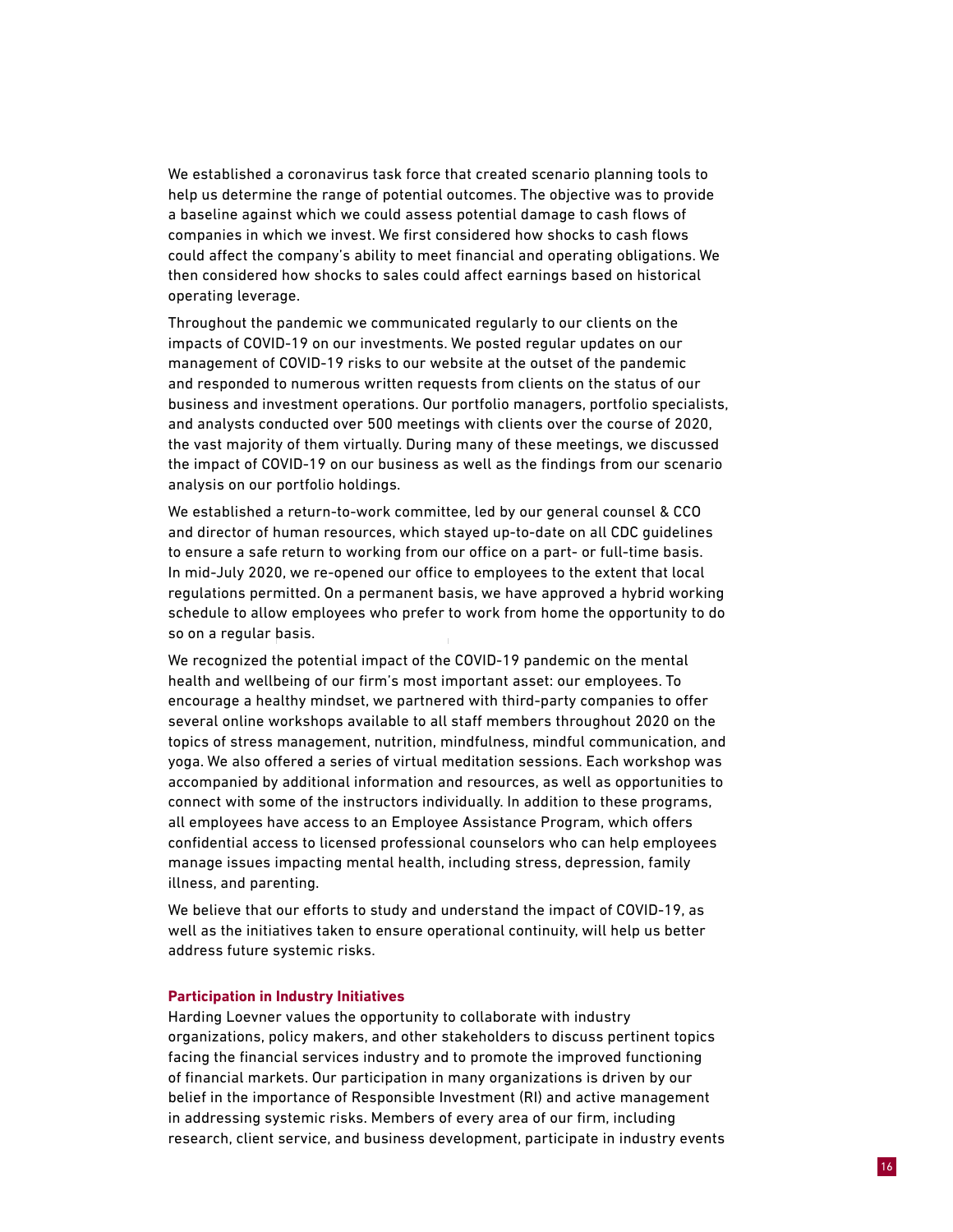and discussions on behalf of Harding Loevner to provide our perspective on the importance of RI. In 2020, we participated in many industry initiatives, including:

- Active Manager Council (AMC), part of the Investment Adviser Association (IAA): As a founding member of the AMC and a member of its Steering Committee, we participate in and encourage discussions related to embedding RI in active management and furthering RI awareness for association members. In 2020, our ESG analyst served as a panelist in the AMC's panel discussion, ["Getting Proactive on ESG: How Advisers Can Lead](https://www.investmentadviser.org/events/free-webinar-recordings/business-webinars)  [Discussions with Clients.](https://www.investmentadviser.org/events/free-webinar-recordings/business-webinars)" The panelists discussed the relevance of ESG in active management, the outlook for ESG-related industry shifts in 2021, and the best practices for evaluating ESG integration efforts when selecting funds and investment managers.
- Investment Company Institute (ICI): As a member of the ICI, we engaged on ESG issues informally with council members in 2020.
- Principles for Responsible Investment (PRI): Harding Loevner has been a Signatory to the UN-supported PRI since 2019 and has participated in each annual reporting and assessment period. A public version of our most recent Transparency Report is available [on the PRI website.](https://www.unpri.org/signatory-directory/harding-loevner-/4537.article)
- CFA Institute: As of December 2020, 35% of Harding Loevner employees were CFA charterholders. Our CFA charterholders have participated in educational events sponsored by various CFA societies as well as CFAsponsored content. In 2020, Harding Loevner's deputy director of research presented to the CFA Society Idaho on the potential shortfalls of relying on risk models and alternative ways of evaluating market-wide, systemic risks.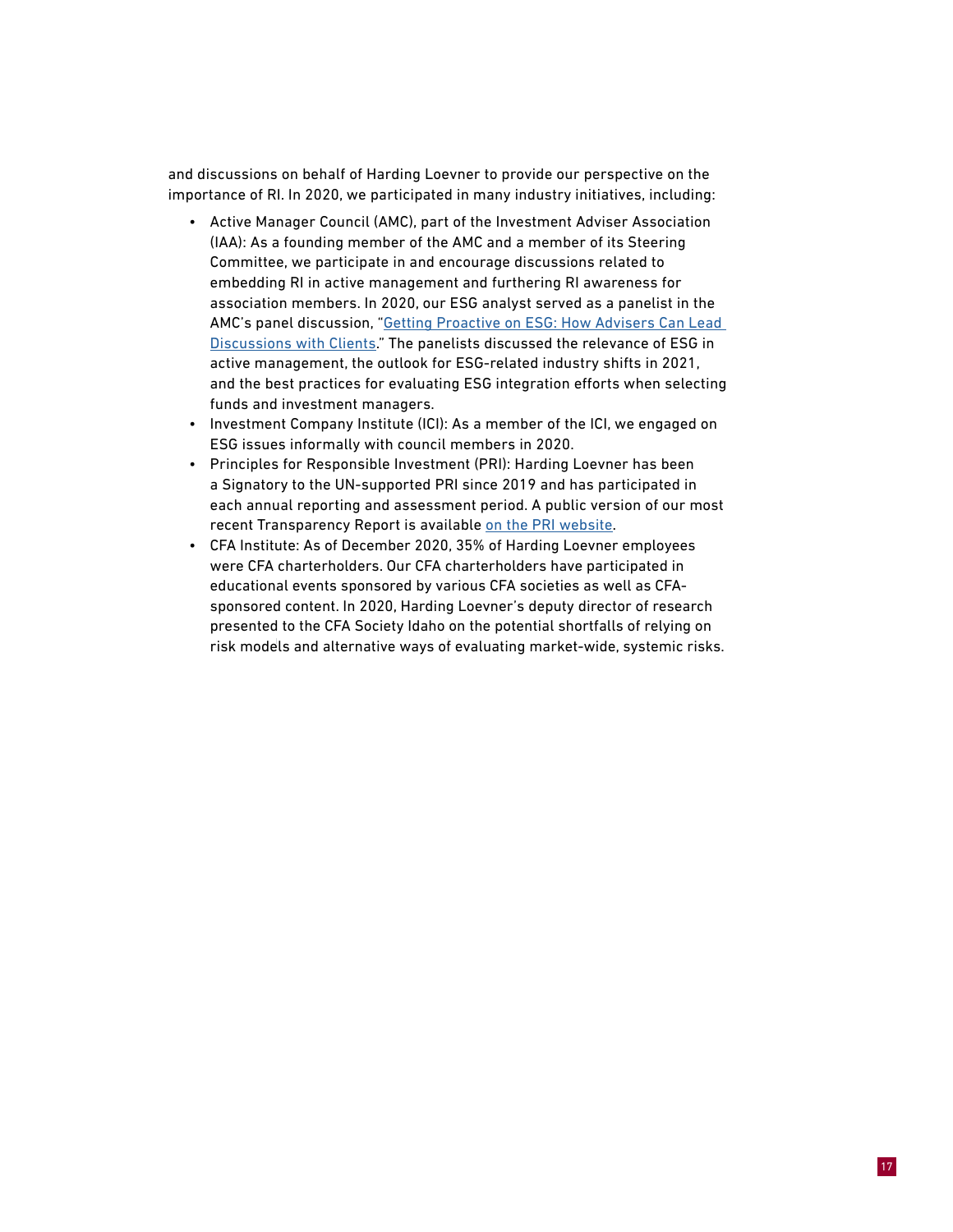Signatories review their policies, assure their processes, and assess the effectiveness of their activities.

### **2020 Highlights**

- Conducted annual review of compliance policies and procedures; no deficiencies identified
- Reviewed stewardship-specific initiatives and published shareholder engagement policy
- Improved stewardship reporting with Engagement Manager tool

We regularly review and enhance our policies that guide investment decisionmaking and stewardship, including those related to conflicts of interest, proxy voting, engagement, and ESG integration. In doing so, we seek to ensure that our polices allow Harding Loevner to be effective stewards of client capital.

### **Review & Assurance of Policies**

### Annual Internal Assurance of Compliance Policies & Procedures

Harding Loevner conducts an annual review of the adequacy of the firm's compliance policies and procedures. We believe that this regular review is an effective way to assess the implementation of these policies and identify areas for potential improvement. This review includes ongoing testing of the firm's policies and procedures, including the following related to stewardship: Proxy Voting, Client-Directed Brokerage Arrangements, Best Execution, and Code of Ethics.

The general counsel & CCO prepares a memorandum upon completion of the review that contains a balanced, understandable, and rigorous assessment of the adequacy of the policies as well as any suggested improvements. Our 2020 review did not identify any material deficiencies to our policies.

### Stewardship-Specific Internal Assurances

In addition to the annual review of our policies, we undertook the following reviews specific to stewardship-related initiatives in 2020:

- Our responsible investment policy, entitled How Harding Loevner Invests Responsibly, was reviewed by our CIO, director of research, and deputy director of research as part of an annual review process. The three are responsible for overseeing this policy and ensuring necessary tools to implement this policy are available and consistently applied.
- Our Proxy Voting Policy is reviewed annually by our CEO in addition to the general counsel & CCO.
- We published in 2021 a summary of the most significant proxy votes cast in 2020, in accordance with the requirements of the Shareholder Rights Directive (SRDII).
- We reviewed our procedures for recording and tracking engagements. As a result of this review, we implemented a new tool to improve our ability to provide transparent reporting on our stewardship efforts.

### Third-Party Assurances

Each year an external auditor, Ashland Partners & Company, LLP, conducts an SSAE 18/SOC 1 review of Harding Loevner's internal controls, including (but not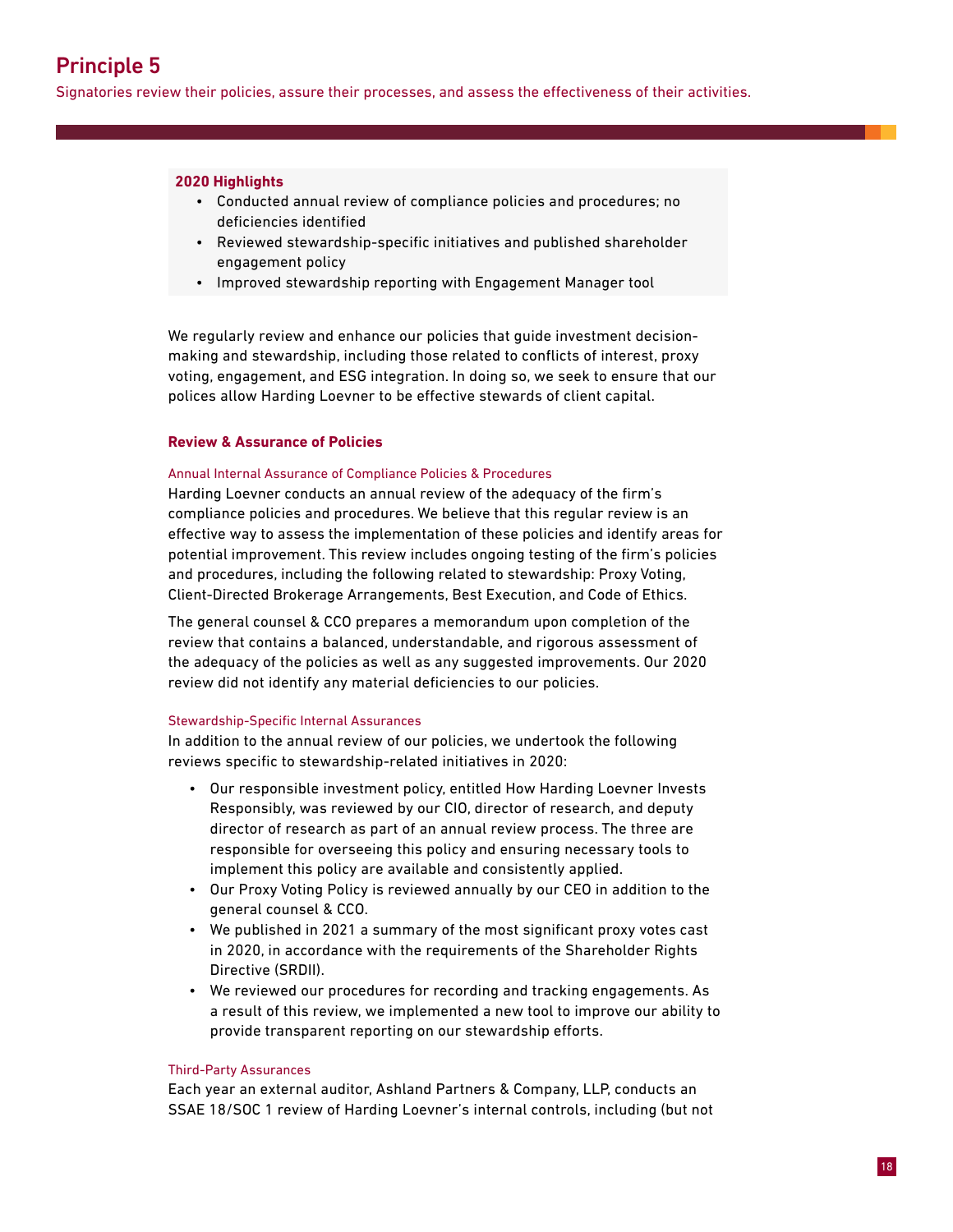limited to) stewardship-related policies, such as those related to proxy voting, trading, and execution.

For the Harding, Loevner Funds, Inc. ("HL Funds") mutual funds, we have retained the services of a third-party consultant to support the CCO of the HL Funds. This consultant recommends areas of improvement in our compliance and stewardship policies related to HL Funds.

For the Harding Loevner Funds plc ("HL UCITS"), KB Associates serves as the third-party management company. In this capacity, KB Associates reviews all the HL UCITS policies and procedures, including those related to stewardship, and offers critical feedback and suggestions for improvement.

### **Fair, Balanced, and Understandable Stewardship Reporting**

In all our communications with clients, prospective clients, and intermediaries, we aim to provide fair, balanced, and understandable reporting, including on the progress of our stewardship initiatives. The information in this response to the UK Stewardship Code was reviewed by Harding Loevner's counsel, deputy director of research, ESG analyst, CIO, and CEO to ensure that details were presented in a fair, balanced, and understandable way, and that all information presented is accurate as of December 31, 2020.

This report was constructed using the Financial Reporting Council's [guidance and](https://www.frc.org.uk/getattachment/5aae591d-d9d3-4cf4-814a-d14e156a1d87/Stewardship-Code_Final2.pdf)  [reporting manual](https://www.frc.org.uk/getattachment/5aae591d-d9d3-4cf4-814a-d14e156a1d87/Stewardship-Code_Final2.pdf) as well as law firm reviews and analyses of the FRC's guidance and updates. We expect our report to evolve as additional feedback and guidance on the updates to the UK Stewardship Code are published by the FRC.

### **Continuous Improvement**

As part of our membership in industry organizations (see Principle 4), we plan to engage with our peers to identify areas of future focus and improvement related to our engagement practices. We will also consider whether it would be appropriate to hire a third-party auditor to assess our stewardship activities. We expect the development of internal evaluation tools will further improve our reporting capabilities, and we expect to share the outcomes of our stewardship practices as part of future reports to the FRC, as well as in our PRI Transparency Report.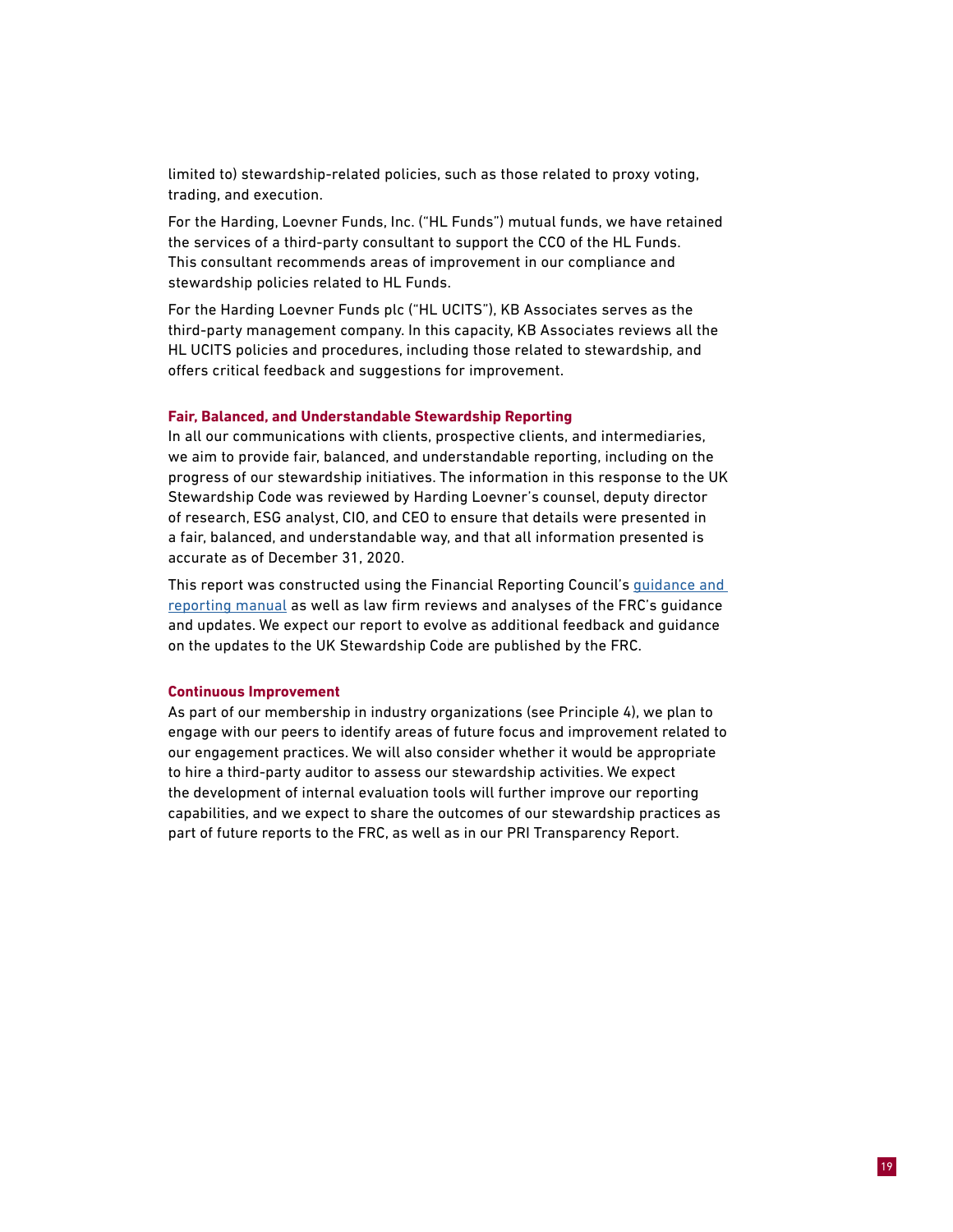### **Improvement to Processes: Engagement Manager Tool**

Harding Loevner's Research Management System (RMS) houses the record of all investment-related meetings, discussion, and debate, including those related to our stewardship activities. This system allows access to past engagements and proxy voting decisions. While the RMS is an effective recordkeeper for our investment debates, we found that it did not allow us to easily track the progress and outcomes of our engagement activity.

To create a comprehensive view of Harding Loevner's engagement activities with each company and to track the efficacy of our stewardship efforts, we developed an Engagement Manager tool in 2020. The Engagement Manager assists us in:

- Compiling all our company engagements, including those that occur during routine meetings with management and dedicated ESG meetings and as part of the engagement process following a vote against management;
- Tracking outcomes of resolutions where we have voted against management;
- Establishing timelines for follow-up engagements; and
- Responding to periodic and on-demand client reporting needs.

We continue to enhance the tool's functionality and intend to expand the information provided in the tool. We expect that the tool will help clarify the extent to which our stewardship activities have been effective in generating a positive impact on the companies under our coverage.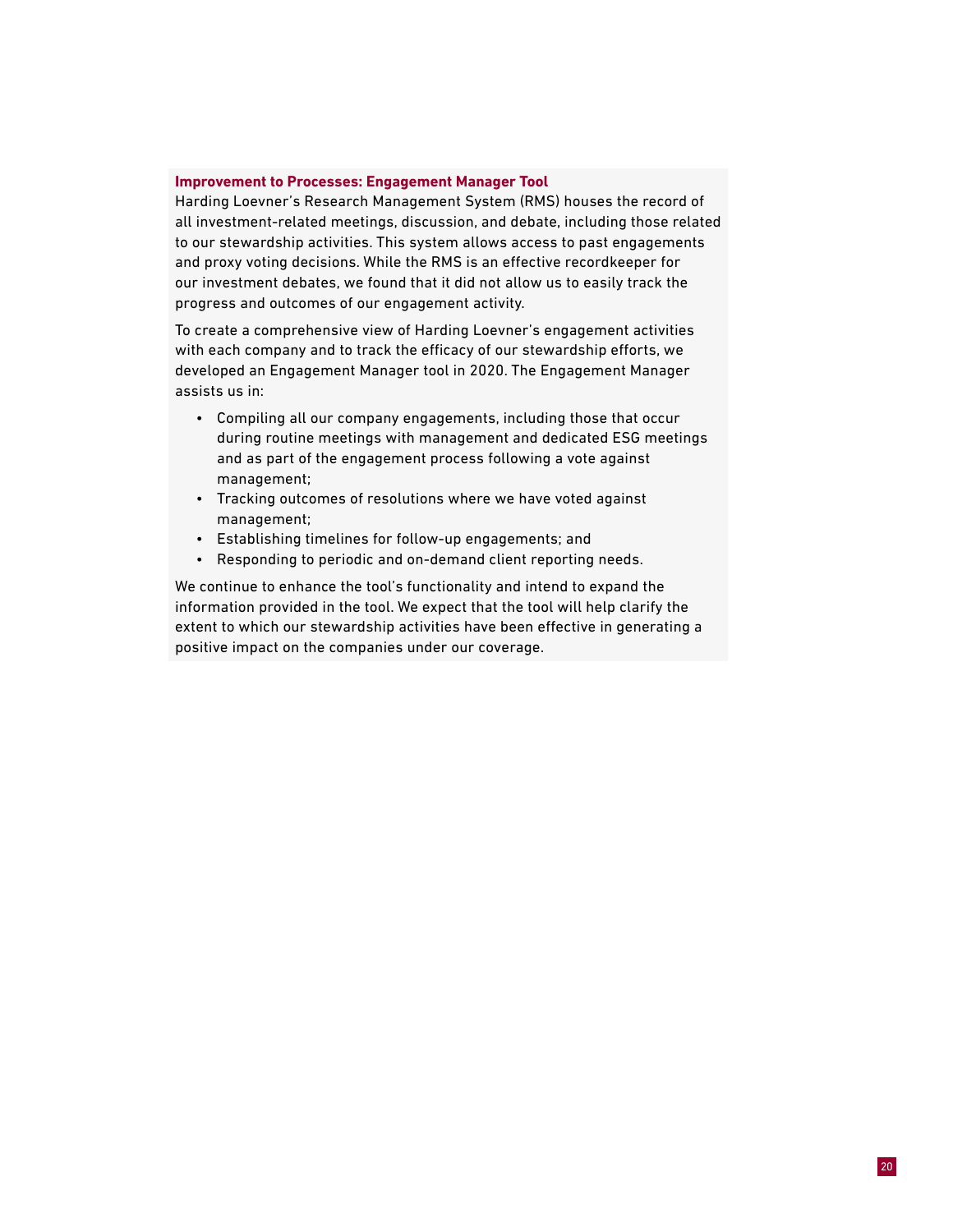### Principle 6

Signatories take account of client and beneficiary needs and communicate the activities and outcomes of their stewardship and investment to them.

### **2020 Highlights**

- Began managing first client account with carbon footprint target
- Conducted over 500 client meetings with investment professionals and senior leadership
- Solicited feedback on the responsible investing needs of clients; plan to undertake a broader review of client ESG needs in 2021

### **Harding Loevner Client Base**

Harding Loevner manages assets on behalf of a wide array of clients across multiple investment strategies, each of which adheres to our quality-growth investment philosophy and style. Our client assets are invested in publicly traded equities, across a range of geographies. As of December 31, 2020, Harding Loevner had \$84 billion in total assets under management.

### **Harding Loevner AUM by Strategy**

As of December 31, 2020

| <b>Strategy</b>                             | <b>AUM (US\$)</b> | % of Firm Assets |
|---------------------------------------------|-------------------|------------------|
| <b>Global Equity</b>                        | \$22.9B           | 27%              |
| International (non-US) Equity               | \$41.1B           | 49%              |
| <b>Emerging Markets Equity</b>              | \$19.2B           | 23%              |
| <b>Chinese Equity</b>                       | $<$ \$0.1B        | 1%               |
| <b>Frontier Emerging Markets Equity</b>     | \$0.2B            | 1%               |
| <b>Global Small Companies Equity</b>        | $<$ \$0.1B        | 1%               |
| <b>International Small Companies Equity</b> | \$0.6B            | 1%               |
| <b>Research Portfolios</b>                  | $<$ \$0.1B        | 1%               |
| Total                                       | \$84.0B           | 100%             |

### **Harding Loevner AUM by Investment Geography**

As of December 31, 2020 AUM by Investment Geography

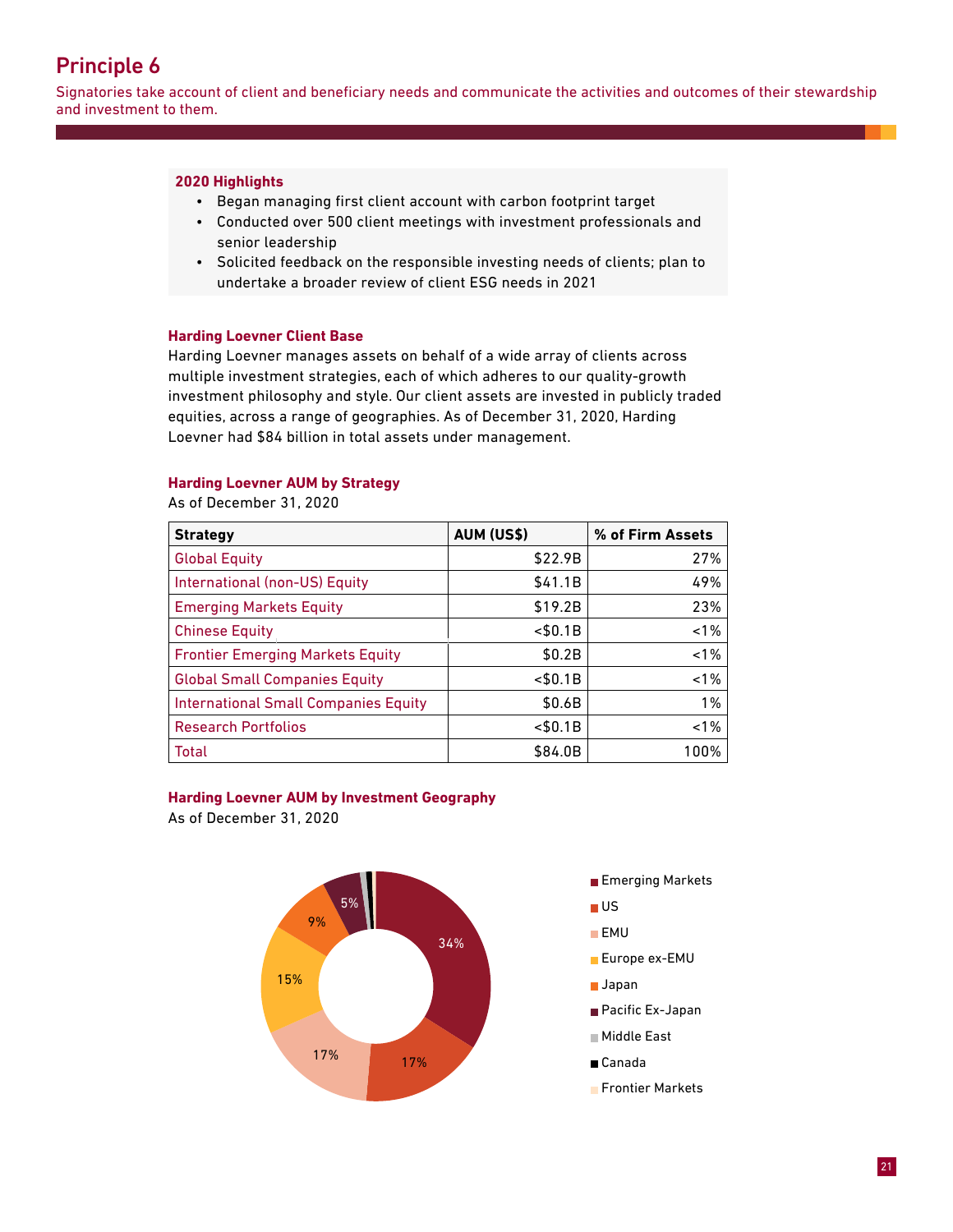### **Harding Loevner AUM by Client Type and Domicile**

As of December 31, 2020



### **Investment Time Horizon**

We are long-term investors. Consistent with our long-term focus, the explicit growth period used in the valuation models is typically long, with ten years being most common; some companies are modeled over an even longer timeframe. The valuation time horizon is not determined by geography.

We believe that it can take three to five years (or even longer) for the superior quality and growth characteristics of our researched companies to become broadly recognized and reflected in their stock prices. Therefore, the average holding period across our investment strategies is between three and seven years. The low portfolio turnover results in lower frictional costs of trading, which benefits clients.

Our long-term approach also aids our engagement efforts and effectiveness. We find that company managements tend to be more receptive to engaging with longterm investors. Moreover, successful engagement can take time and our holding period allows us to pursue continued dialogue. In some cases, our long holding period also increases our voting power, such as in certain companies that provide increased voting rights to longer term shareholders.

### **Taking Account of Client Needs**

In recognition of the widely varying perspectives of our diverse client base, we intentionally do not promote a particular world view or set of values in the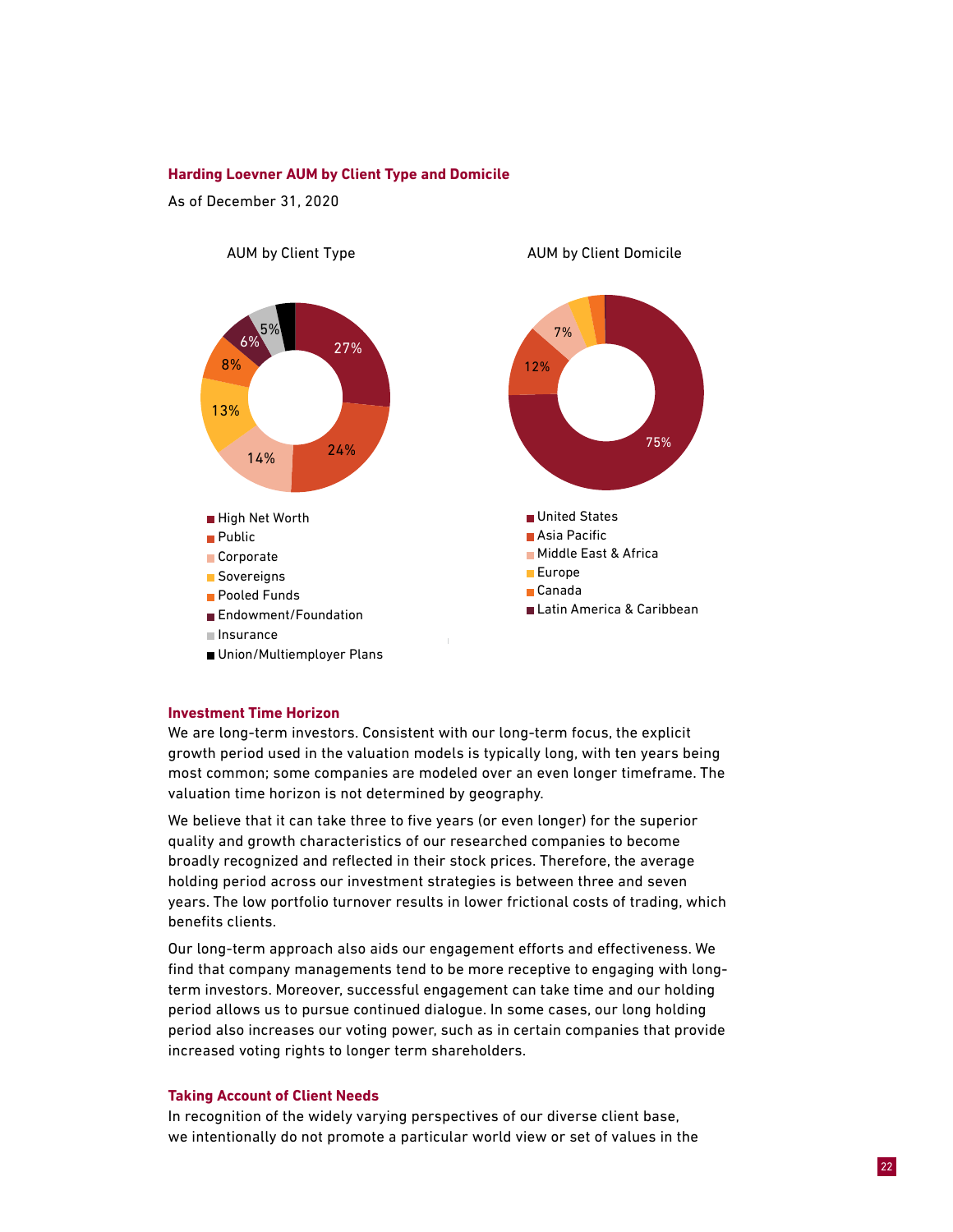management of our portfolios. Instead, wherever possible, we support our clients in pursuing their specific investment goals, which for many includes implementing specific ESG-related solutions. Harding Loevner has an extensive history of partnering with clients to meet their specific investing needs:



Our in-depth research allows us to tailor portfolios to meet specific responsible investing goals of our clients, the asset owners. For some, this may include trying to better society or protect the environment; for others, it might mean avoiding investment in companies engaged in activities or practices at odds with their values, mission, or religious beliefs. We manage substantial client assets according to Catholic and other religious principles, with guidance provided by or developed in conjunction with the client. Our breadth of experience extends beyond exclusionary screening; we have partnered with clients to incorporate specific emissions targets, to adopt a best-in-class portfolio construction approach, and to conduct ESG-focused engagements on specific issues selected by the client.

In order to implement these custom solutions, we manage separate account portfolios that closely follow our unconstrained strategy model portfolios. As of December 2020, we managed over 70 client accounts totaling over \$12 billion in assets with custom ESG-related mandates.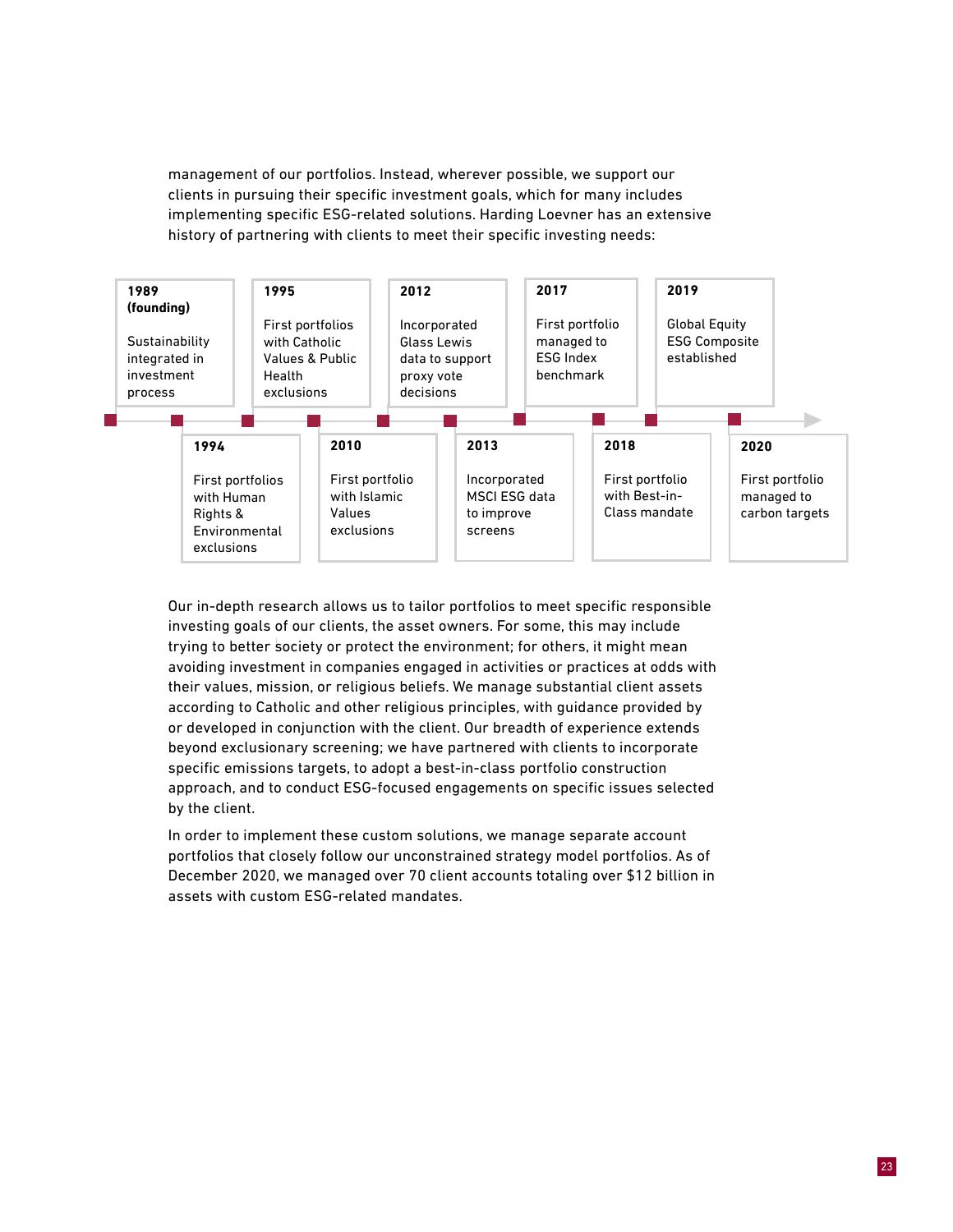### **Solutions for Custom ESG-Related Mandates**

| <b>Values-Based Screening</b>   | Exclude certain businesses, like tobacco, alcohol,<br>gambling, or fossil fuels.                                                                                  |
|---------------------------------|-------------------------------------------------------------------------------------------------------------------------------------------------------------------|
| <b>Best-in-Class Portfolios</b> | Focus portfolios on companies with particularly<br>strong environmental or social profiles.                                                                       |
| <b>Environmental Targeting</b>  | Manage portfolios according to targets for carbon<br>emissions.                                                                                                   |
| <b>Customized Engagement</b>    | Engage on clients' behalf according to specific<br>values, including those around emissions, diversity,<br>and labor relations. Report on engagement<br>progress. |
| <b>Directed Voting</b>          | Cast proxy votes for shares according to clients'<br>values and priorities.                                                                                       |
| <b>ESG Reporting</b>            | Provide customized reporting based on third-<br>party metrics to meet clients' ESG reporting<br>requirements.                                                     |

### Number of **Accounts**





AUM as of December 31, 2020; ESG charts exclude accounts accessing Harding Loevner's investment strategies via a wrap or SMA platform and are presented as supplemental information. AUM data shown are in US dollar terms.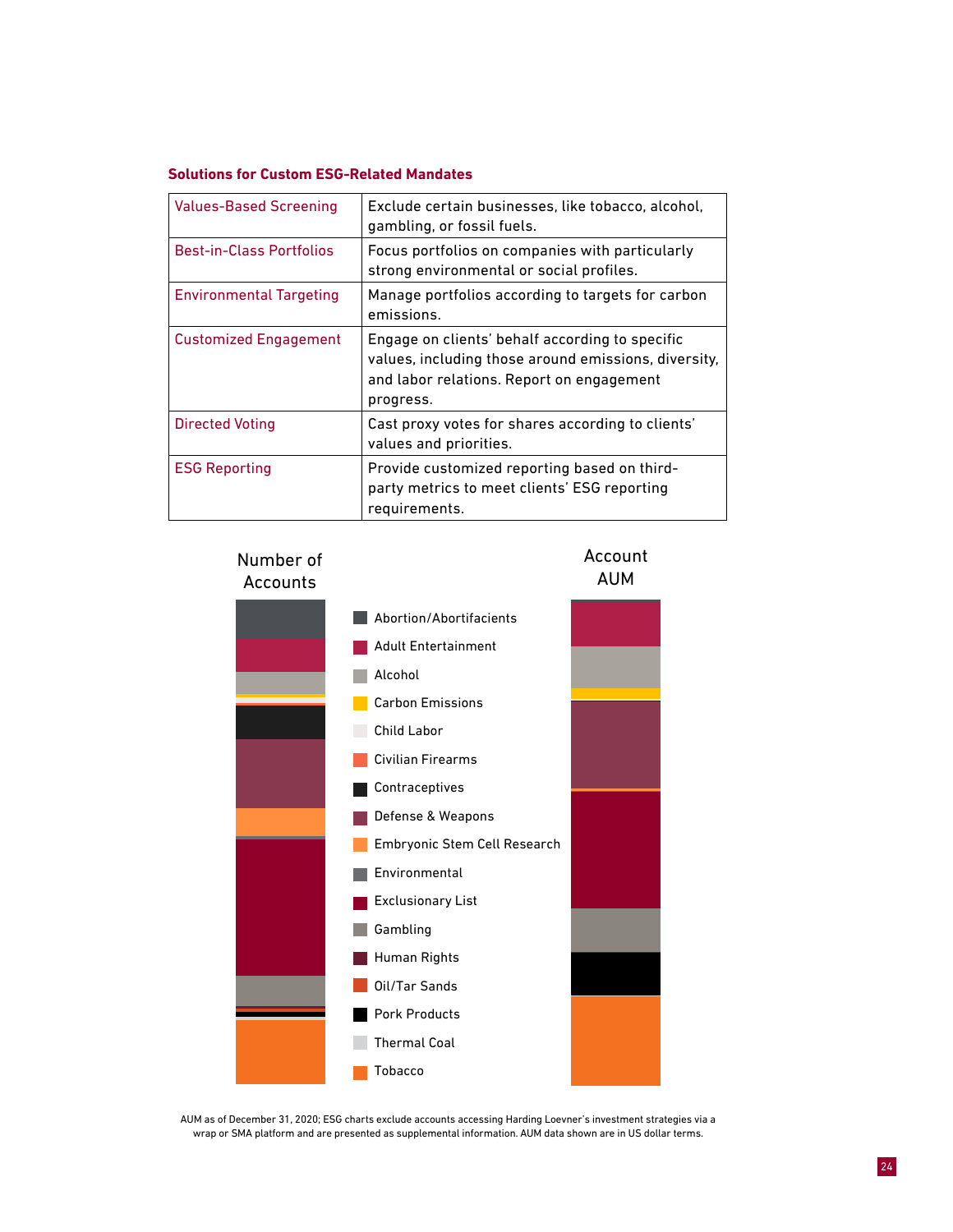In addition to these ESG-related account customizations, Harding Loevner also has extensive experience customizing client portfolios to meet non-ESG-related goals, including restrictions around related entities or home country exposure.

### **Communicating with Clients**

Our client service teams, totaling 20 individuals, work closely with our clients to ensure that their investment portfolios align with their investment goals. Our portfolio managers meet regularly with institutional clients as well as their advisers or consultants. Additionally, analysts, portfolio specialists, and senior leadership often meet with clients and assist in addressing client inquiries. Over the course of 2020, we conducted over 500 meetings with clients that included senior leadership or investment professionals. During these meetings, we often receive questions about our stewardship efforts.

Each quarter, we provide clients and consultants with detailed reports on the portfolio's holdings, performance, and investment perspectives; we also provide a shorter report that contains the top 10 positions, performance attribution, and a brief commentary on a monthly basis. For a number of our clients, we provide custom reporting as needed. The client service teams also respond directly to questions from clients regarding the strategy or the firm, in close coordination with portfolio managers.

We also offer a quarterly, web-based, interactive presentation for each strategy featuring discussions with a portfolio manager. The webcasts are archived on our website, which also contains other important documents for clients, including our prospectus, annual shareholder letters, and the complete history of quarterly reports that the firm has published.

### **Outcomes and Improvement**

We routinely request feedback from our clients on the quality of the client service and account management that they receive from Harding Loevner. We integrate that feedback into our year-end reviews of employees on our client service teams and consider enhancements to our efforts based on that feedback. We recognize that many of our clients are increasing their focus on stewardship initiatives, and we want to be a resource to our clients in achieving those goals. In 2021, we intend to conduct a series of meetings with our clients to better understand those goals and the ways in which we can incorporate them into the client's portfolio. This process will allow Harding Loevner to better serve our clients' needs and help them achieve their stewardship goals.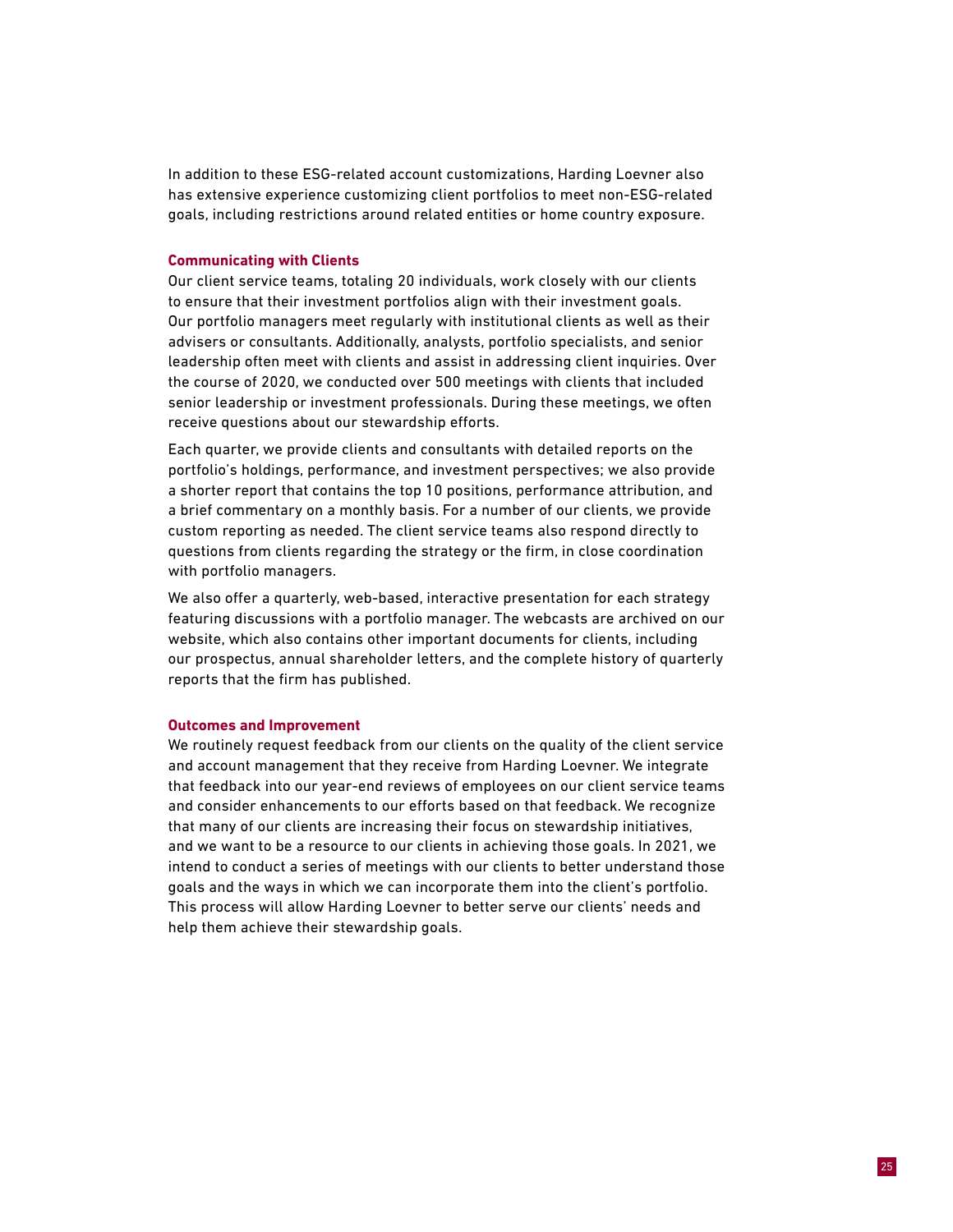### Principle 7

Signatories systematically integrate stewardship and investment, including material environmental, social and governance issues, and climate change, to fulfill their responsibilities.

### **2020 Highlights**

- Appointed ESG Analyst to guide analysts in consideration of ESG issues
- Introduced Harding Loevner's ESG Materiality Framework
- Purchased and sold several holdings in part due to ESG-related risks and opportunities

At Harding Loevner, we believe that companies that operate with disregard for their environment, for the societies in which they pursue their business, or for the principles of governance by which they are supervised, may compromise the growth and sustainability of their cash flows. We further believe that a deterioration of a company's ESG profile can manifest in higher costs (such as regulatory costs or penalties, higher capital expenditures, or higher R&D) or lower revenue (due to reduced customer appeal or even loss of license to operate or loss of access to resources). ESG risks can be particularly meaningful when they threaten a company's competitive advantage or when a company's ability to mitigate material risk is limited due to financial strength or poor governance. Conversely, environmental and social trends can improve growth opportunities or strengthen a company's competitive position. Ultimately, we believe that the impact of ESG exposures on share prices and investment returns depends on the extent to which the market understands and appropriately discounts those risks and opportunities.

### **Our Consistent Approach to Stewardship Integration and Investment**

All members of the investment team consider ESG factors as part of the research process (see Principle 2). Analysts adhere to our consistent and systematic approach of assessing the potential impact of ESG risks and opportunities on the sustainability of their covered companies' long-term cash flows. While the risks and opportunities differ across industries and countries, we utilize a common approach and set of tools; accordingly, our ESG integration and stewardship does not differ across strategies, geographies, or assets. We believe that this common approach results in higher-quality analysis, discussion, and decision-making.

While Harding Loevner's analysts have access to data from third-party service providers to facilitate their consideration of ESG issues, our analysts maintain sole responsibility to integrate ESG or stewardship activities into our process.

Throughout our firm's history, we have made iterative enhancements in integrating ESG factors and engagement practices into our investment process:

- 1989: Firm founded; integrated sustainability into investment process
- 2006: Introduced Corporate Governance Elimination Checklist into process
- 2016: Introduced 38-point ESG Scorecard into process
- 2020: Appointed ESG analyst
- 2020: Introduced Materiality Framework into process
- 2020: Introduced Engagement Manager to facilitate engagement tracking

### **ESG in our Investment Process**

Harding Loevner has systematically integrated the assessment of ESG risks and opportunities into each stage of our investment process: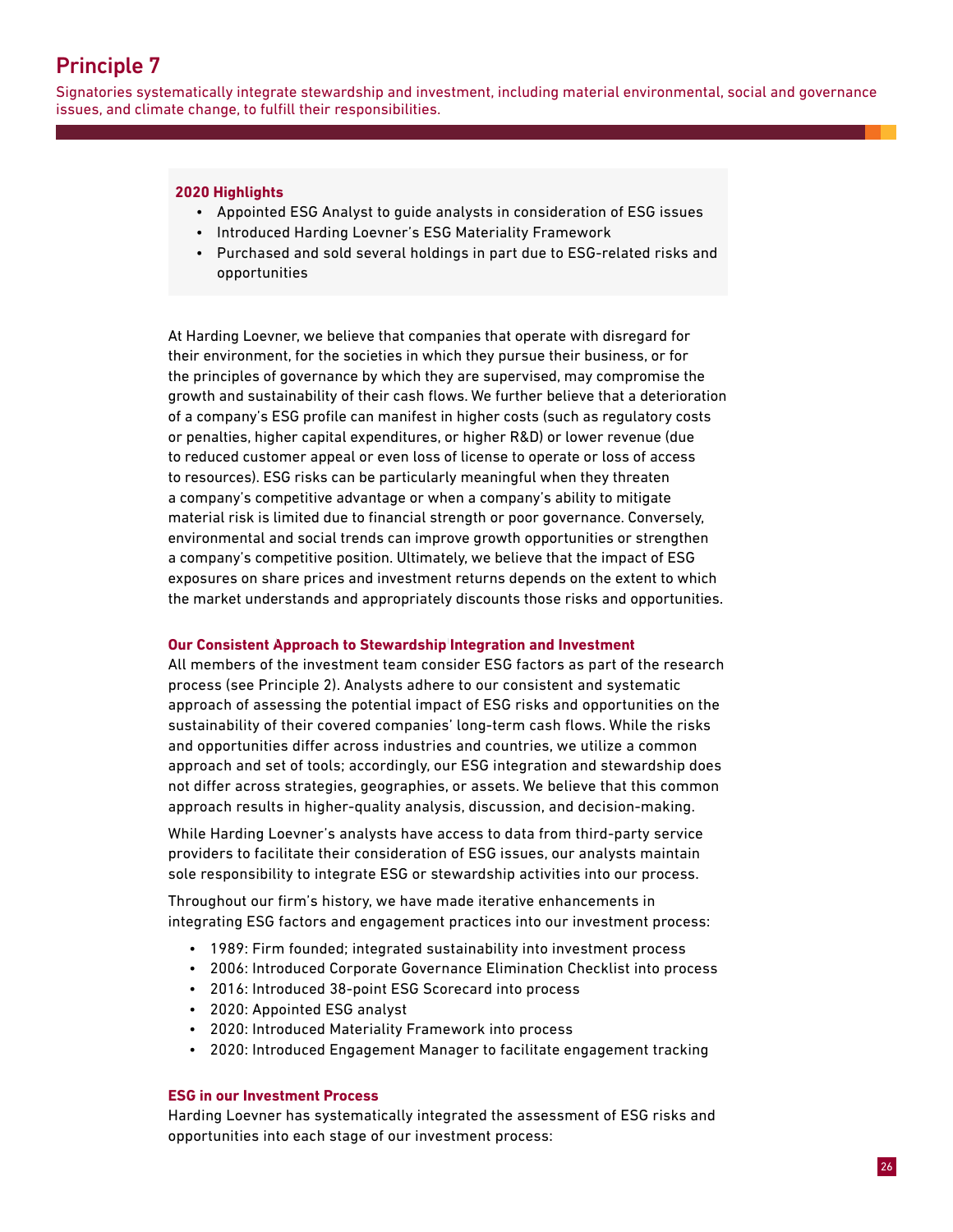- Initial Qualification: Analysts consider how ESG issues could impact a company's ability to meet our four key criteria of competitive advantage, sustainable growth, financial strength, and management quality.
- In-Depth Research: Analysts complete a company research report, in which they address notable differences between the ESG profile of the company and industry participants, as well as the impact of ESG risk on a company's financials and its ability to mitigate those risks. ESG issues of particular concern may affect the analyst's forecasts of a company's growth, margins, capital intensity, and competitive position.
- Valuation & Rating: ESG risks are an input into our valuation model and can influence the projected future cash flow of the company.
- Portfolio Construction: Portfolio managers consider ESG risks and opportunities at the portfolio level, including customizing the portfolios of individual clients based on specific, client-defined ESG goals.
- Continuous Evaluation: Analysts continually monitor changes in ESG risks and opportunities over the investment time horizon of each company.

Our analysts use several proprietary tools to guide their assessment of ESGrelated risks and opportunities. These tools include:

### Corporate Governance Elimination Checklist

Early in their analysis of a company, the analyst completes a 14-point Corporate Governance Elimination Checklist to ensure companies with demonstrably poor governance are removed from further consideration.

Examples of governance issues addressed in the Checklist include management nepotism, criminal history, or excessive compensation; a record of significant mergers and acquisitions or repeated accountant changes; and a history of abuse toward minority shareholders.

### ESG Scorecard

For every company under coverage, the analyst uses our ESG Scorecard to rate the business on 38 distinct ESG risk factors and their potential impact on the company's ability to generate profitable, sustainable growth. This Scorecard provides a consistent framework for comparing ESG risks across industries and geographies. It also ensures that analysts systematically evaluate key areas of risk for all companies under coverage and fosters transparency in how analysts assess the potential impact of ESG on a business's future prospects.

ESG risks of material concern may affect the analyst's long-term forecasts of a company's growth, margins, capital intensity, and competitive position. In addition, a company's overall ESG score, which is a blend of the individual E, S, and G scores in the scorecard, is an input into our valuation model that influences the projected duration of future cash flow growth.

Examples of ESG factors addressed in the scorecard include the risk of stranded assets and regulatory costs due to climate change and energy transition, as well as water consumption, waste generation and disposal, labor relations, treatment of stakeholders, and board independence.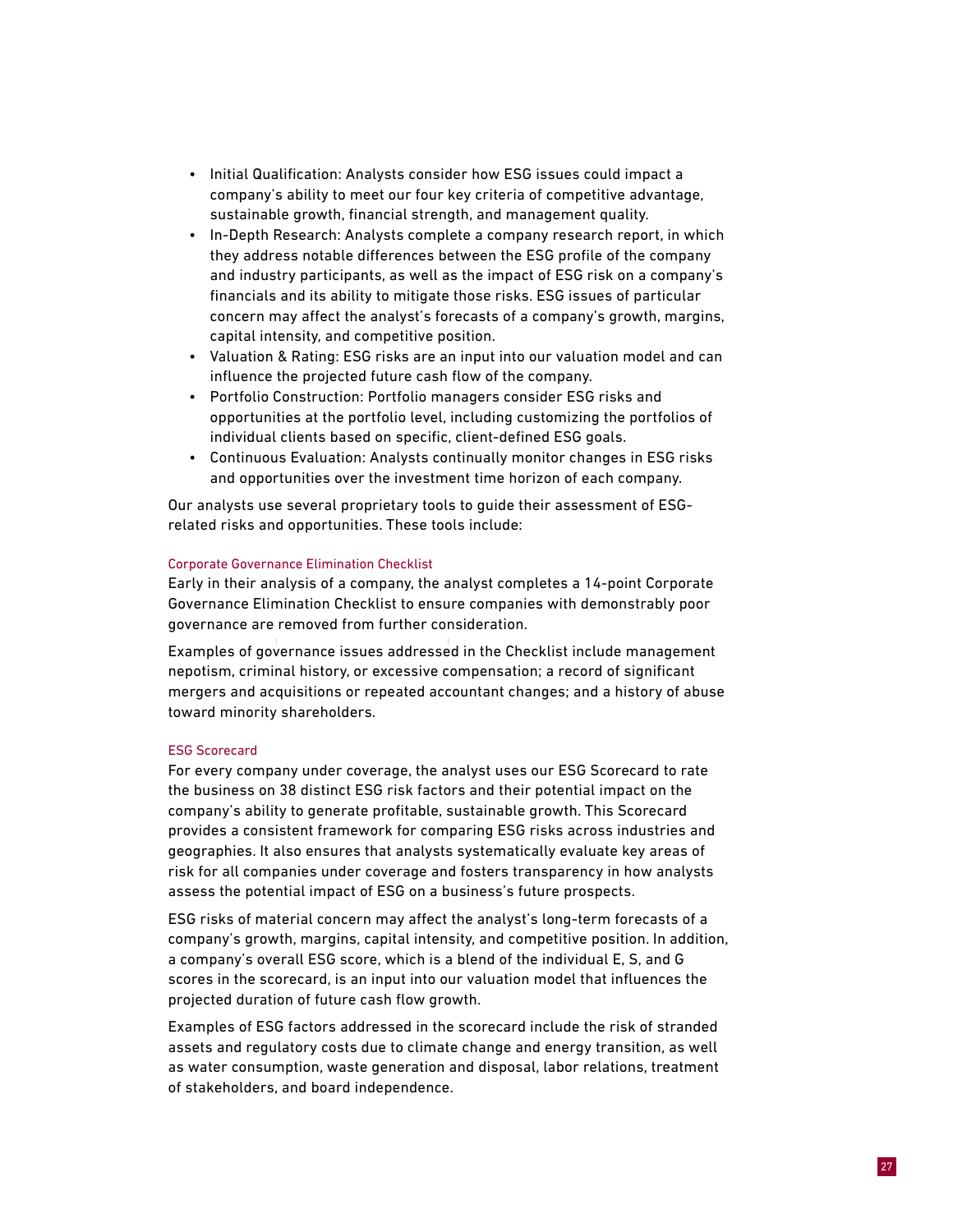### ESG Materiality Framework

Our ESG Materiality Framework helps analysts understand the environmental and social issues most relevant to a specific industry. To create the framework, we adapted the SASB Materiality Map to include feedback from our sector analysts on the most material ESG exposures by industry, forming a customized tool.

Examples of environmental and social exposures highlighted in the framework vary by sector. In the Materials sector, for example, key issues include energy transition management, air quality, greenhouse gas emissions, and waste management. In the Financials sector, key factors include lending practices, transparency, and the environmental risk to mortgaged properties. Harding Loevner's website contains an [interactive excerpt](https://www.hardingloevner.com/about-us/responsible-investing/) of our Materiality Framework.

### **Assessment of Outcomes: Focus on Companies with Above-Average ESG Profiles**

Our focus on high-quality, long-duration growth businesses and our systematic integration of ESG issues into the research process leads us to avoid companies whose growth and ability to generate sustainable cash flows is substantively threatened by ESG risks. Generally, the companies that we cover tend to exhibit both favorable quality-growth profiles as well as above-average ESG scores. This focus on quality-growth companies naturally reduces the likelihood that companies with poor ESG profiles will enter client portfolios.



HL Analyst Quality-Growth Score vs. ESG Score Researched & Rated Companies

Data as of March 2021. X axis represents the HL analyst ESG score, ranging from 0 (low ESG score) to 10 (high ESG score). Y axis represents the combined quality and growth scores for the company, which are based on a series of quantitative, objective metrics. The higher the bubble on the Y axis, the more favorable the quality-growth metrics for the company.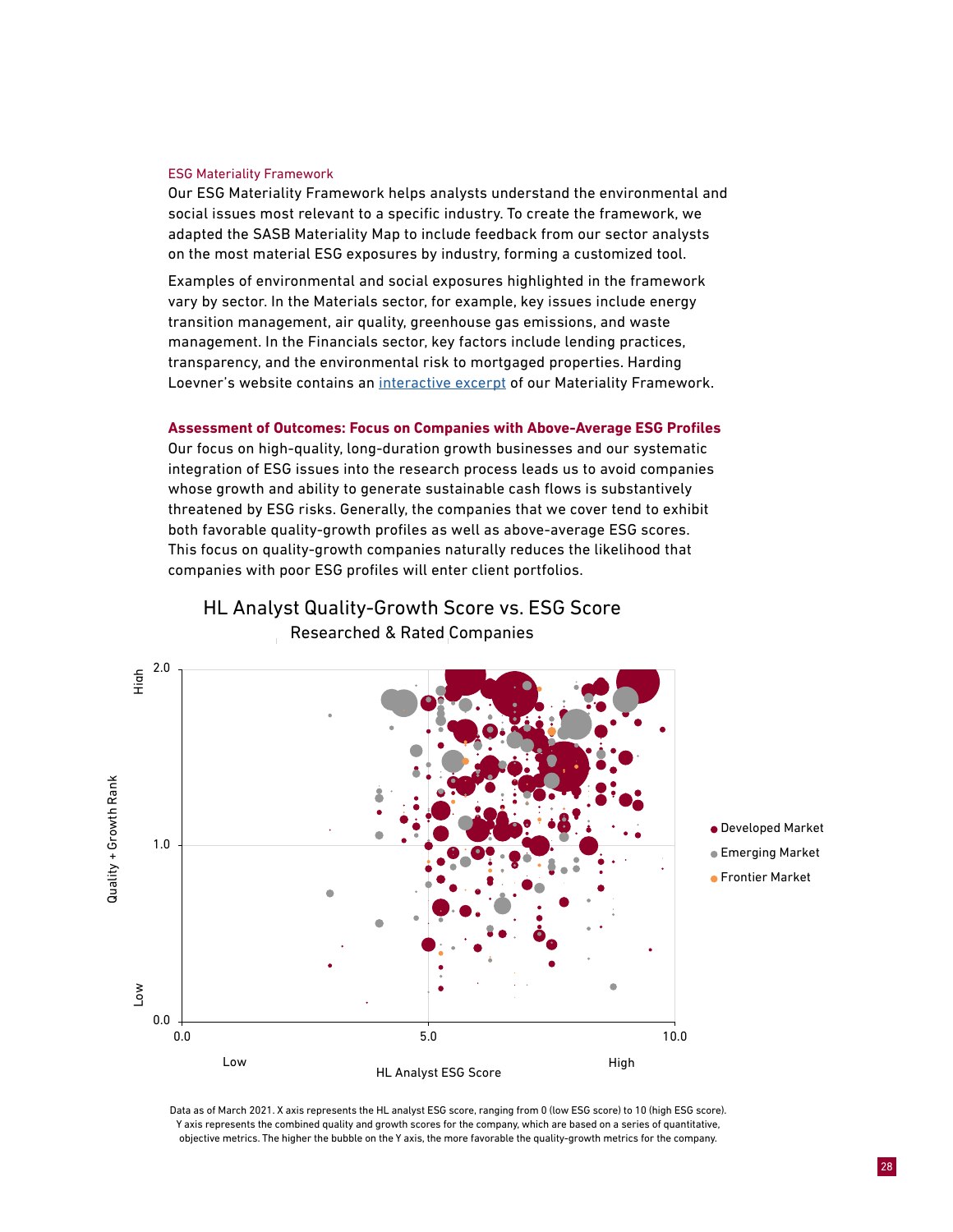In addition to avoiding companies with poor ESG profiles, our quality-growth focus and long-term horizon forces analysts to pay close attention to evolving societal goals and expectations around ESG issues. A number of companies held in our strategies are net beneficiaries of sustainability trends, which should ultimately contribute to improved revenue growth or profitability.



### Portfolio Holdings that Benefit from ESG Tailwinds

### **Portfolio Decisions Based on Information Gathered Through Stewardship**

The systematic integration of ESG considerations in our investment process has and continues to inform our assessment of security attractiveness. Harding Loevner does not use negative screens to limit the investible universe analysts review and cover. Rather, the evaluation and review of ESG factors are embedded in the fundamental research that analysts and portfolio managers utilize when making investment decisions.

Over the course of 2020, our understanding of a company's ESG-related risks and opportunities contributed to several portfolio decisions, including the following: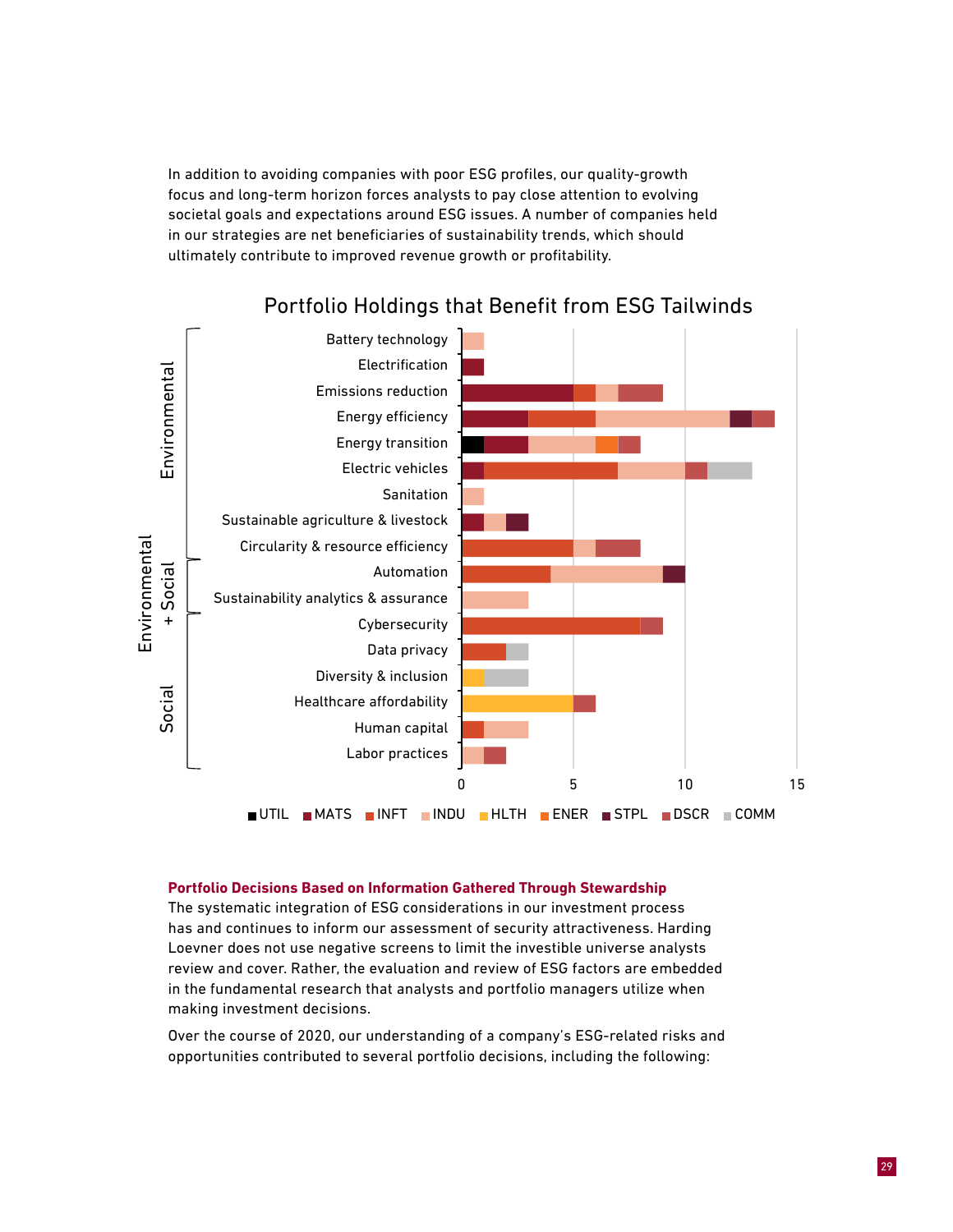| Purchases/            | <b>ESG Issue of Most</b> | Sales/Reductions    | <b>ESG</b> Issue of |
|-----------------------|--------------------------|---------------------|---------------------|
| <b>Additions</b>      | Significance             |                     | Significance        |
| Deere                 | Environmental            | <b>Hankook Tire</b> | Governance          |
| <b>ENN Energy</b>     | Environmental            | Coway               | Governance          |
| <b>Planet Fitness</b> | Social                   | EssilorLuxottica    | Governance          |
|                       |                          | Alibaba             | Social              |

| Sales/Reductions | <b>ESG Issue of Most</b> |  |
|------------------|--------------------------|--|
|                  | Significance             |  |
| Hankook Tire     | Governance               |  |
| Coway            | Governance               |  |
| EssilorLuxottica | Governance               |  |
| Alibaba          | Social                   |  |

### **Continuous Improvement**

In 2021, we expect to further enhance our approach to ESG integration, including revising our ESG scorecard and introducing additional data sets to facilitate analyst assessments.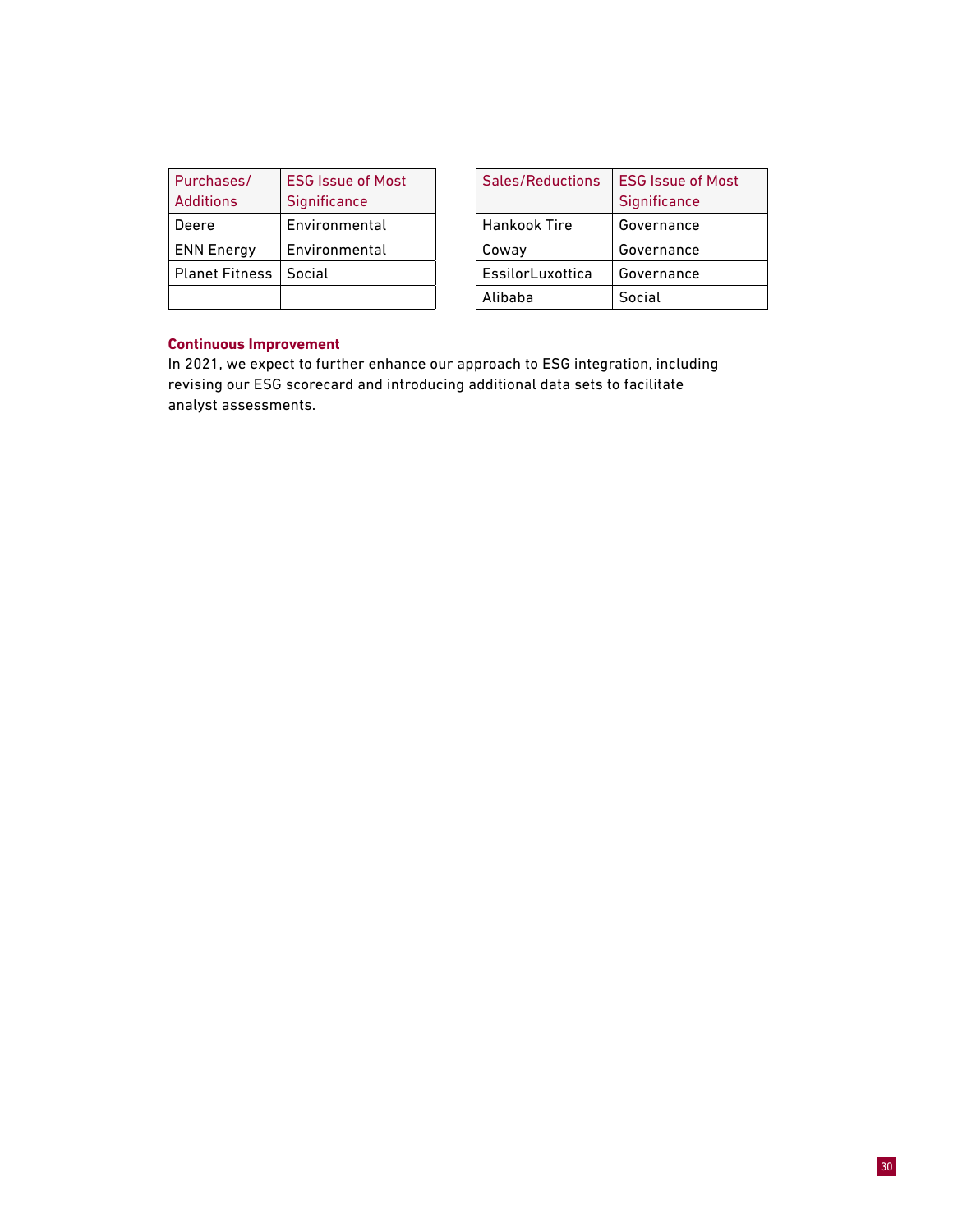Signatories monitor and hold to account managers and/or service providers.

### **2020 Highlights**

- Evaluated additional ESG-focused data providers
- Engaged with proxy voting vendor on best-in-class practices
- Annual review of key vendors resulted in no material issues

Harding Loevner closely monitors and holds to account the third-party service providers ("vendors") with which we have contracted. Harding Loevner generally engages vendors who supplement our internal processes; however, we do not outsource entire work streams to external parties. Our due diligence process is designed to ensure that we receive an exceptional level of service. We hold all vendors to the same standards of professional behavior that we expect of our employees. Failure to live up to these standards generally results in the identification of a replacement or alternate vendor.

### **Vendor Due Diligence**

Our Vendor Management Committee, comprised of the president, CFO, general counsel & CCO, manager of client management, and COO, is responsible for establishing due diligence standards, approving all new service providers, and holding to account all vendors. In addition, each vendor is assigned a Harding Loevner employee, known as a "vendor owner," to provide day-to-day oversight, raise any issues with the vendor to the relevant member of management, and ensure completion of the scope of work.

We tailor our due diligence review of each vendor depending on how critical the vendor is to our operations and the degree to which the vendor has access to personally identifiable information. For all key vendors, our initial evaluation process typically involves:

- Consulting with other investment managers on their experiences with a particular service provider;
- Collecting and reviewing comprehensive due diligence materials, including our standardized due diligence questionnaire (DDQ);
- Conducting onsite visits and/or calls and peer comparisons;
- Completing reference checks of the potential service provider; and
- Negotiating and reviewing contracts.

In addition, Harding Loevner's Information Technology team, Legal & Compliance team, and other areas of the firm review the vendor's processes where applicable. For example, if a vendor requires access to systems maintained or provided by another vendor, our IT team will conduct a review of the process required to link the systems to ensure the safety and security of our employee and client data.

### **Vendor Monitoring & Accountability**

After hiring a key vendor, we monitor their performance through regular meetings, onsite due diligence, and reviews of external auditor reports (e.g., SOC 1/SSAE18). For certain vendors, specific service standards are outlined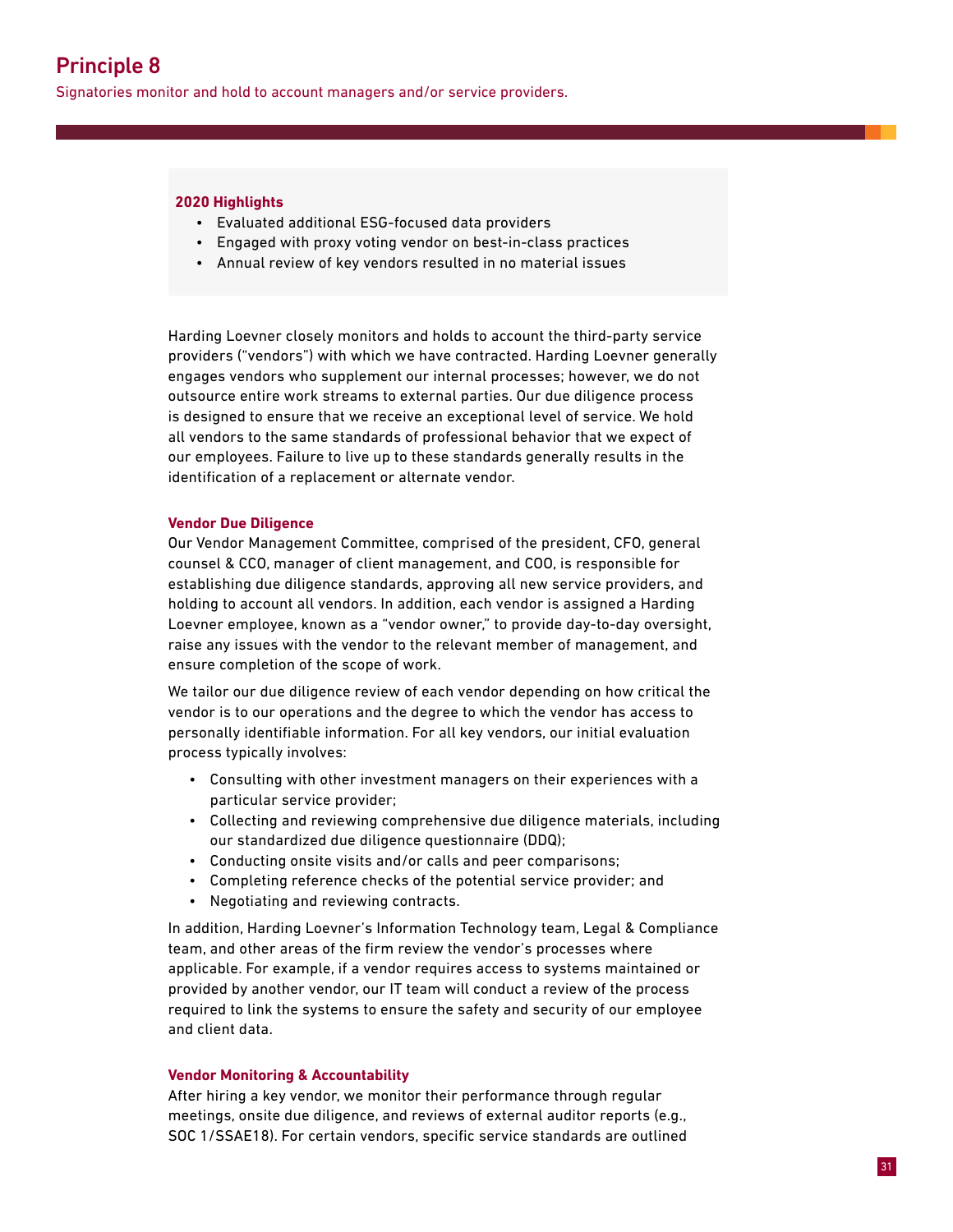or, if applicable, key performance indicators are set and monitored through operational review procedures, annual stoplight reports, or other means. For example, we consider proxy voting service providers to be key vendors of our firm. For every company meeting in which Harding Loevner casts proxy votes, we reconcile the vendor's record date positions with the positions in our portfolio accounting system to ensure that the vendor has executed all votes according to our instructions.

In 2020, all our key vendors delivered services that met Harding Loevner's expectations. If a vendor issue arises and cannot be resolved in a timely manner, our Vendor Management Committee and the employee assigned as the vendor owner will conduct a review of the issue and determine appropriate actions, which in some cases might include an examination of alternative providers. We will terminate our relationship with a vendor if service standards are not consistently met or if we source another provider that can more effectively meet Harding Loevner's needs.

### **Ongoing Review of Vendor Due Diligence Process**

Each quarter, the Vendor Management Committee meets to discuss key issues. We also conduct an annual review of all vendors, during which all key vendors are asked to confirm to Harding Loevner if there were any material business or financial changes that have occurred since the last review. The vendors are also asked to provide responses to any new questions that we have added to our DDQ to capture emerging risks related to vendors.

Additionally, on an annual basis, the Committee reviews the rubric used to tier vendors. In 2021, we intend to introduce additional questions into the DDQ regarding cybersecurity and modern slavery risks.

### **Vendors that Support Responsible Investment at Harding Loevner**

Harding Loevner uses several vendors to support our stewardship efforts, including MSCI ESG, Bloomberg, Glass Lewis, and SASB (see Principle 2 for more details). We also use vendors to facilitate our proxy voting, including:

- Broadridge: Allows analysts to vote shares on behalf of clients through ProxyEdge platform.
- ISS: Provides custom proxy voting services for separate account clients with specific proxy voting guidelines.

These vendors inform and supplement our stewardship efforts and our understanding of ESG issues; however, none of these resources are substitutes for the fundamental ESG research and careful proxy vote determinations by each analyst.

We routinely review the services provided by these ESG-related vendors in accordance with the routine monitoring practices outlined above. In 2020, for example, we reviewed the services provided by Broadridge; while its services met our needs, we encouraged the company to enhance its reporting and analytics capabilities.

In addition to reviewing our existing vendors, we also routinely evaluate alternative ESG-related service providers and data modules. In 2020, we spoke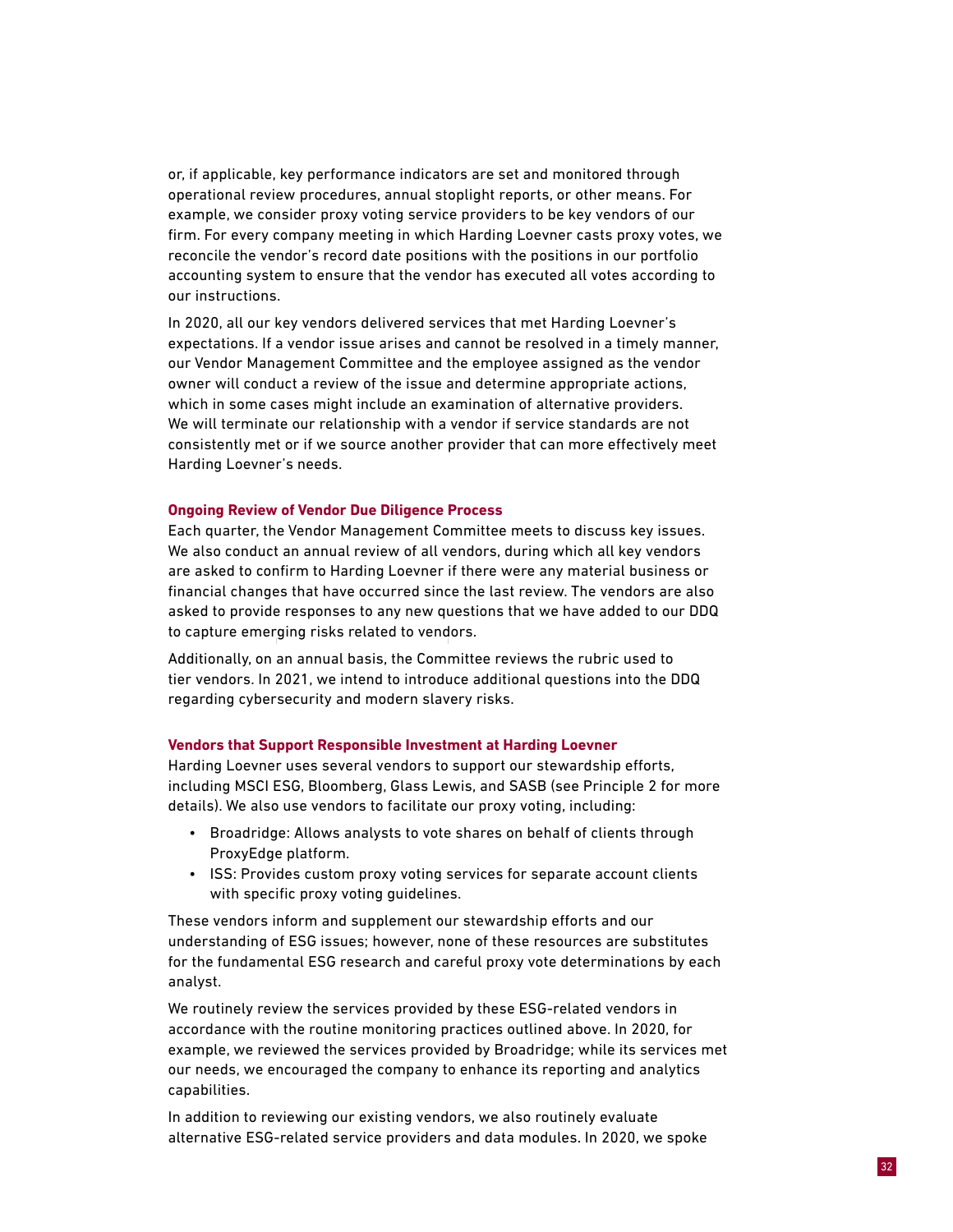with Sustainalytics, S&P Global, and RepRisk to determine whether these vendors could provide differentiated services from our current set of ESG-related vendors. Additionally, we conducted a trial of climate change and energy transition data modules from MSCI and S&P Global Trucost in 2020. As a result of this trial, we will subscribe to MSCI's Climate Value at Risk module in 2021.

 $\sim 10^5$ 

 $\sim 1$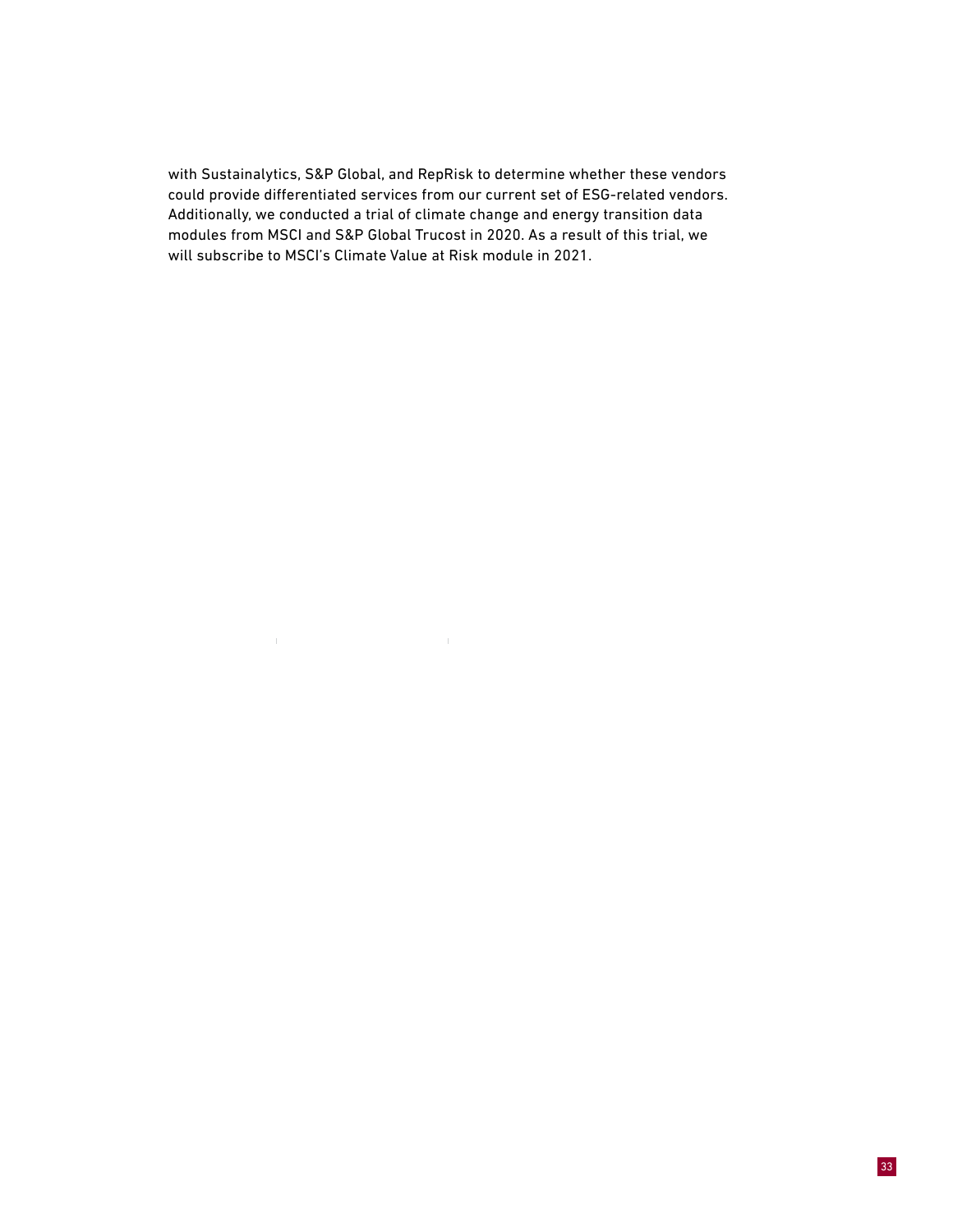Signatories engage with issuers to maintain or enhance the value of assets.

### **2020 Highlights**

- Held over 1,300 meetings with company managements
- Conducted over 400 engagements with over 150 companies
- Conducted our first structured engagement on the quality of ESG disclosures in the Global Equity strategy

We regularly engage with company managements to discuss the potential impact of ESG risks and opportunities. Through our active engagement and strategic proxy voting, we seek to promote high standards of corporate behavior and to encourage companies to adopt the best business practices that foster sustainable growth, such as a company's approach to navigating climate change and energy transition, its focus on diversity, and its investments in cybersecurity. We do so consistently across all our investment strategies (which are invested exclusively in public equities). Our approach to engagement does not vary by geography. However, our engagement practices may change to reflect local regulations and country cultural differences. We find, for example, that management teams and boards in emerging markets and certain countries such as Japan are more responsive to in-person dialogue or a combination of in-person and written communications and adjust our approach accordingly.

In 2020, we conducted over 1,300 meetings with company managements. We have classified our ESG-related engagements by format: post-proxy vote engagements, structured engagements, and other ESG-related engagements.



2020 Engagements by Category

The above Post-Proxy Vote Engagement total reflects all engagements that occurred in 2020, including those that relate to 2019 and 2021 Annual General Meetings (AGMs).

### **Post-Proxy Vote Engagements**

For all our holdings, across all funds, geographies, and sectors, Harding Loevner requires our analysts to formally engage with a company whenever they cast a proxy vote against management's recommendation to explain our rationale for disagreement and to invite further discussion on the matter. In 2020, we engaged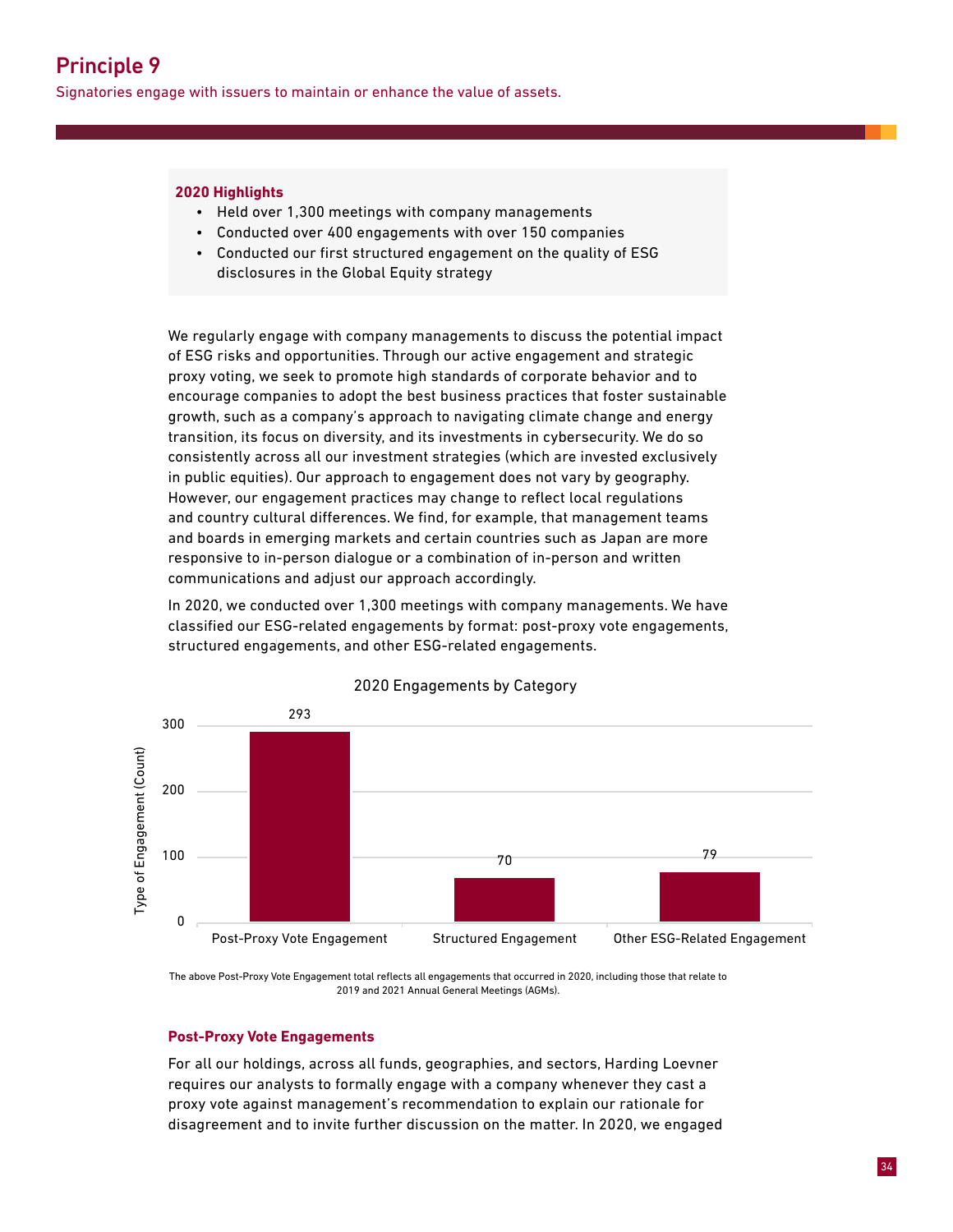with 122 companies on 293 proposals as detailed below. We most frequently voted against management on director appointments; this category encompasses a variety of concerns, including over-boarding, insufficient board or committee independence, inadequate qualifications, lack of cognitive and skill diversity, and votes against a committee chair when a committee failed to carry out its duties.



### Post-Proxy Engagements in 2020

### **Structured Engagements**

We believe that efficient financial systems require adequate transparency. In 2020, we conducted a structured engagement exercise with 70 holdings in our Global Equity strategy to encourage each company to identify and regularly report on those ESG issues most material to their business. Our ESG analyst led the screening of holdings and reviewed findings with the covering analyst to determine whether the company was already disclosing and reporting on material ESG issues. The two analysts subsequently held follow-up conversations focused on those issues raised in our screening, and sought to educate management on emerging ESG issues, global regulatory ESG developments,

### Structured Engagements by Geography



Emerging Markets Europe EMU Europe Ex-EMU Japan Pacific Ex-Japan US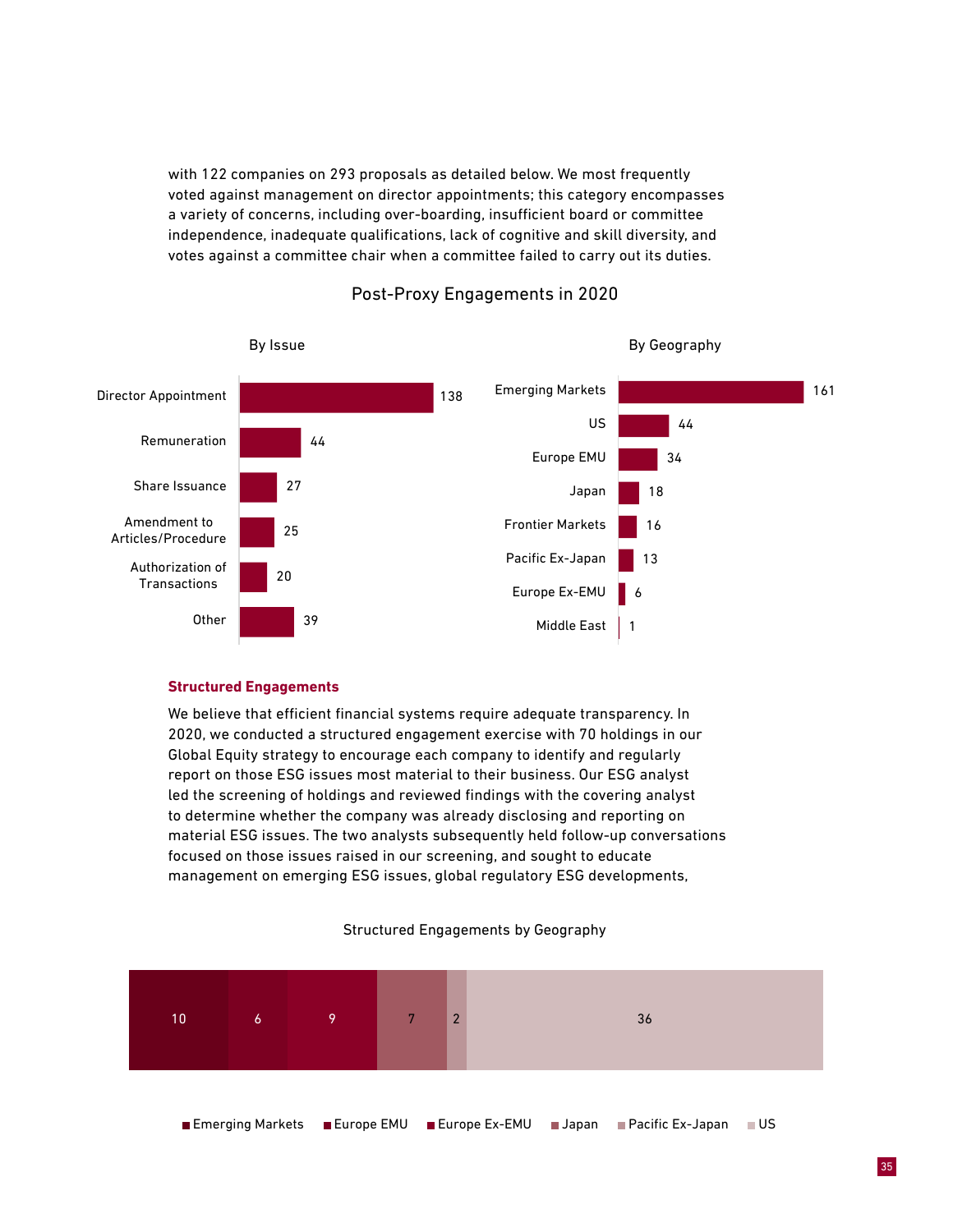disclosure frameworks, and third-party ESG resources. We also shared, where appropriate, examples of best-in-class reporting by relevant peers in the company's industry. Most of the holdings in our Global Equity strategy have already identified the ESG issues that are most material to their business, and many have begun the process of reporting on those issues.

Of the 70 holdings in the Global Equity strategy for which we conducted this structured engagement exercise, more than 20 were also held in the International Equity strategy, and more than 10 were also held in the Emerging Markets Equity strategy. We intend to track the engagement progress over the next three years. Looking forward, we will consider expanding the exercise to include our other strategies as well as expanding the topics that are addressed in the process.

### **Other ESG-Related Engagements**

We regularly engage with companies on ESG issues during our rigorous due diligence process. Both investments under consideration and our existing holdings are subject to this process on an ongoing basis. These engagements include interactions that occur during customary company meetings or dedicated ESG meetings with management, board, sustainability team members, or operational-level executives such as chief technology officers and sourcing team members.

Our engagements can be proactive (concerning emerging issues, for example) or may be in response to an ESG incident. The chart on the next

### Company Progress on Identifying Relevant ESG Metrics



### Company Progress on Reporting on ESG Metrics

Closed after HL engagement, 5



Late stage: Company has committed to comply with HL request within a certain time frame. Advanced: Initial indication of commitment to comply with HL request. Early stage: No commitment to change.

page summarizes the range of ESG issues on which we engaged with company management in 2020; the most discussed topic was Climate & Energy Transition, followed by ESG Reporting and Human Rights.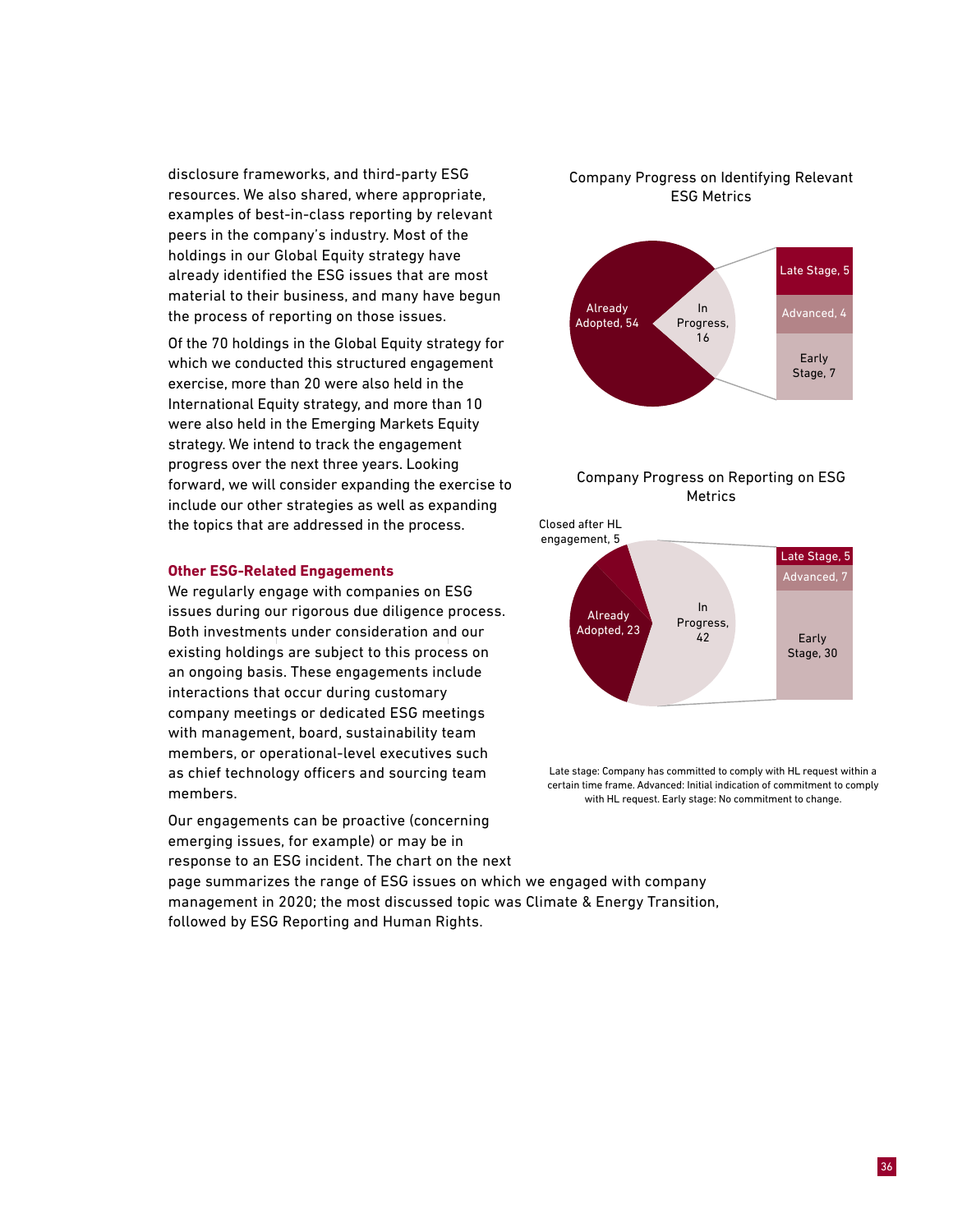

### Other ESG-Related Engagements in 2020

Eleven of the 79 engagements noted above were triggered by the structured engagement that Harding Loevner conducted for Global Equity holdings in 2020.

In a subset of the above engagements, our analysts recommended specific actions for company management. In 2020, we began systematically tracking companies' progress towards those actions (see Principle 5):



Closed (Successful): Engagement goal achieved. Closed (Unsuccessful): Engagement goal not achieved; no further engagement planned. In Progress: Company indicated commitment to comply with HL request or has made partial progress. Early Stage: No commitment to change.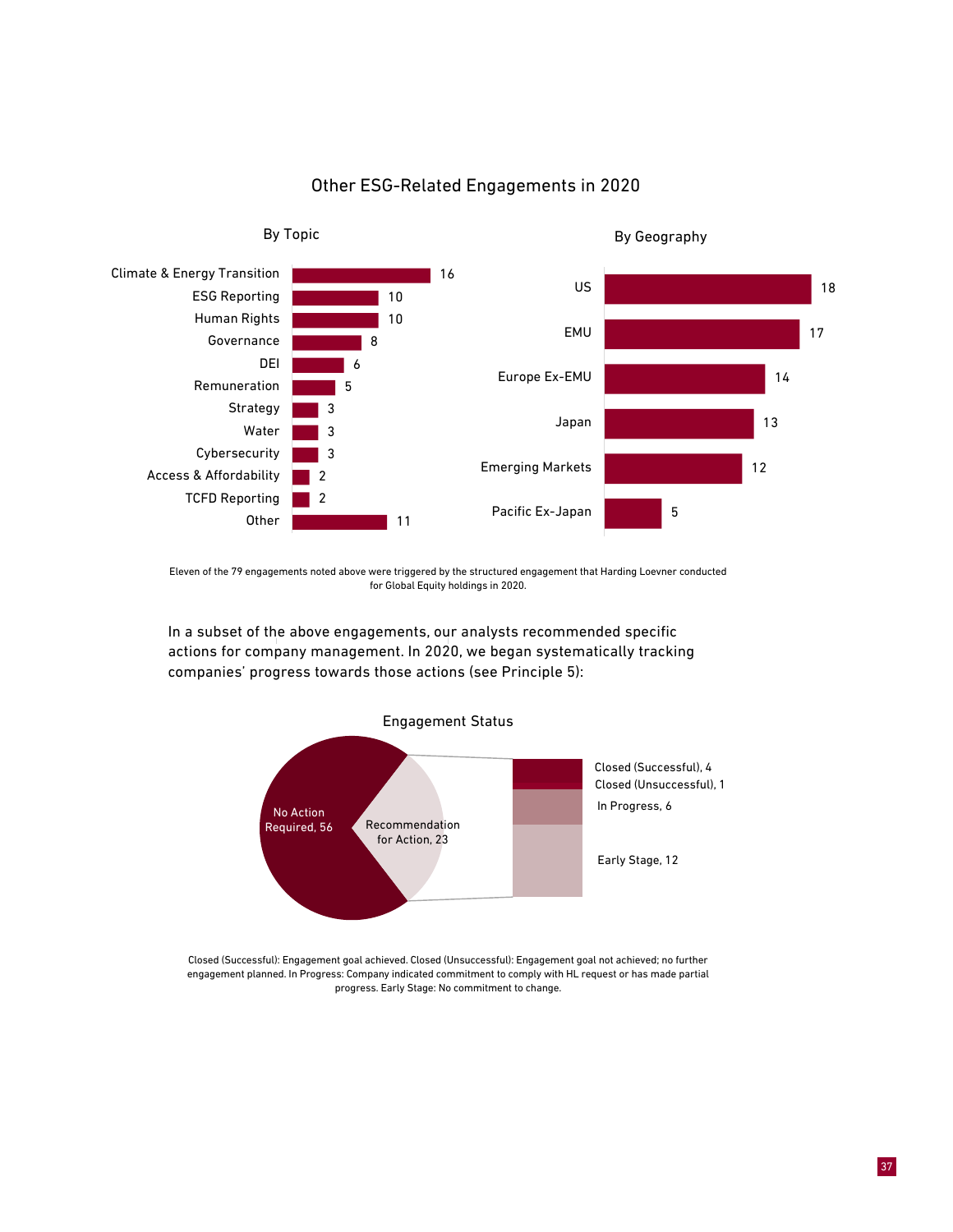Signatories, where necessary, participate in collaborative engagement to influence issuers.

### **2020 Highlights**

- Identified collaborative engagement organizations of potential interest
- Engaged with 28 companies on their use of CDP's reporting platform
- Engaged with another investor to consider legal action following a lowerthan-expected merger bid for a portfolio holding

Harding Loevner generally engages with companies independently, but we recognize that there are important occasions when engaging collaboratively with companies and policymakers can enhance the efficient functioning of capital markets and further the interests of all market participants, including our clients. We believe collaborating with other investors and industry organizations can be valuable for engagement on long-term and complex issues and can help investors identify the desired outcomes, improving the quality and consistency of investor demands on the company.

In choosing whether to engage independently or collaboratively with an owned company, we consider the strength of our relationship with the company, the materiality of the point under discussion, and whether collaboration creates an opportunity for greater impact. Collaboration may include discussion to better understand shareholder initiatives (such as shareholder proposals) or efforts to educate other investors about issues of high concern. The covering analyst at Harding Loevner evaluates these engagement opportunities on a case-bycase basis and determines whether collaboratively engaging with a particular company is in the best interest of our clients. When we undertake collaborative engagements, we adhere strictly to all relevant regulations concerning the use of non-public information.

In 2020, we began a process to identify organizations that could complement our existing engagement efforts. For example, we had discussions the Climate Disclosure Project (CDP). While we did not become a CDP member in 2020, we either recommended using CDP's reporting platform to or praised the highquality CDP disclosures of 28 companies throughout our engagements in 2020.

In 2021, we will create a formal rubric to evaluate the merits and requirements of joining various initiatives, including CDP, the TCFD, and others. Based on our findings, we intend to join organizations that are aligned with Harding Loevner's primary goal of protecting the interests of our clients. We also expect to increase our relationship with the PRI by examining the organization's working groups to determine which we are best suited to join. We believe in the vital exchange of knowledge and research with our peers, and in collaboration with the PRI and its signatories, we hope to contribute to the increasing library of responsible investment thought leadership.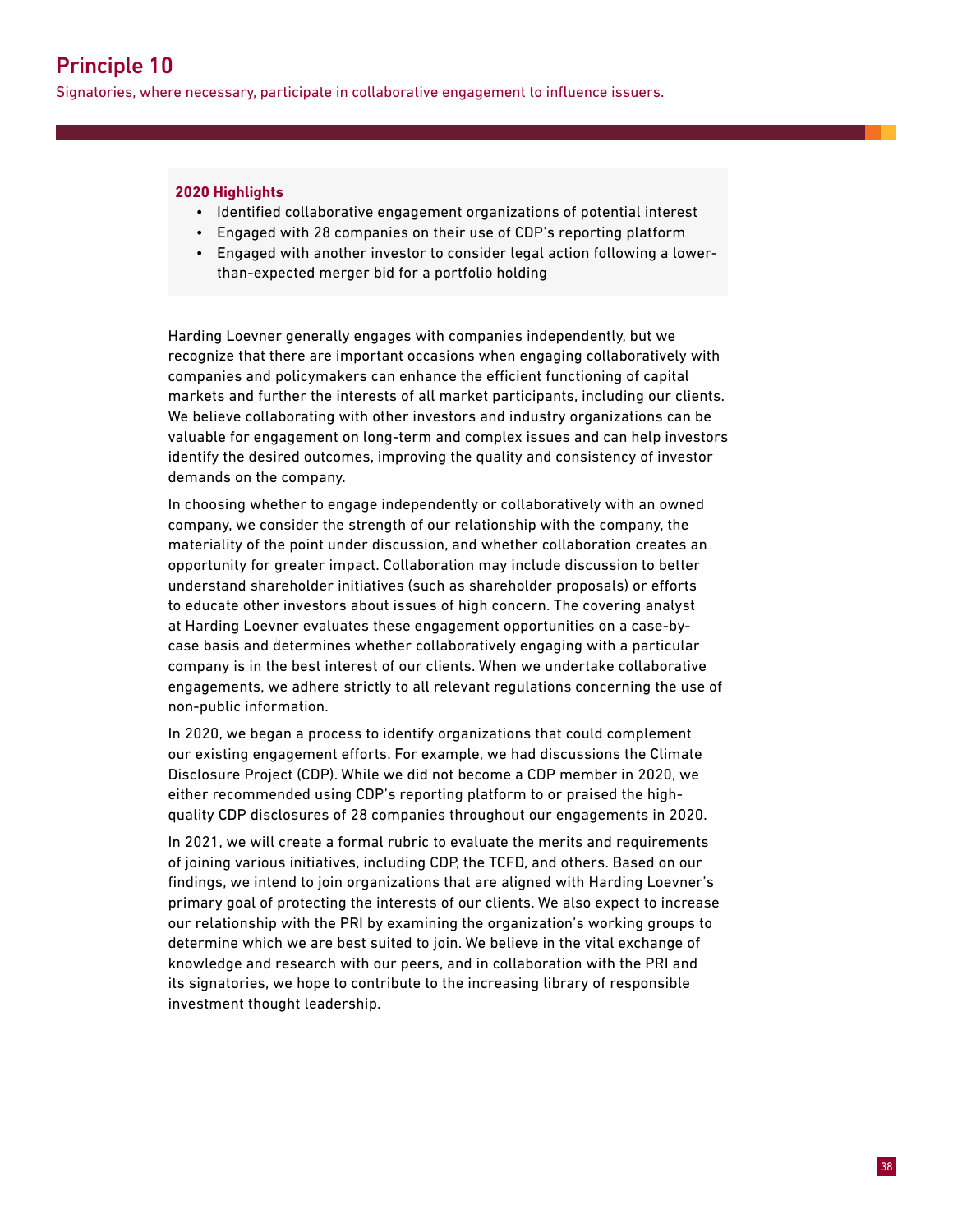### **Collaborative Engagement in 2020: 51Job**

**The Company**: 51Job operates China's largest online job site and is a leading provider of human resource services in the country. Its listings are focused on white-collar jobs in technology, finance, and healthcare.

**The Issue & Engagement**: In 2020, 51Job received a merger proposal that would take the company private. At the time, we held around 2.5% of total company shares outstanding. We believed that the offer price did not reflect the full value of the company's sustainable growth opportunities. Two portfolio managers at Harding Loevner, our covering analyst, and our deputy director of research met with another public equities asset manager's covering analyst for 51Job to discuss engaging with the board to reconsider the merger bid. Each analyst discussed the quality of management communication relating to the acquisition, which they believed had deteriorated alongside the company's valuation since the takeover offer was announced. The collaborative engagement group also discussed the potential reasons why the company might accept the bid, including the incentives provided to senior management. As part of the collaboration, the other firm's analyst noted that he was considering legal action in response to the bid. Our firm discussed whether joining legal action would be in the best interests of our clients.

**The Outcome**: The collaborative engagement helped clarify our thinking around 51Job's prospects and some assumptions in our valuation model; we ultimately concluded that the undervaluation was insufficient to pursue legal action. In 2021, we expect to continue to monitor whether the terms of the bid improve, and will continue to consider whether legal action is appropriate, including the possibility of action with other investors.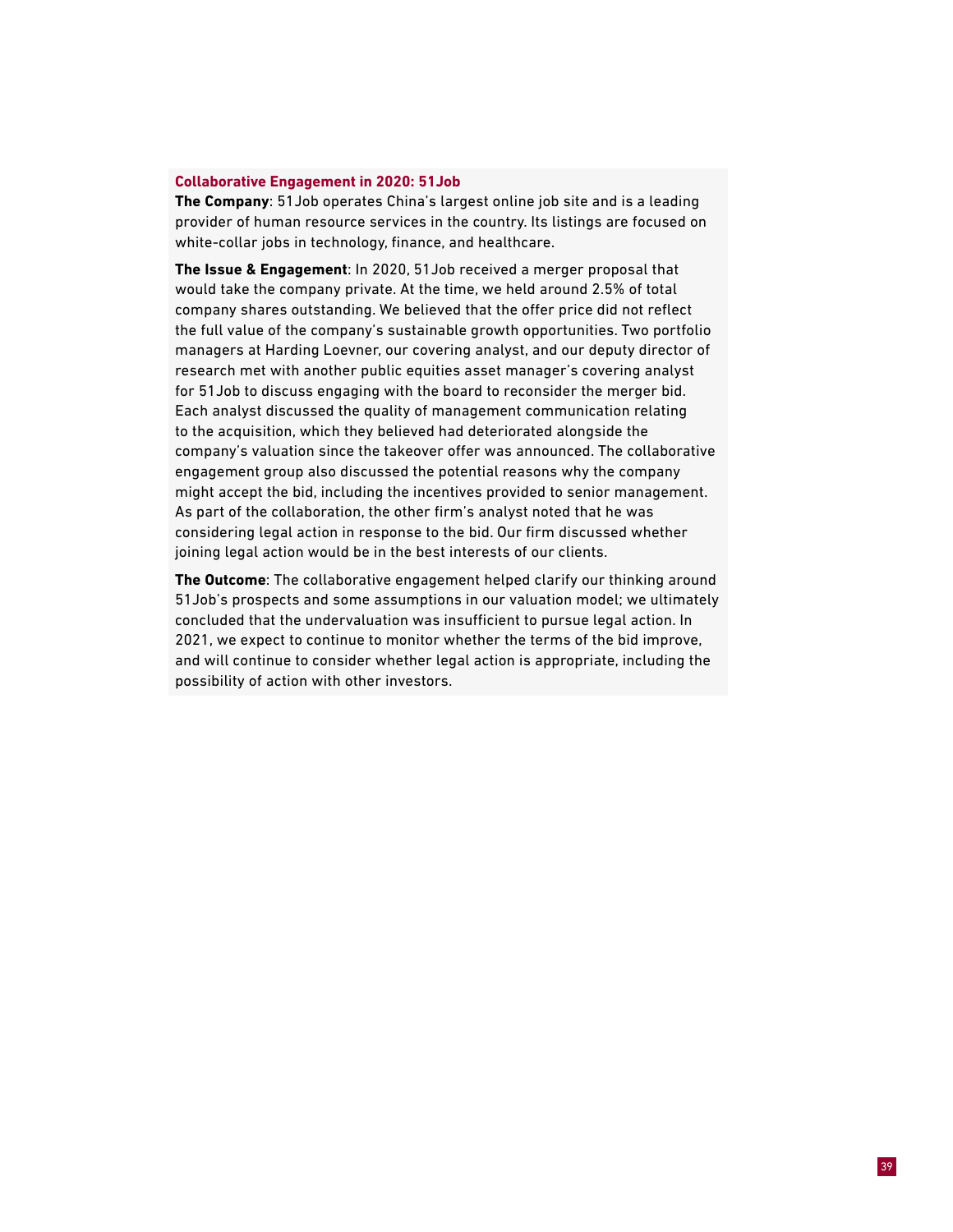Signatories, where necessary, escalate stewardship activities to influence issuers.

### **2020 Highlights**

- Developed improved process for tracking escalation activities
- Successfully escalated engagements to improve board diversity and disclosure around lobbying spending
- Disinvested from a holding after repeated engagements failed

Harding Loevner has established clear guidelines around engagements with owned companies to protect shareholder value and influence positive change. According to these guidelines, if the management of a portfolio holding behaves in a manner that we believe is detrimental to shareholders' interests, we will question management to understand their rationale and then determine an appropriate response.

Harding Loevner will continue to engage with management even if initial engagement is unsuccessful. Our analysts may have an initial conversation with management, and then either escalate to board members, express our view via proxy vote, or consider collaborative engagement.

Our approach to engagement and escalation is consistent across listed equity investments. Accordingly, escalation does not vary by strategy, domicile, or country of listing, and is instead predicated on whether the topic is material and whether the company is unresponsive to initial engagement. Insofar as the topic of engagement presents an unacceptably high investment risk, and when Harding Loevner has not successfully influenced the company, our usual course of action is disinvestment. In all cases, our analysts will be mindful of cultural differences and practices across geographies when escalating engagements.

### **Continuous Improvement and Outcomes**

In 2020, we improved internal access to our engagement information (see Principle 5). We plan to focus on continued system improvements to better track escalation activities, so we have more robust data that can inform our management meetings and allow further engagement on specific behaviors or activities. Additionally, it will allow us to identify where our engagement has been ineffective, enable our analyst to redirect or engage via a different mechanism, and identify escalation trends in different geographies. We expect these tools will support our reporting efforts and will allow us to provide more detail in response to Principle 11 and our PRI Transparency Report in future submissions.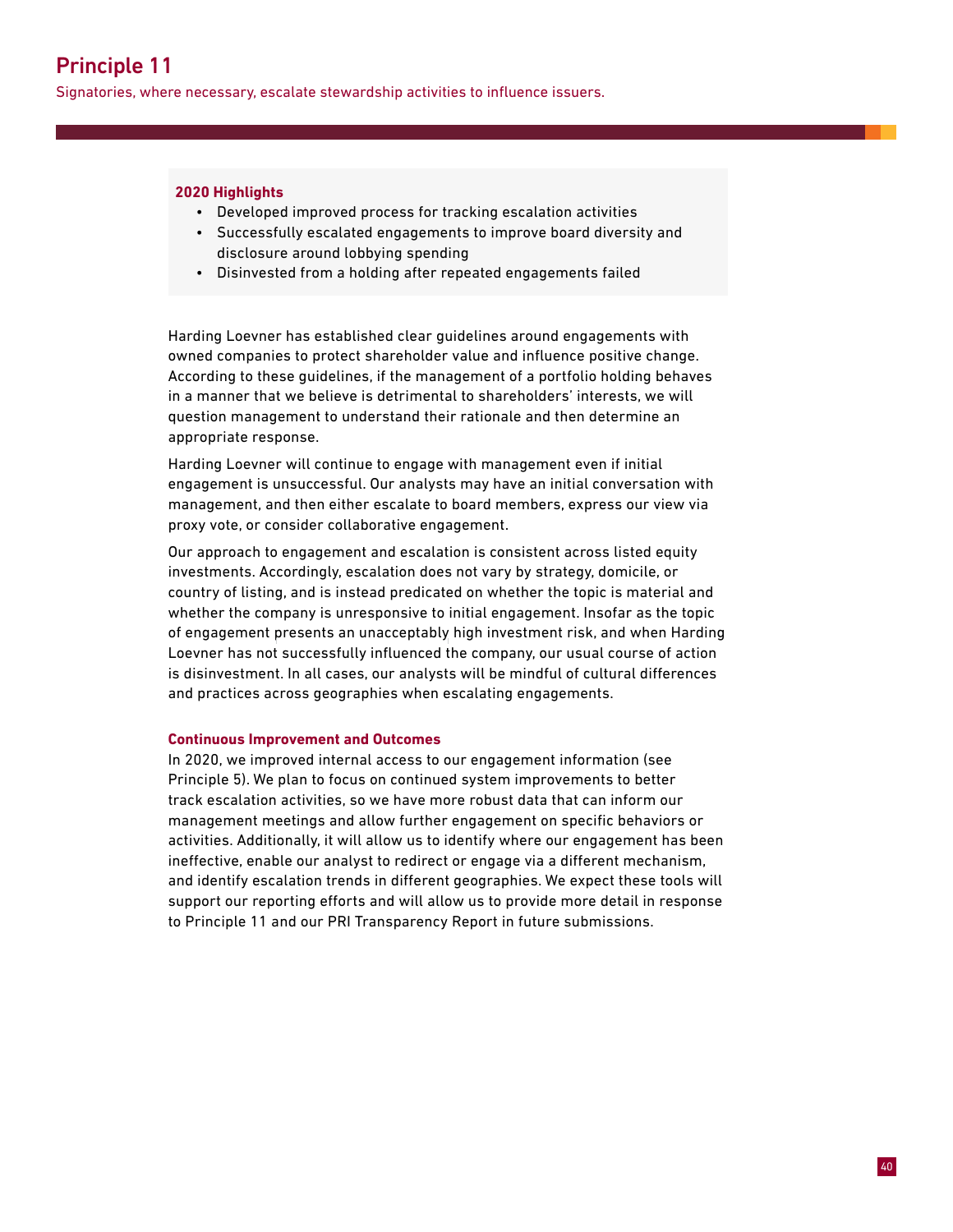### **Engagement Escalation: Successful**

#### Topic: Board Diversity

**The Company**: Fanuc is one of the largest global manufacturers of industrial robots, providing automated precision machine tools and associated services to customers in the automotive and technology industries.

**The Issue & Engagement**: We engaged with Fanuc multiple times over the past three years to discuss board diversity and independence, specifically the lack of gender diversity on its board of directors. Like many Japanese companies, Fanuc's board of directors lacks independence and women representation. Indeed, prior to 2020, Fanuc did not have any women board members. We believe that increased diversity can help counter the poor decision-making that is often associated with limited board independence. We spoke about this issue in meetings that included the company's IR team, Legal team, and COO in 2019, and escalated the discussion to the CEO in 2020.

**The Outcome**: After our engagement with the company in 2019, Fanuc announced that it had nominated two women in early 2020 to its board: an independent director and an auditor. We engaged with management again in 2020 to acknowledge their progress on board diversity; we were pleased to see the company appoint an additional woman to its board in April 2021.

### **Engagement Escalation: Successful**

### Topic: Lobbying & Political Spending Disclosure

**The Company**: Vertex Pharmaceuticals develops, manufactures, and commercializes drugs for patients with serious diseases, including cystic fibrosis, infectious diseases, and certain types of cancer.

**The Issue & Engagement**: In both 2019 and 2020, shareholders introduced proposals to increase company disclosures related to political lobbying. We are committed to use our voting power to promote adequate disclosure of company activities, and therefore we voted in favor of both proposals. We believed that increased disclosure would align Vertex's practices with industry peers without compromising its relationships with patients or its ability to receive fair treatment from lawmakers. Vertex management recommended voting against the proposal, and both proposals failed. Following our vote against management, we sent the CEO and chairman of Vertex a letter explaining our rationale. Additionally, Harding Loevner's covering analyst, ESG analyst, and deputy director of research discussed the importance of adequate disclosures with the company's IR team, head of corporate responsibility, and corporate counsel.

**The Outcome**: In 2020, Vertex significantly enhanced its disclosures around lobbying and political spending. It now publishes a Political Engagement Principles document that outlines the extent of its lobbying and political activities and discloses all contributions to industry and trade organizations.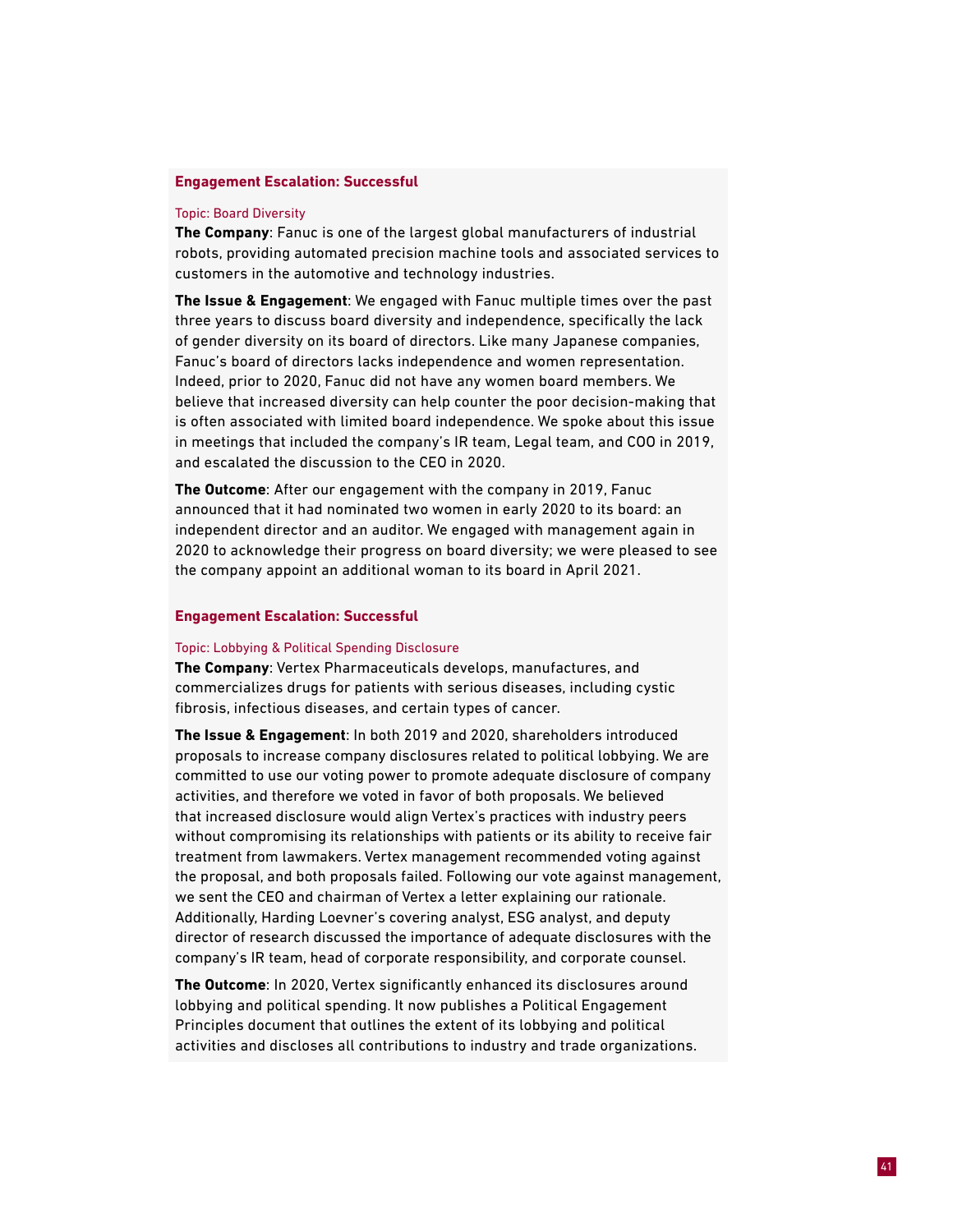### **Engagement Escalation: Unsuccessful**

### Topic: Governance Concerns

**The Company**: EssilorLuxottica is the world's largest global eyewear company. The company was created following the 2018 merger of Essilor, the world's largest corrective lens manufacturer and distributor, and Luxottica, the leading manufacturer and distributor of branded fashion, luxury, sports, and performance eyewear.

**The Issue & Engagement**: After the merger, management and board responsibilities of the combined company were opaque. Lack of cooperation between the Essilor and Luxottica boards further delayed the integration process. Without clear and transparent roles for management at EssilorLuxottica, our analyst believed that the company failed to meet one of our key investment criteria: quality management. Over the course of several years, our analyst engaged with the IR team, management, and the board to suggest improvements to the company's board structure. The analyst also voted in favor of shareholder proposals and engaged with other industry participants to advocate for increased board independence.

**The Outcome**: While we are generally patient and seek to work with management teams to resolve concerns, we lost confidence that EssilorLuxottica would implement the structural improvements necessary to address underlying governance issues caused by the merger. We sold our shares of EssilorLuxottica and removed the company from our research universe.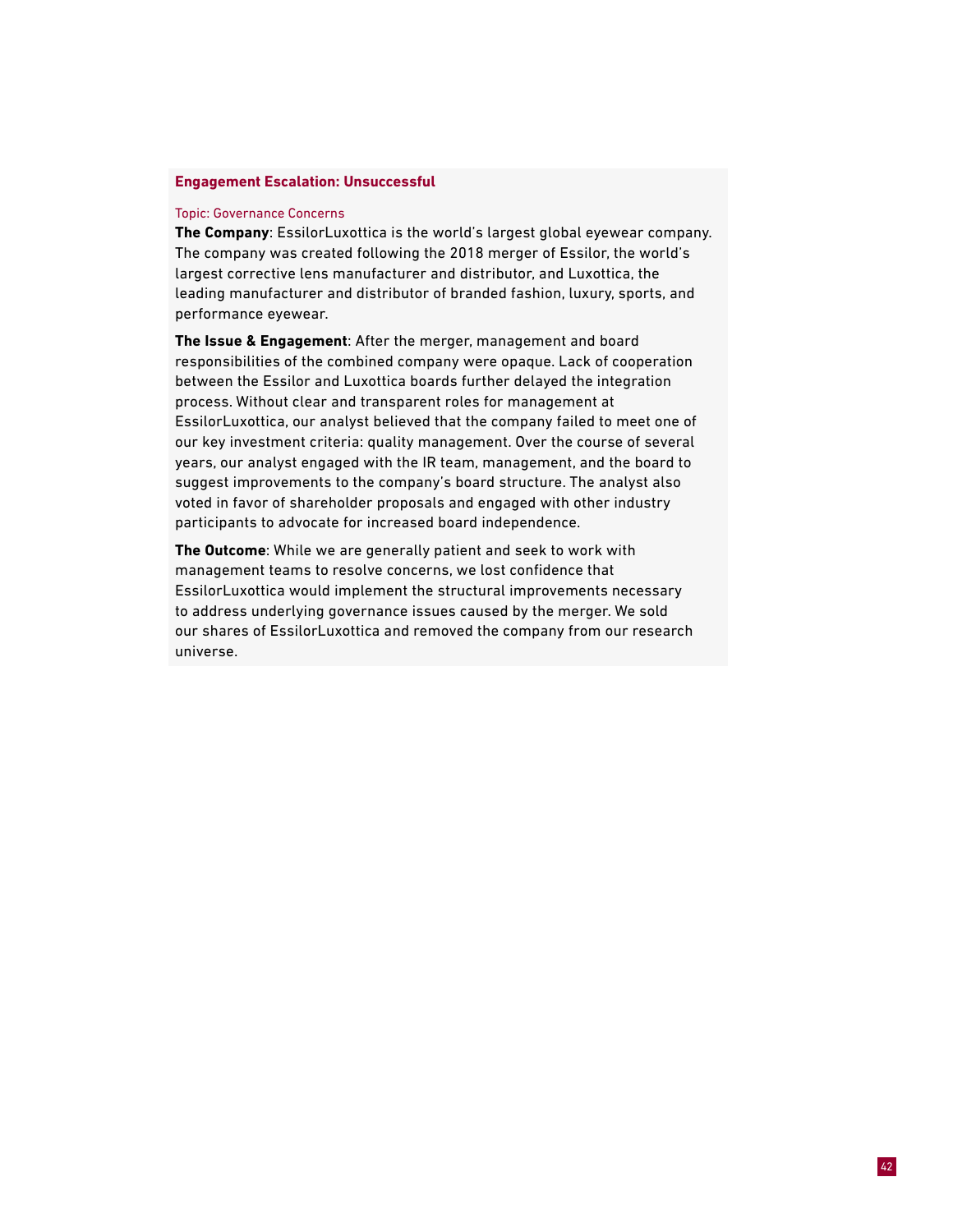### **2020 Highlights**

- Cast almost 5,000 proxy votes for over 400 issuers
- Voted against management on 271 proposals
- Began developing a house policy on voting

We seek to use our proxy voting power to promote high standards of corporate governance, including the provision of adequate disclosure of company policies, and activities, as well as fair and equitable treatment of shareholders. We vote in favor of proposals that we believe will benefit shareholders, regardless of whether the proposal is initiated by company management or shareholders. Additionally, we support board independence, for both individual committees and the overall structure, and remuneration policies that align management with shareholder returns. We expect firms maintain adequate disclosures, provide clear information in financial reporting, and offer shareholders regular access to company representatives. If company management or shareholders propose a policy that we believe will damage long-term value, we will vote against it.

We disclose our Proxy Voting Policy in Harding Loevner's [Form ADV Part 2](https://media.hardingloevner.com/fileadmin/pdf/HL-Form-ADV.pdf), which is available on Harding Loevner's website. To assure the effectiveness of our stewardship activity, we periodically, and no less than annually, review the policy to ensure that it provides appropriate guidance on emerging issues.

### **Proxy Voting Procedure**

As we engage with companies, we believe that the analyst covering that company is best positioned to determine how to vote on proposals. Analysts are encouraged to formally seek feedback from the research team, including the CIO and the ESG analyst, when considering complex or controversial issues. We also employ [Glass Lewis](http://www.glasslewis.com/) to advise on proxy voting but exercise our own judgment as to whether to accept its advice. We may occasionally engage with Glass Lewis to better understand the decision-making process behind a particular recommendation.

We record all votes—along with the rationale for deviations from management recommendations—and disclose our votes to the respective asset owners upon request, or as required by law or regulation. We store all records of company engagements and voting decisions in Harding Loevner's centralized RMS, where the information is accessible to our entire firm, including all investment professionals. When we votes against management recommendations, we require the analyst to engage with the company.

We are actively developing a "house policy" on proxy voting to further assist Harding Loevner analysts in determining how to cast votes on our clients' behalf on specific topics such as director appointments, board structure, executive compensation, capital structure, and ESG matters. We expect to make this policy publicly available in 2021.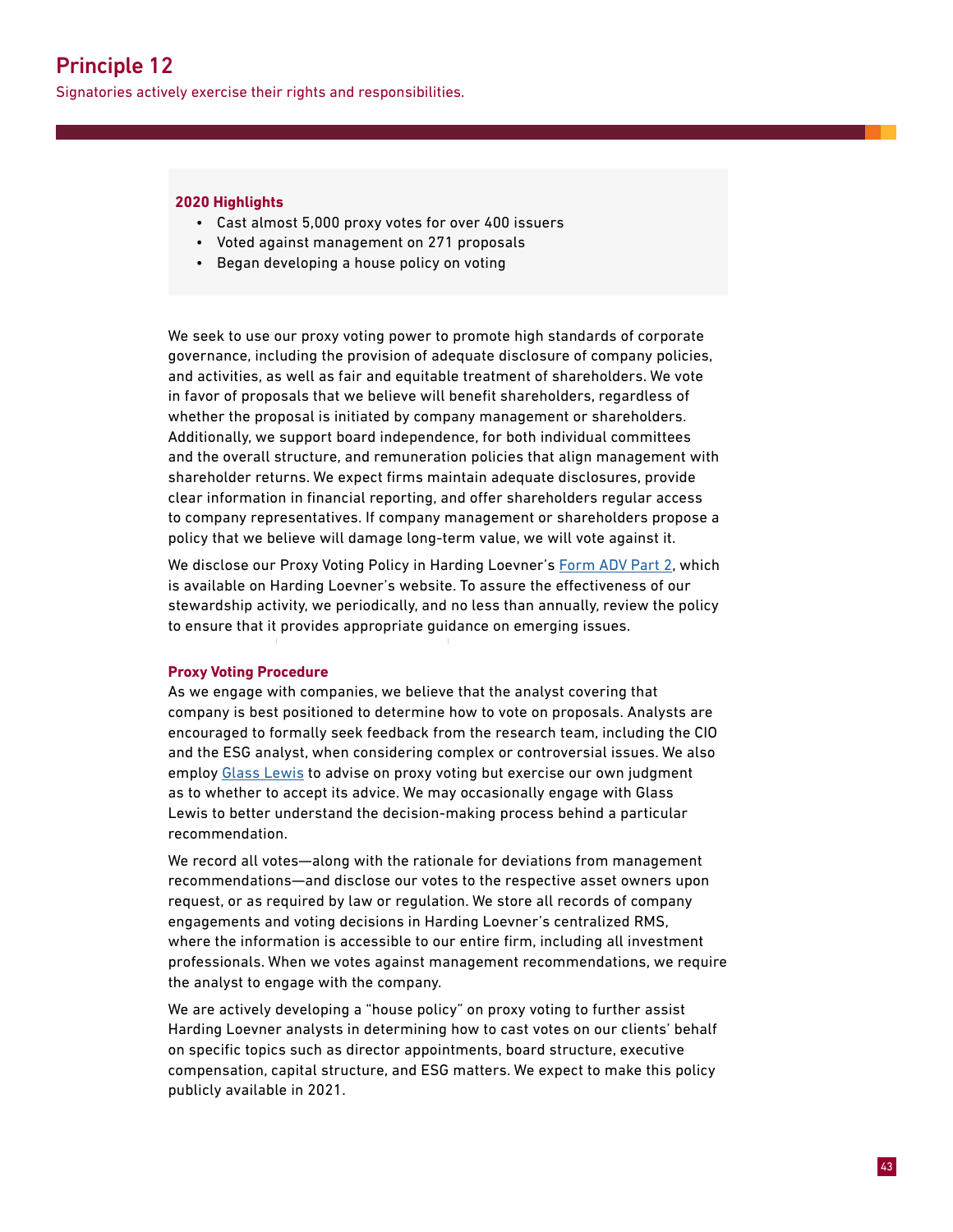### **Meeting Client Goals**

Harding Loevner is committed to meeting the stewardship goals of our clients and has experience working with separate account clients to implement their specific proxy voting goals. Separate account clients may direct voting in their accounts by sharing a specific set of proxy vote guidelines, which Harding Loevner will systematically implement in their account. Separate account clients can also override Harding Loevner's perspective on a certain issue according to their specific preferences. We are currently unable to offer clients in our pooled vehicles the ability to override Harding Loevner's vote.

### **Securities Lending**

Harding Loevner does not engage in securities lending for the pooled vehicles for which it serves as advisor. Securities lending by separate accounts is at the discretion of the account holders and their custodians. When a separate account client has shares that may be out on loan, we will confirm their status before voting and obtain control numbers from custodians to prevent "empty voting." We do not generally ask the clients to recall stock on loan to vote although we will honor client requests to do so.

### **Monitoring Voting Rights**

The Portfolio Operations team monitors voting rights. To ensure that we have cast all votes, we reconcile the record date positions in ProxyEdge against our own portfolio accounting system for each meeting. Additionally, our compliance officer reviews a selection of proxy votes each quarter to ensure that our Portfolio Operations team has only cast proxies for clients that have delegated to Harding Loevner the authority to do so.

### **2020 Voting Activity**

In 2020, Harding Loevner analysts cast almost 5,000 proxies for more than 400 issuers held across our investment strategies. We voted in line with management on 93% of the proposals and against management in 5% of the instances. We abstained from voting in 1% of eligible proxies.

Votes against management totaled 271 proposals, most often in connection with director appointments. Our concerns in this area included insufficient board or committee independence, inadequate qualifications, lack of cognitive or skill diversity, over-boarding, and committee chairs whose committee failed to carry out its duties.

Our top reason for abstaining was because we had insufficient information to cast a vote responsibly. In other instances, we disagreed with management recommendation but

### Breakout of Proxy Votes in 2020



Recommendation, 4,667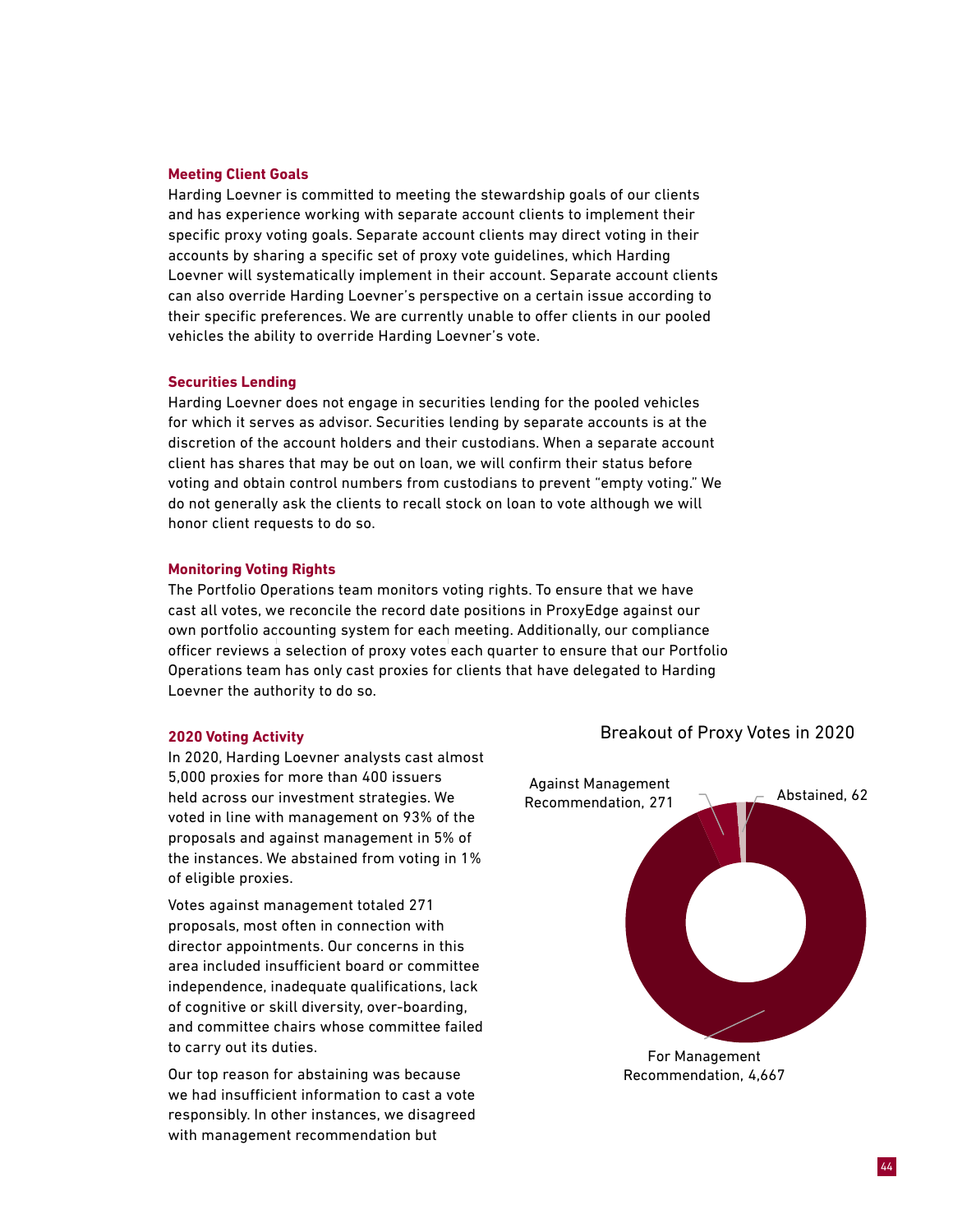

wanted to engage with management instead of voting against it. We also abstained for procedural reasons, including cumulative voting structures in which shareholders can choose to either allocate their votes across all candidates for the board of directors when the board has multiple openings, or apply their votes to just one candidate and abstain from voting on the appointment of the remaining candidates.

Analysts may refer to Glass Lewis recommendations when determining how to vote, though they retain full discretion on how to vote. In 2020, analysts voted alongside Glass Lewis recommendations in 80% of total votes.

A complete record of all proxy voting

activity for the [Harding, Loevner Funds, Inc. Mutual Funds](https://media.hardingloevner.com/fileadmin/pdf/HLF/HLF-Proxy-Voting-Report.pdf) and the Harding [Loevner Funds Plc UCITS](https://media.hardingloevner.com/fileadmin/pdf/PLC/HLF-PLC-Proxy-Voting-Report-2020.pdf) is available on our website. In 2021, in response to the Shareholder Rights Directive II (SRDII), we published, as part of our **Harding** [Loevner Funds plc Annual Report](https://media.hardingloevner.com/fileadmin/pdf/PLC/Annual-Financials-2021.pdf), a Disclosure of Voting Activity that highlights those votes against management in 2020 that we deemed to be significant.

### **Proxy Voting Governance**

Harding Loevner's CIO oversees the firm's voting policy. The firm's general counsel & CCO maintains Harding Loevner's proxy voting policies and procedures and ensures the firm's adherence to them.